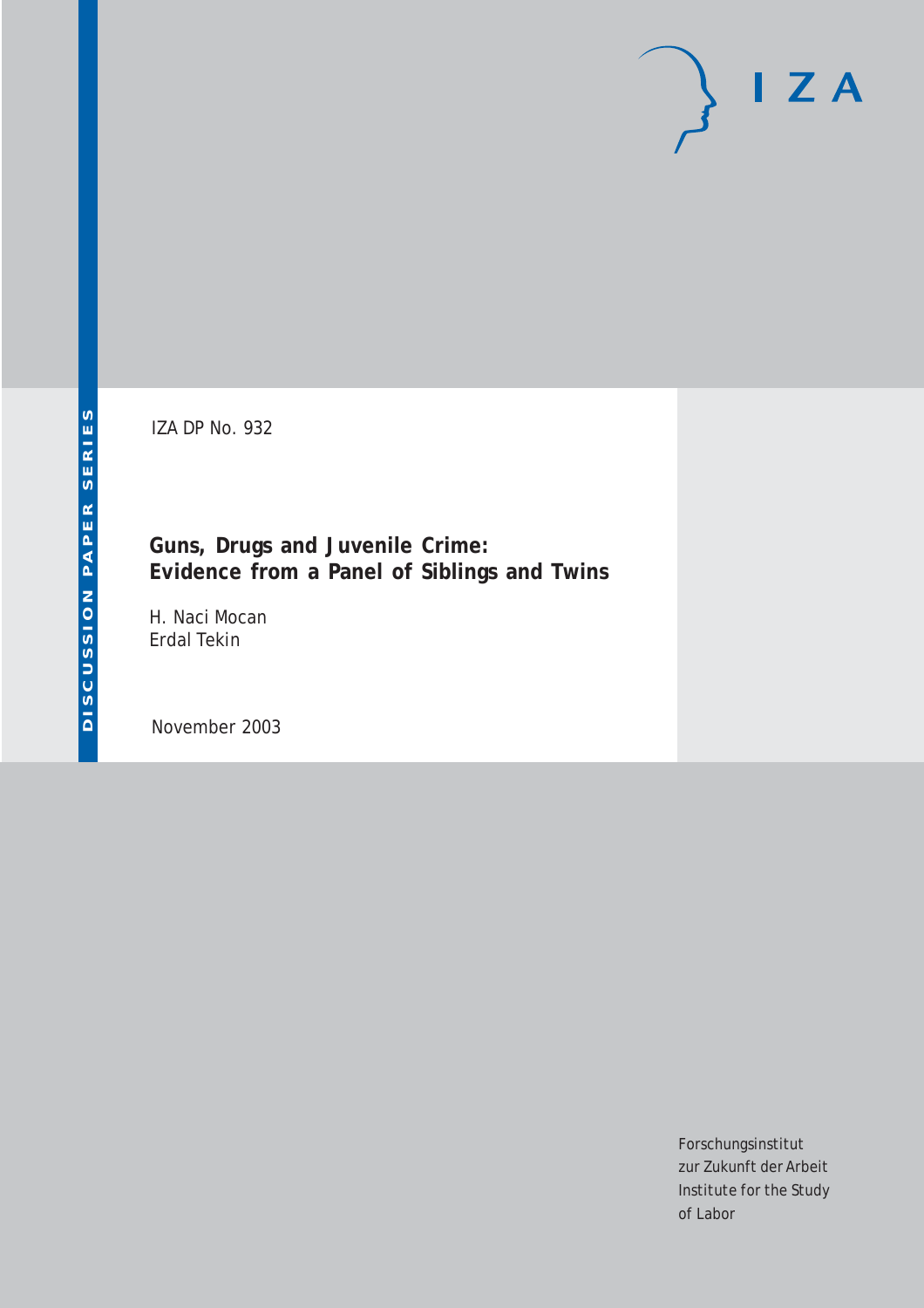# **Guns, Drugs and Juvenile Crime: Evidence from a Panel of Siblings and Twins**

# **H. Naci Mocan**

*University of Colorado at Denver and NBER* 

# **Erdal Tekin**

*Georgia State University, NBER and IZA Bonn* 

Discussion Paper No. 932 November 2003

IZA

P.O. Box 7240 D-53072 Bonn Germany

Tel.: +49-228-3894-0 Fax: +49-228-3894-210 Email: [iza@iza.org](mailto:iza@iza.org)

This Discussion Paper is issued within the framework of IZA's research area *Welfare State and Labor Market.* Any opinions expressed here are those of the author(s) and not those of the institute. Research disseminated by IZA may include views on policy, but the institute itself takes no institutional policy positions.

The Institute for the Study of Labor (IZA) in Bonn is a local and virtual international research center and a place of communication between science, politics and business. IZA is an independent, nonprofit limited liability company (Gesellschaft mit beschränkter Haftung) supported by Deutsche Post World Net. The center is associated with the University of Bonn and offers a stimulating research environment through its research networks, research support, and visitors and doctoral programs. IZA engages in (i) original and internationally competitive research in all fields of labor economics, (ii) development of policy concepts, and (iii) dissemination of research results and concepts to the interested public. The current research program deals with (1) mobility and flexibility of labor, (2) internationalization of labor markets, (3) welfare state and labor market, (4) labor markets in transition countries, (5) the future of labor, (6) evaluation of labor market policies and projects and (7) general labor economics.

IZA Discussion Papers often represent preliminary work and are circulated to encourage discussion. Citation of such a paper should account for its provisional character. A revised version may be available on the IZA website ([www.iza.org](http://www.iza.org/)) or directly from the author.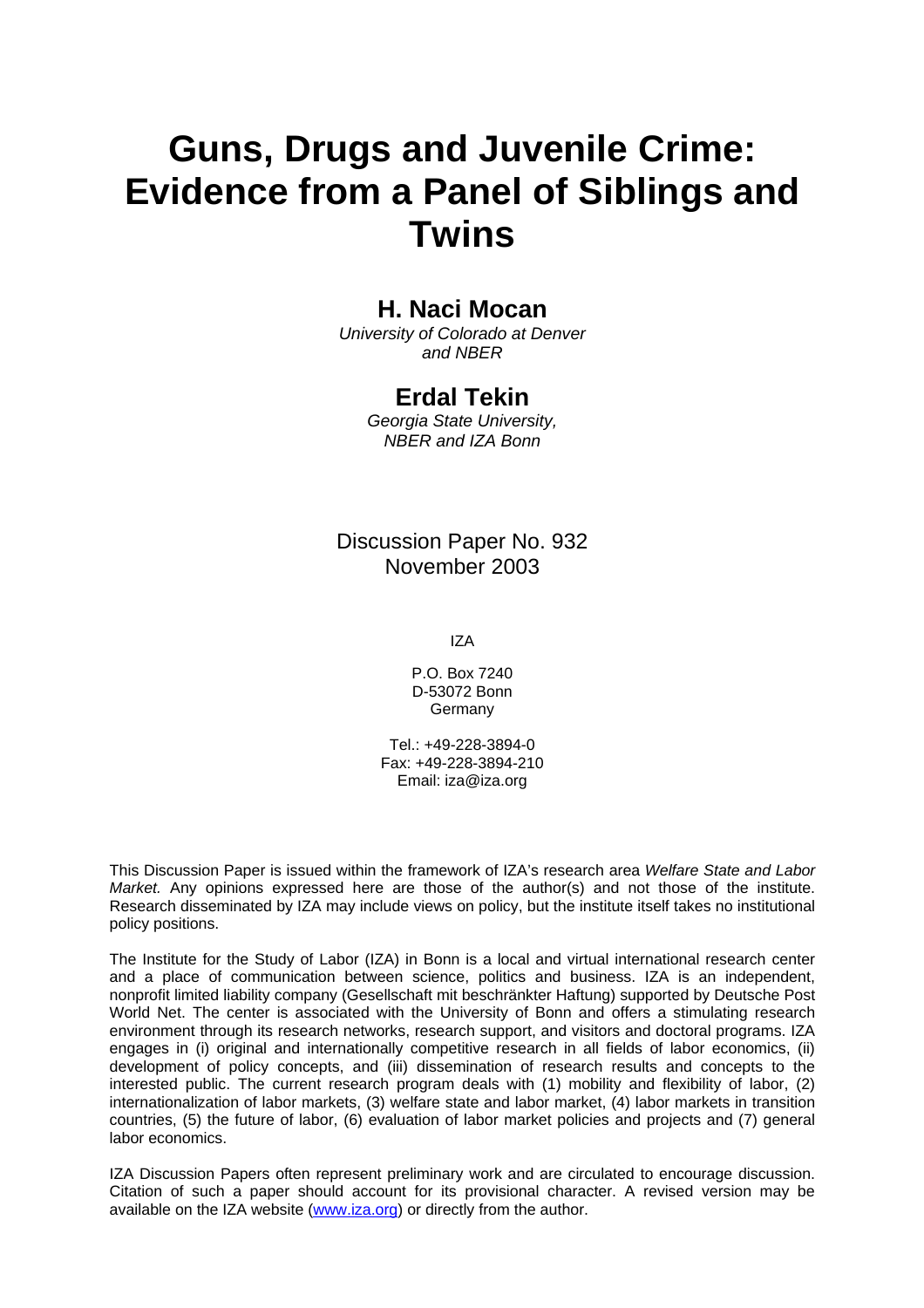IZA Discussion Paper No. 932 November 2003

# **ABSTRACT**

# **Guns, Drugs and Juvenile Crime: Evidence from a Panel of Siblings and Twins**[∗](#page-2-0)

Using a nationally-representative panel data set of U.S. high school students (AddHealth data) that contains a relatively large sample of siblings and twins, the paper investigates the impacts of gun availability at home and individual drug use on robbery, burglary, theft and damaging property for juveniles. Using a variety of fixed-effects models that exploit variations over time and between siblings and twins, the results show that gun availability at home increases the propensity to commit crime by about two percentage points for juveniles but has no impact on damaging property. The results indicate that it is unlikely that gun availability is merely a measure of the unobserved home environment because gun availability does not influence other risky or bad behaviors of juveniles such as smoking, drinking and fighting, being expelled from school, lying, and having sex. No support is found for the hypothesis that gun availability decreases the propensity for being victimized. In fact, the results show that having access to guns increases the probability of being cut or stabbed by someone and of someone pulling a knife or gun on the juvenile.

Estimates obtained from models that exploit variations over time and between siblings and twins indicate that drug use has a significant impact on the propensity to commit crime. We find that the median impact of cocaine use on the propensity to commit various types of crimes is 11 percentage points. The impact of using inhalants or other drugs is an increase in the propensity to commit crime by 7 and 6 percentage points, respectively.

JEL Classification: H0, K4, I12

Keywords: crime, juvenile, twins, guns, drugs

Corresponding author:

 $\overline{a}$ 

Erdal Tekin Department of Economics Andrew Young School of Policy Studies Georgia State University University Plaza Atlanta, GA 30303-3083 USA Email: [tekin@gsu.edu](mailto:tekin@gsu.edu) 

<span id="page-2-0"></span><sup>∗</sup> We thank Kaj Gittings and Norovsambuu Tumennasan for excellent research assistance, and David Blau, Phil Cook, John Donohue, Mike Grossman, Robert Kaestner, Francis Kramarz, Steve Levitt, Donna Stubbs participants of the 2003 European Summer Symposium in Labour Economics, and especially Karen Kafadar for helpful suggestions.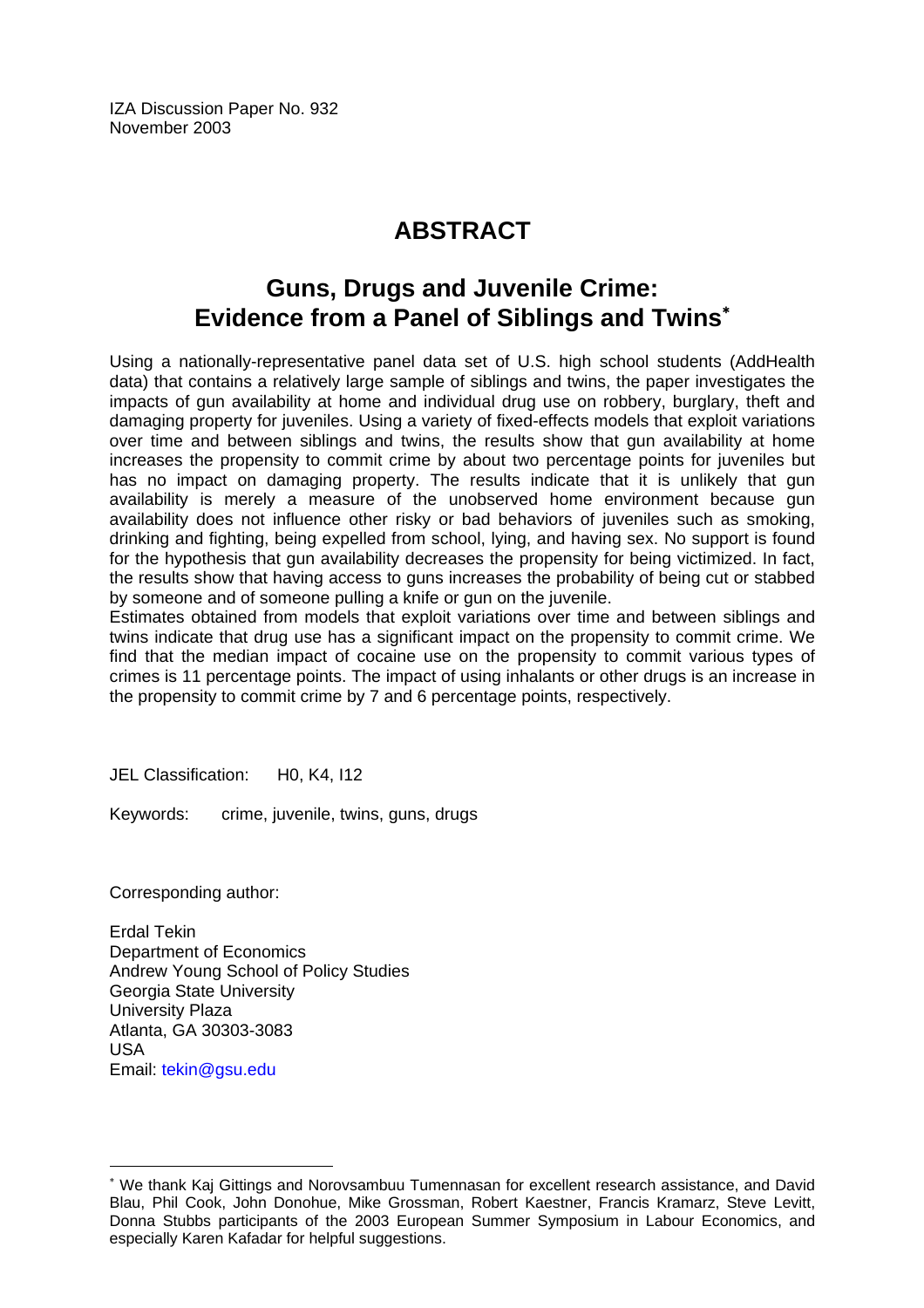# I. Introduction

Despite the decline in juvenile crime since the early 1990s, opinion polls indicate that the public overwhelmingly believes that juvenile crime is a serious problem facing the country (Soler 2001). Investigation of the determinants of juvenile crime is important for a number of reasons. First, the social cost of youth crime is estimated to be \$60 to \$300 billion per year, and the overwhelming majority of this cost is an externality to the society (Levitt and Lochner 200[1](#page-3-0)).<sup>1</sup> Second, participating in illegal activities early in life has implications for the future well-being of the individual. For example, Mocan, Billups and Overland (2000) show that current criminal activity makes future criminal activity more likely by increasing criminal human capital and depreciating legal human capital. Thus, engaging in crime when young would make one less likely to be successful in the legal labor market later in life. Along the same lines, Allgood, Mustard and Warren (1999) show that youth criminal behavior has a negative impact on earnings as an adult, and Bound and Freeman (1992) and Freeman and Rodgers (2000) document a negative relationship between youth criminal record and labor market outcomes.

Levitt and Lochner (2001) present a four-part classification scheme to explain criminal activity, which involves biological, social, criminal-justice system and economic factors. For example, social factors include the extent of parental supervision and behaviors of neighborhood peers (Glaeser, Sacerdote and Scheinkman 1996; Mocan and Rees 1999, Case and Katz 1991). The influence of increased punitiveness of the criminal justice system is documented by Levitt (1999), Levitt (1998), Snyder and Sickmund (1999) and Corman and

<span id="page-3-0"></span><sup>&</sup>lt;sup>1</sup> Levitt and Lochner (2001) report the upper limit of the social cost of youth crime as \$300 billion, but they indicate that this may be an overestimate because the typical youth crime is less serious in comparison to an adult crime.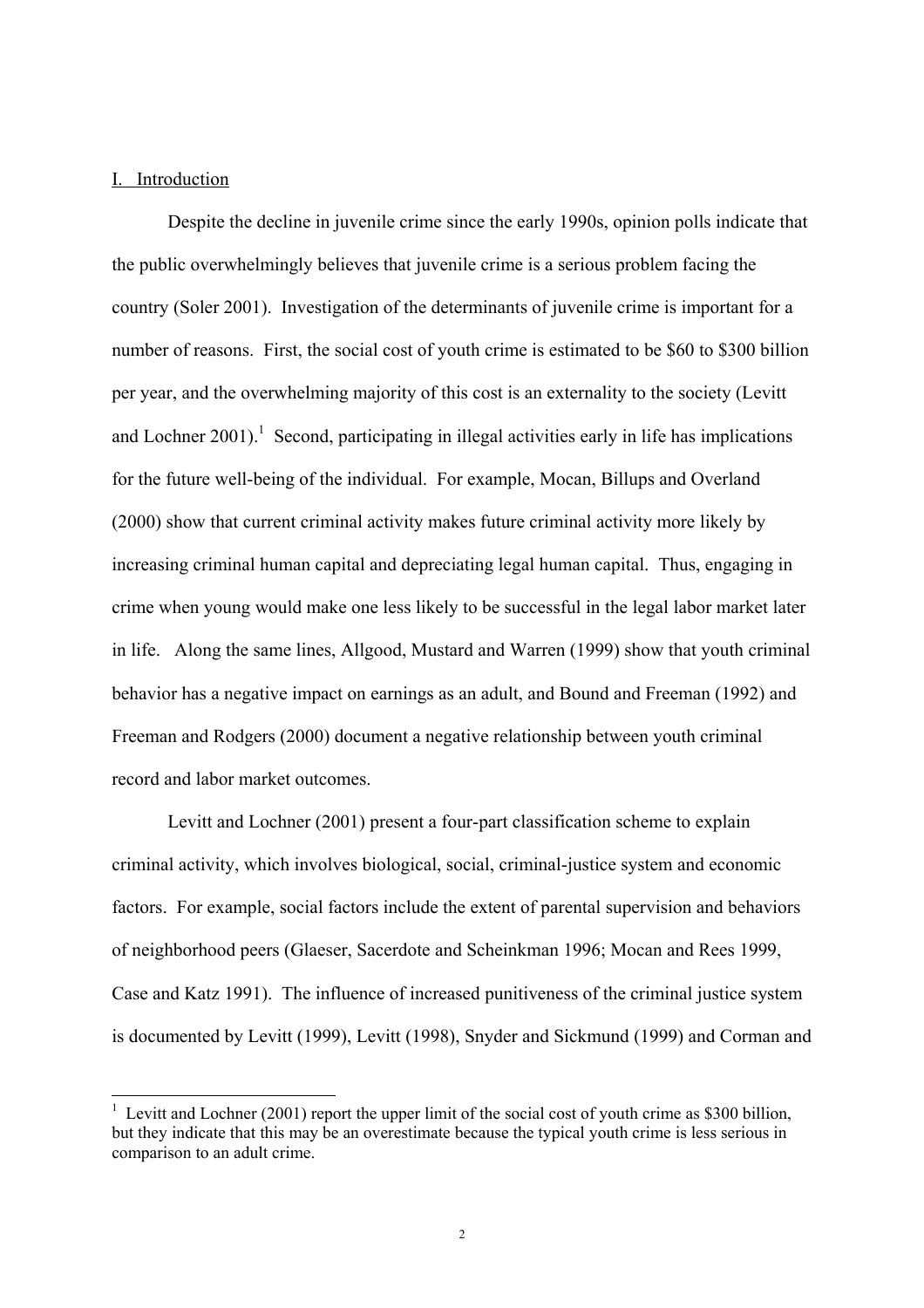Mocan (2000); and examples of the research on the relationship between economic conditions and crime include Gould, Mustard and Weinberg (2002), Corman and Mocan (2002), Raphael and Winter-Ebmer (2001). $^2$ 

# *Drugs, Guns and Crime*

Drug use and access to firearms are two other potentially important determinants of criminal activity, although the extent of the relationships between guns and crime, and drugs and crime have not been identified clearly. Despite the strong evidence that drug use and criminal activity are positively correlated, the causal impact of drug use on crime has not been conclusively established (see the literature reviews of Chaiken and Chaiken 1990, Harrison 1992). Even though some recent studies using aggregate data provided evidence on the potential causal impact of drug use on crime (Corman and Mocan 2000, Grogger and Willis 2000), convincing cause-and-effect evidence from micro data is missing.<sup>[3](#page-4-1)</sup> The difficulty in identifying the causal impact of drug use on crime stems from the possibility that the observed positive correlation between drug use and crime may be due to the influence of an unobserved variable which has an impact on both drug use and criminal activity. For example, if the degree of risk aversion of the individual has an impact on both his drug use and criminal behavior, then biased estimates of the impact of drug use on crime would be obtained in analyses that do not take into account the confounding due to risk aversion.

Another contested issue is the link between gun ownership and criminal activity. Blumstein (1995) suggests that the rise in juvenile homicide rate between mid-1980s and

<span id="page-4-1"></span><span id="page-4-0"></span><sup>&</sup>lt;sup>2</sup> For a more detailed discussion of various factors ranging from schools to gangs, see Wilson and Petersilia (1995).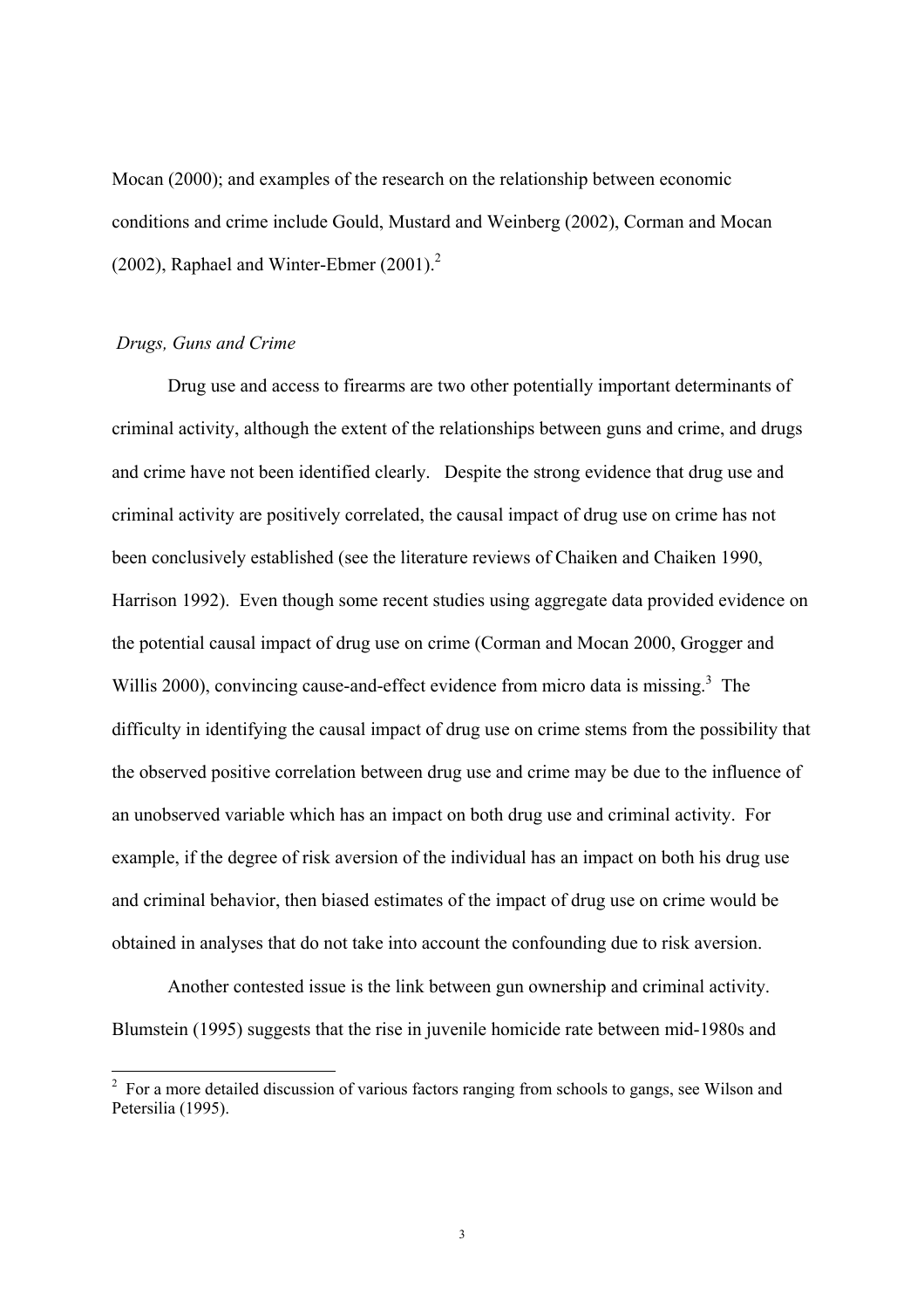early 1990s is associated with an increased tendency to carry guns among juveniles. Wintemute (2000) argues that the increase in violence in mid-1980s is attributable to gun manufacturers' move to produce cheap medium- and high-caliber pistols, and that the decline in youth violence in the 1990s is attributable to stricter gun control policies adopted during the same period. However, empirical evidence on the impact of gun ownership on crime is mixed. In an analysis of the impact of right-to-carry laws, Lott and Mustard (1997) report that counties with concealed weapons laws have lower crime rates, while Duggan (2001) shows that changes in gun ownership are positively related to changes in homicide rates, and that this relationship is driven almost entirely by an impact of gun ownership on homicides with firearms. Cook and Ludwig (2002) find that local gun ownership prevalence has a positive impact on residential burglary rates. They interpret this finding as an indication that the existence of guns at homes may be a motivation for burglars because guns are valuable loot. Ayres and Donohue III (2003) show that the finding of "more guns-less crime" by Lott and Mustard (1997) is not robust to estimation with updated data. On the other hand, Marvell (2001) finds no evidence that juvenile handgun bans adopted by states had any impact on crime. Ludwig and Cook (2000) find no evidence that implementation of the Brady Act was associated with a reduction in homicide rates; and Lott and Whitley (2001) find no evidence that safe-storage gun laws reduce the number of juvenile accidental gun deaths or suicides, and that the passage of the law is associated with increased violent crime and more crimes occurring in people's homes. Mustard (2001) finds that enactment of right-

<sup>3</sup>  A few papers analyzed micro data in related context. Markowitz (2000) investigated the impact of alcohol and drug prices on violent crime using the National Crime Victimization Survey, Jofre-Bonet and Sindelar (2002) analyzed the impact of drug treatment on criminal behavior.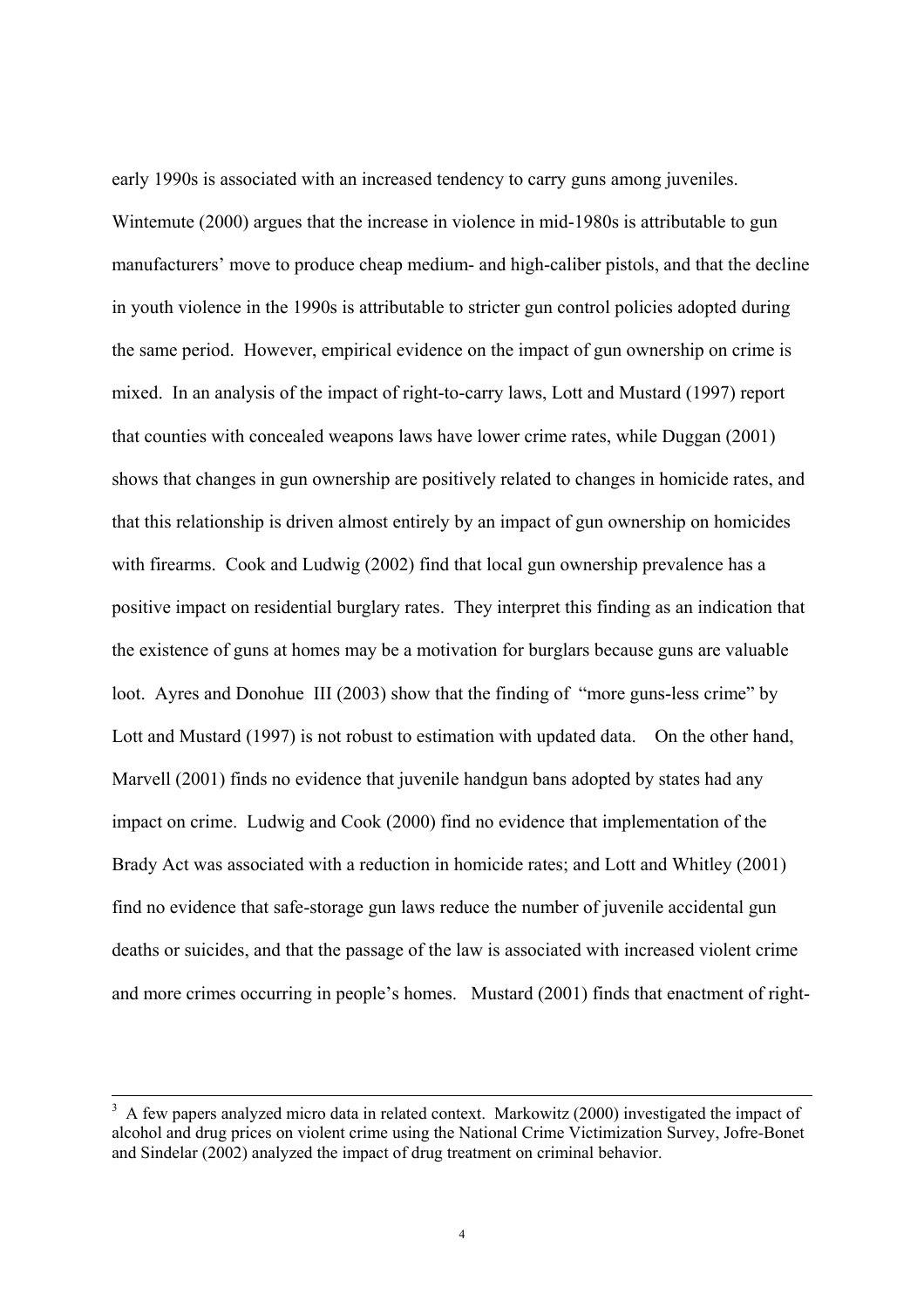to-carry laws does not increase police deaths, and may actually help reduce their risk of being killed.

Based on these conflicting findings, some analysts suggest that gun control laws reduce social welfare, and that they should be scrapped. They claim that this is because research reveals no impact of gun control on crime, while gun control is costly as it interferes with individual choice and imposes monetary costs on police, prosecutors, courts, and prisons (Parker 2001).

The research on gun-crime relationship cited above relies on aggregate (state or county level) data on crime rates. More specifically, analysts investigated the impact of the enactment of concealed weapon laws, or a measure of gun ownership on aggregate crime rates. The main shortcoming of this research is the measurement of gun ownership or gun availability. Gun ownership is approximated by various proxies, such as sales of *Guns & Ammo* magazine at the state or county level (Duggan 2001), the proportion of suicides that involve firearms (Cook and Ludwig 2002), and voter-exit surveys (Lott 2000). In this paper we use nationally-representative individual-level data, where information on the availability of guns at home as well as delinquent behavior are provided directly by each respondent.

Analyses of aggregate crime data reveal the net impact of gun ownership on crime rates. For example, assume that gun availability increases criminal tendencies, and gun availability also allows opportunities for self-defense, which deters potential perpetrators. The net effect of these factors on crime may be zero. On the other hand, the net effect would again be zero if there was no impact of gun availability on crime either from aggression or protection points of view. It is difficult to isolate these factors using aggregate data. The individual-level data set we use allows us to directly test whether gun availability induces

5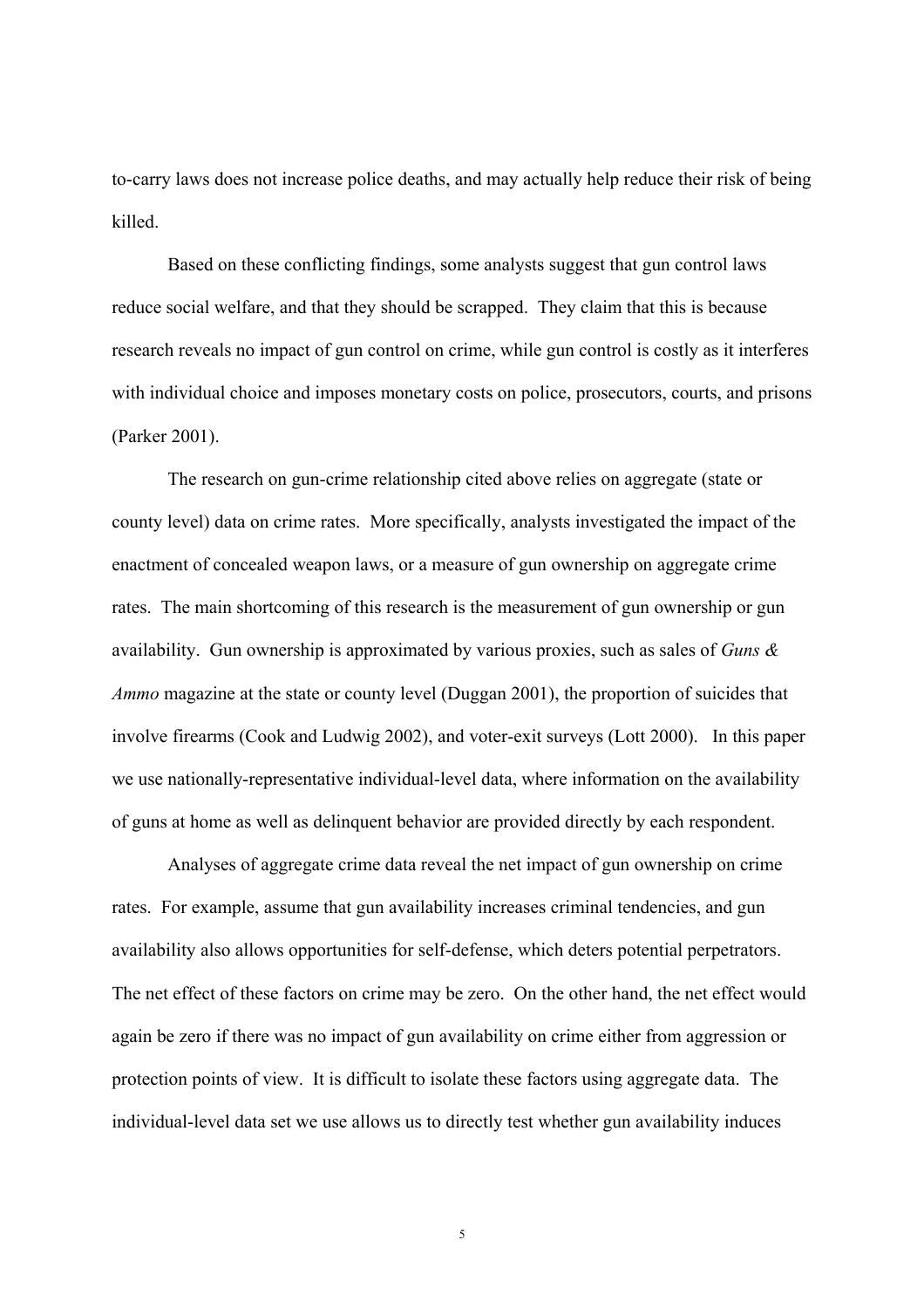juveniles to commit more crime. In addition, using victimization information provided by the same individuals in the data set, we test whether gun availability has an impact on juveniles' crime victimization. Thus, our analysis provides a clearer picture regarding the pathways through which gun ownership impacts crime.

### *A Panel of Siblings and Twins*

This is the first paper to investigate the link between guns, drug use and juvenile crime using nationally-representative individual-level data. To eliminate confounding due to unobservable variables, we exploit the longitudinal aspect of the data which include siblings and twins who live in the same household. The use of longitudinal data to eliminate timeinvariant individual heterogeneity is a standard tool in micro-econometrics. As explained below in detail, the longitudinal nature of our data, and an unusually large number of personal and family background variables allow us to examine the impact of the availability of guns at home on an individual's criminal activity.

Data on twins have been employed by previous research to estimate returns to education, schooling and marriage decisions, and the impact of birth weight on infant health (Ashenfelter and Krueger 1994; Miller, Mulvey and Martin 1995; Behrman, Rosenzweig and Taubman 1994; Behrman, Rosenzweig and Taubman 1996; Almond, Chay and Lee 2002). All of these twin studies employed cross-sectional data on twins, and to the best of our knowledge, this is the first study that uses a *panel* of siblings and twins to control for both the impacts of time-invariant and time-varying unobservables.

We analyze four different crimes: robbery, burglary, damaging property, and theft. The four drug use indicators we employ are the use of cocaine, the use of inhalants, injecting

6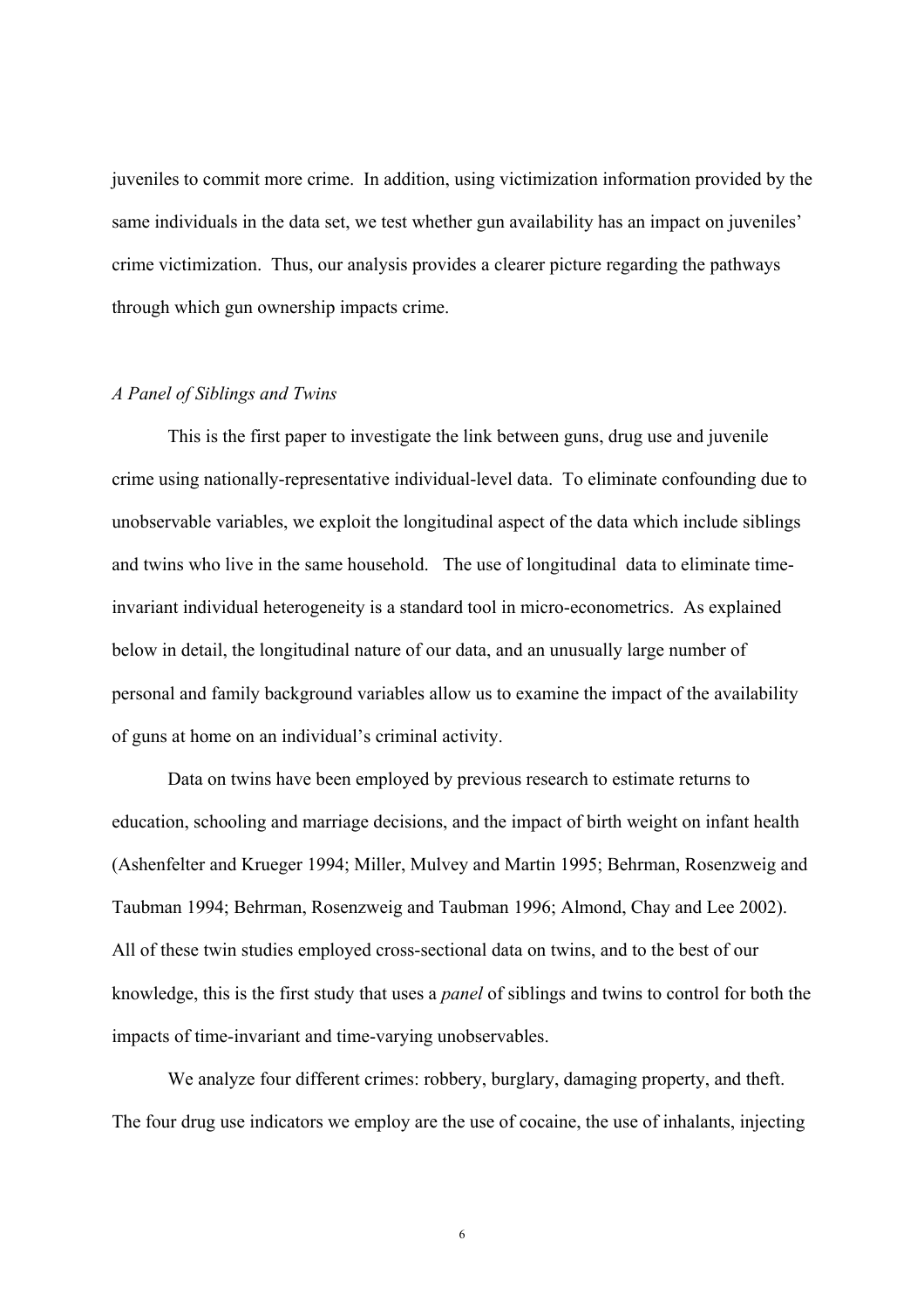illegal drugs, and the use of other drugs. The information on gun availability is obtained by asking juveniles whether guns are easily available to them at home. We address potential measurement error in drug use and gun availability. The identification of the impact of gun availability on crime is obtained from the change in gun availability between the survey years. Between-sibling variation cannot be exploited to investigate guns-and-crime relationship because all sibling pairs answered the question on gun availability in the same manner. We find that gun availability increases the propensity to commit crime. Gun availability does not reduce the probability of being victimized, and it makes it more likely for a juvenile to be stabbed or having a knife or gun pulled on him. We show that gun availability is unlikely to be a measure of undesirable home environment, because gun availability has no impact on other bad behavior such as lying, smoking, being expelled from school, drinking and fighting, and having sex.

Drug use is found to increase the propensity to commit crime. Using cocaine, inhalants, and other drugs increases the propensity to commit crime from 6 to 11 percentage points; injecting drugs increases the probability of committing crime by 41 percentage points.

Section II presents the analytical framework, section III discusses the measurement error in drug use. Section IV describes the data, Section V displays the results and Section VI is the conclusion.

### II. Analytical Framework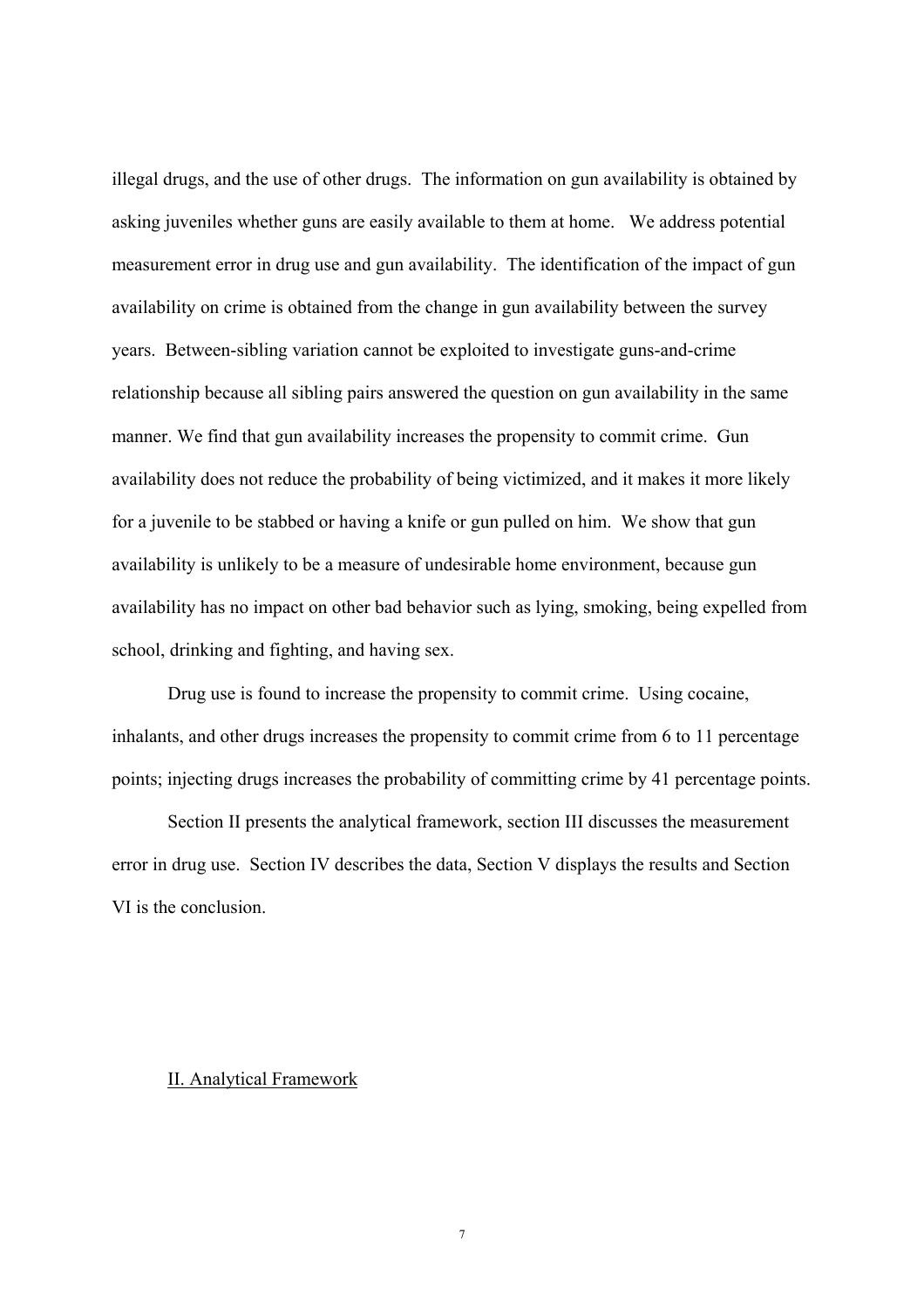The crime supply equation, with the addition of drug use and guns can be presented as:<sup>[4](#page-9-0)</sup>

(1)  $CR = f(X, A, F, DR, G)$ ,

where CR stands for a measure of the extent of the criminal activity of the individual, *X* represents the characteristics of the person such as age, race and ethnicity and religious beliefs. *A* stands for location-specific deterrence and economic variables that impact criminal involvement, such as crime-specific arrest rates, police presence, and the unemployment rate, *F* is a vector of parent and family characteristics, *DR* represents drug use of the individual, and  $G$  stands for the availability of guns to the individual.<sup>5</sup>

 Drug consumption in Equation (1) is a function of the price of drugs, buyers' income, and tastes for drug use and specific penalties targeted at drug users. Using Goldstein's (1985) conceptual framework, drug use can affect criminal activity through three channels. First, the "pharmacological" effect is the direct impact of drug use on criminal activity because drug use may increase aggression. The second is the "economic" effect—that higher expenditures on drugs cause some users to finance these expenditures by committing crime. The third is the "systemic" effect—the violence due to the illegality of the drug market, because the participants cannot rely on contracts and courts to resolve disputes. If the "economic" effect is the dominant factor to influence criminal activity, the impact of drug use on crime could be ambiguous. For example, if the demand for drugs is price inelastic, then an increase in drug use, say due to a rightward shift of the supply of drugs, would be associated

<span id="page-9-0"></span><sup>&</sup>lt;sup>4</sup> Theoretical justification of the inclusion of drug use in the crime equation can be found, among others, in Ehrlich (1973).

<span id="page-9-1"></span> $<sup>5</sup>$  Empirical evidence from aggregate data on the impact on crime of deterrence, economic conditions</sup> and drug use can be found, among others, in Corman and Mocan (2002), Corman and Mocan (2000), Levitt (1998), Levitt (1999), and Raphael and Winter-Ebmer (2001).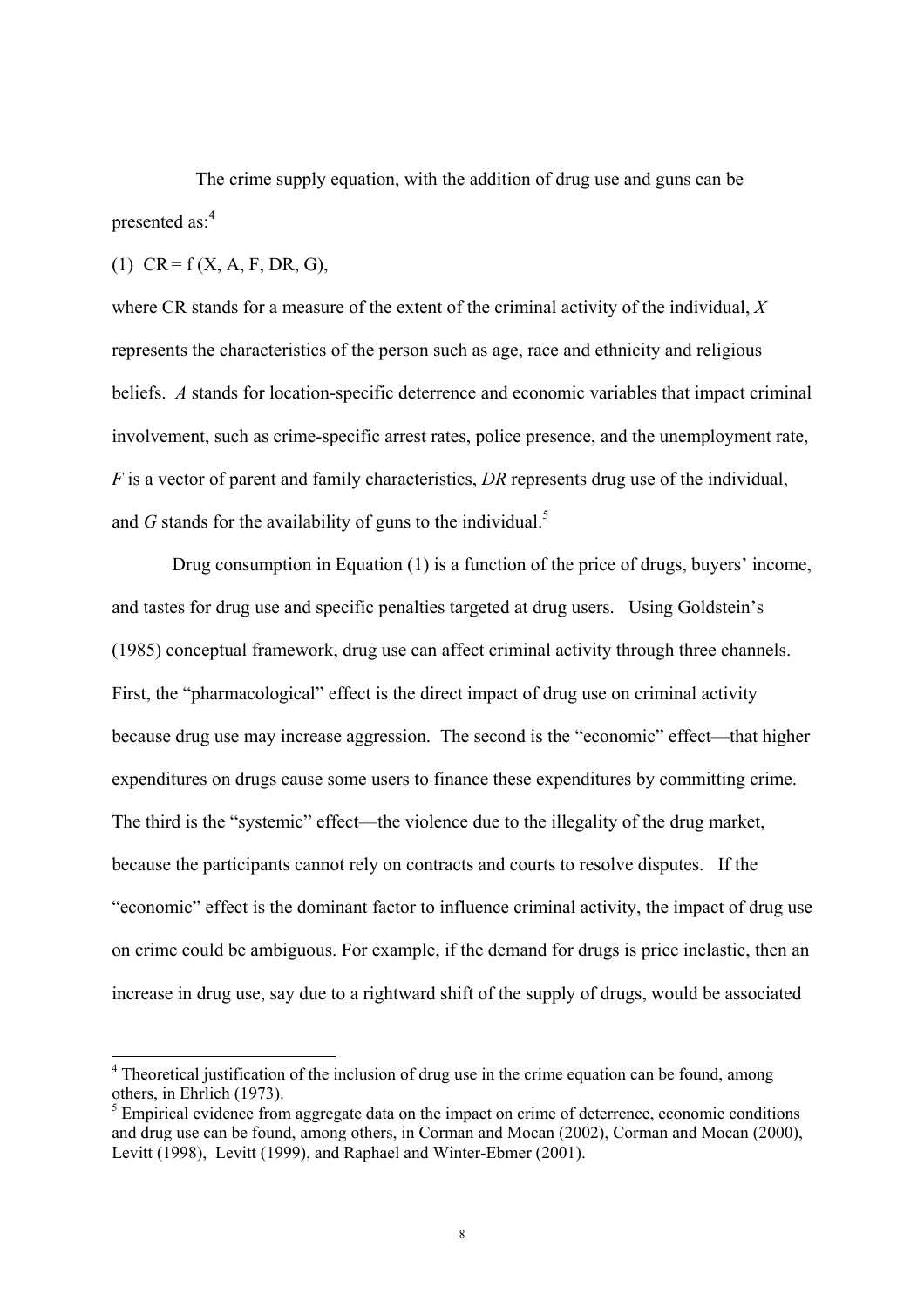with an increase in drug consumption which is coupled with a decrease in drug spending. If the economic effect is more important than the pharmacological one, increased drug use would be associated with a reduction in crime.<sup>[6](#page-10-0)</sup>

Ownership of guns can impact crime in two different ways. First, gun ownership may make committing crime, especially violent crime, easier. Second, gun ownership may prevent crime victimization if potential perpetrators consider the probability that their victim may carry a gun. In our particular case, we analyze these two effects separately. That is, we investigate both the tendency to commit crime and the likelihood of being a victim of a crime of the same individuals as a function of gun availability at their home.

Empirical specification of the crime supply equation as a function of observable and unobservable personal characteristics (including biological attributes), deterrence measures, economic conditions, as well as the attributes of the family, the extent of the drug use of the individual and the availability of guns is presented by Equation (2) below.

$$
(2) \qquad CR_{ji} = \alpha + \delta X_{jit} + \gamma F_{jit} + \beta DR_{jit} + \phi G_{jit} + HA_{st} + \mu_{ji} + \lambda_{jit} + \Omega_{ji}^{\ \ F} + \Psi_{jit}^{\ \ F} + \epsilon_{jit}
$$

where CR<sub>iit</sub> is the criminal activity measure of the *i*th individual of the *j*th sibling (or twin) pair at time *t*. *Xjit* represents observable individual characteristics such as age, race, gender and religiosity of the person, weekly allowance of the child, and measures of risk aversion such as whether the child wears seatbelt while driving.  $F_{jit}$  stands for observable family attributes, including parent characteristics and measures of the extent of supervision at home.<sup>[7](#page-10-1)</sup>  $DR_{\text{fit}}$  represents consumption of drugs, and  $G_{\text{fit}}$  is the availability of guns at home.  $A_{\text{st}}$  stands

<span id="page-10-1"></span><span id="page-10-0"></span> <sup>6</sup> For a more detailed discussion, see Mocan and Corman (1998).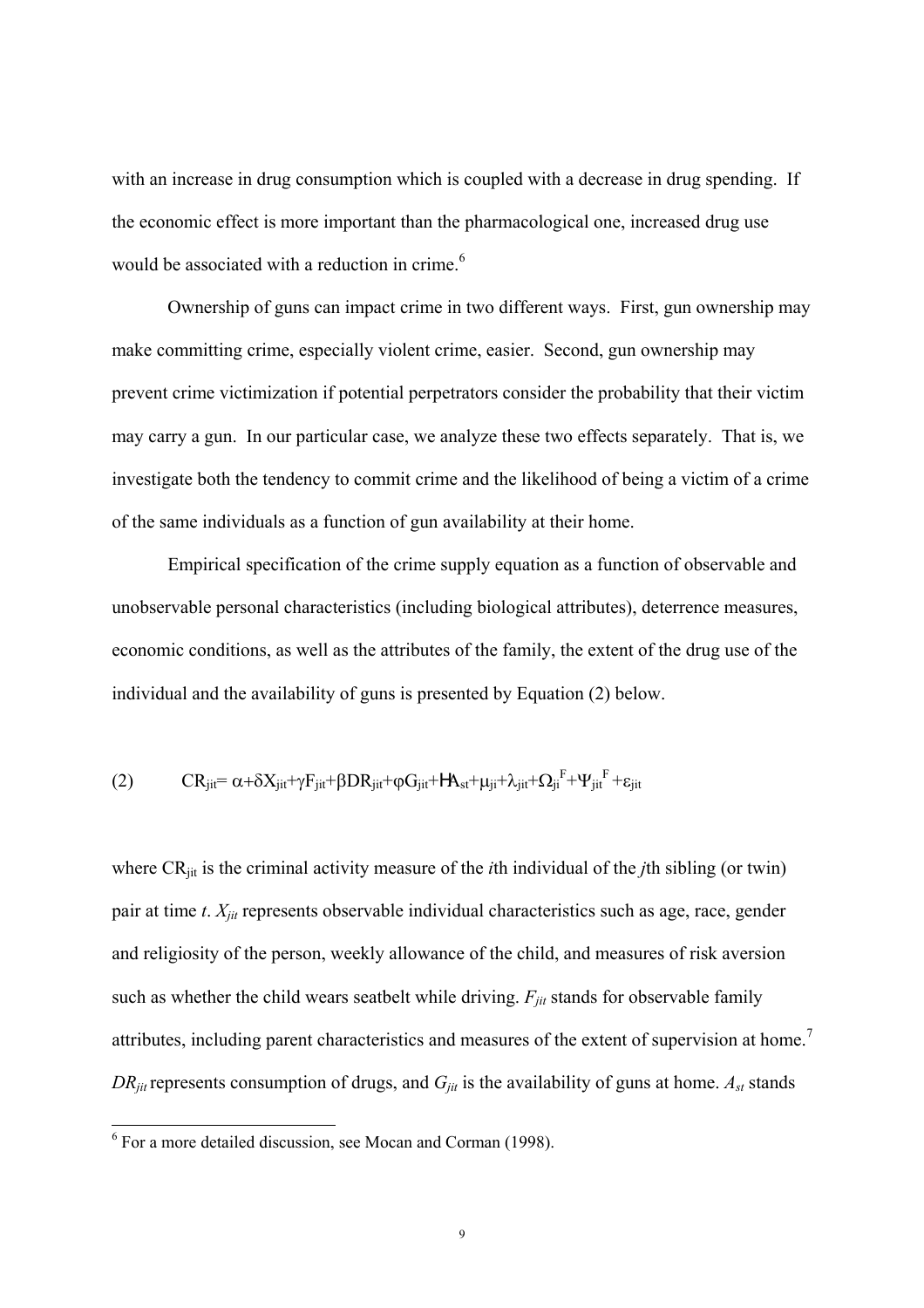for the deterrence measures faced by the individual, such as the arrest rates and the size of the police force, as well as local economic conditions in location *s* at time *t* where the child resides, and  $\mu$ <sub>ii</sub> captures individual-specific time-invariant unobservables which include intellect.  $\lambda_{\text{jit}}$  represents person-specific time-varying unobservables,  $\Omega_{\text{ji}}^F$  captures unobservable time-invariant family attributes,  $\Psi_{jit}^F$  is unobservable time-varying family attributes, and  $\varepsilon_{\text{ijt}}$  is a standard error term.

Taking the first-difference of Equation (2) across time periods gives

$$
(3) \ \ \Delta C R_{jit} = \delta \Delta X_{jit} + \gamma \Delta F_{jit} + \beta \Delta D R_{jit} + \varphi \Delta G_{jit} + H \Delta A_{st} + \Delta \lambda_{jit} + \Delta \Psi_{jit}^F + \Delta \epsilon_{jit}
$$

where  $\Delta$  stands for time-differencing. Equation (3) is a standard fixed-effects model, where time-invariant family and individual characteristics drop out, but time-varying heterogeneity remains.

We estimate different formulations of Equation (3) to investigate the link between gun availability at home (G) and juvenile's criminal activity. Note that in Equation (3), the change in individual's criminal activity between the two years depends, among other factors, on the change in local deterrence and economics variables  $(A<sub>st</sub>)$ . The values of these variables are not collected beyond the first year of our data; therefore ΔA<sub>st</sub> cannot be calculated. However, following Currie and Moretti (2002) and Cook and Ludwig (2002), we include state or county dummies to control for such factors. That is, we estimate

(3A)  $\Delta$ CR<sub>iit</sub>=  $\delta \Delta X_{\text{iif}} + \gamma \Delta F_{\text{iif}} + \beta \Delta D R_{\text{iif}} + \phi \Delta G_{\text{iif}} + \kappa K_s + e_{\text{iif}}$ 

 $\overline{\phantom{a}}$ 

 $7$  The complete list of these variables is given in the data section below.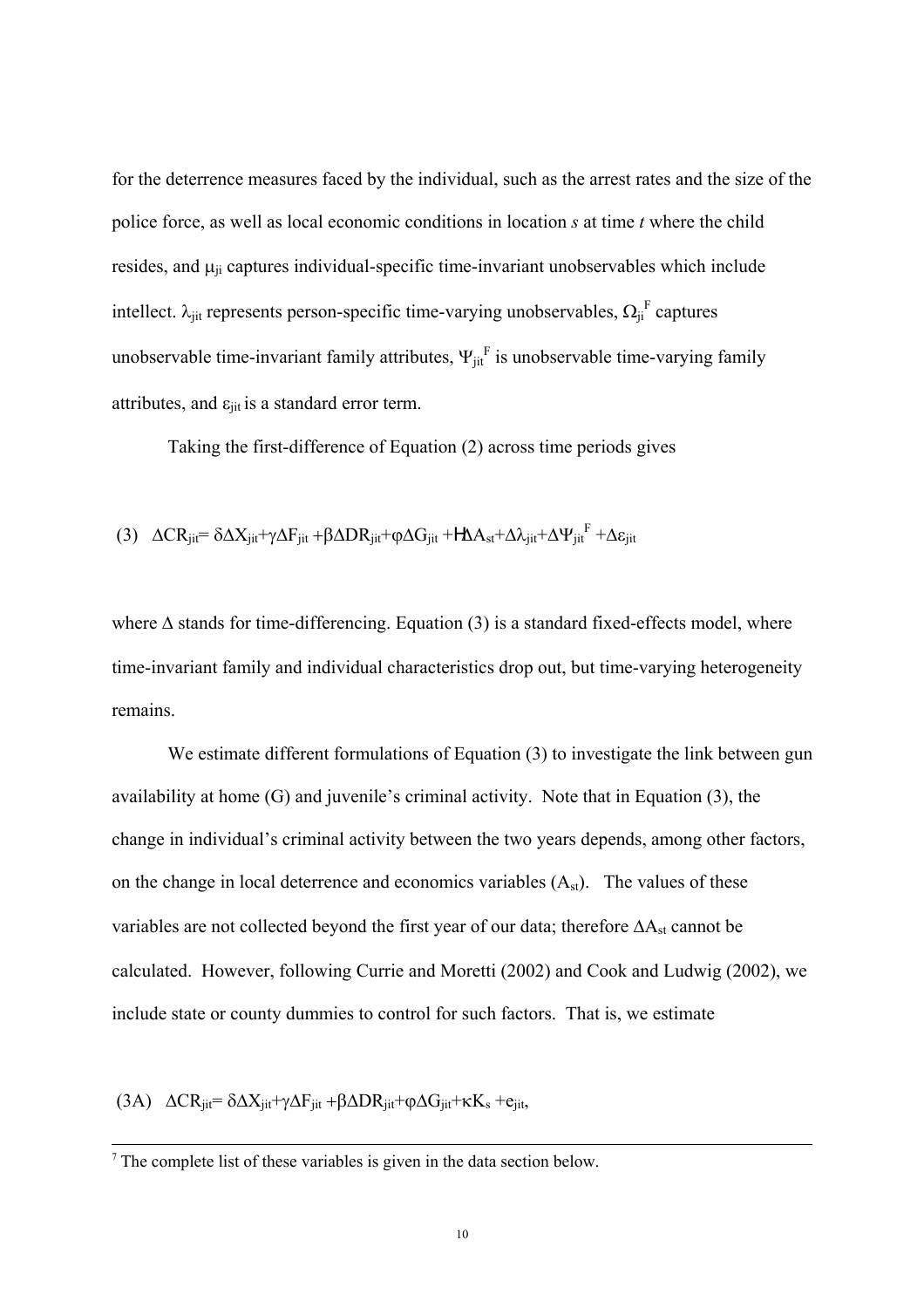<span id="page-12-0"></span>where  $K_s$  stands for a set of state or county dummies that control for state-specific or countyspecific time-varying local deterrence and economic factors, and *e* is the error term.

As summarized in Duggan (2001), it is conceivable that a positive relationship between gun ownership and crime may indicate purchase of guns in response to expected future increases in crime. Although this argument has merit, especially in aggregate data, Duggan (2001) finds no support of such reverse causality from expected crime to gun ownership. In our case reverse causality is even less likely. This is because, our dependent variable is criminal activity of the youth, while our gun measure is the availability of guns at home. To the extent that this measure captures guns owned by parents, it is exogenous to future criminal involvement of the child. Put differently, the parent may purchase a gun because of protection or because he/she may be planning to commit a crime, but it seems unlikely that a parent would purchase a gun to facilitate his/her child's criminal activity. On the other hand, if parents' gun ownership is a proxy of their criminal propensity, and if this attribute is transmitted to the child, then gun availability at home is a proxy of bad home environment, which may be correlated with juvenile's delinquent behavior. We show in the results section that this hypothesis has no empirical support.

Unlike gun availability at home, consumption of illicit drugs varies between siblings. This allows us to eliminate time-varying family effects by taking within-sibling differences of Equation (3), which gives: $8<sup>8</sup>$  $8<sup>8</sup>$ 

# (4)  $\nabla \Delta CR_{\text{jit}} = \delta \nabla \Delta X_{\text{jit}} + \beta \nabla \Delta DR_{\text{jit}} + \nabla \Delta \lambda_{\text{jit}} + \nabla \Delta \varepsilon_{\text{jit}}$

<sup>&</sup>lt;sup>8</sup> Note that this procedure also eliminates time-varying economic and deterrence measures as they do not exhibit variation between the individuals in the same household. Subjective probabilities of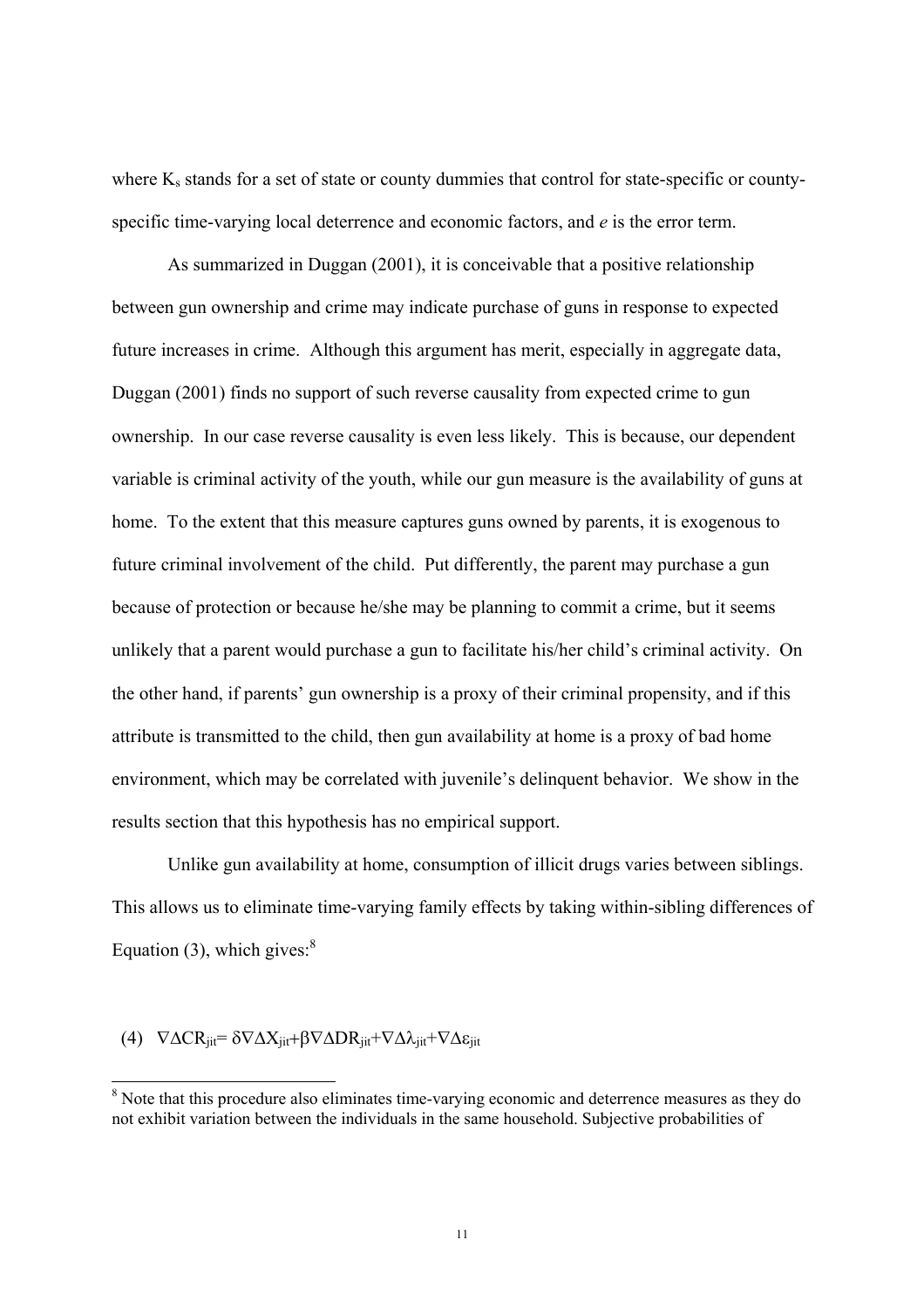where  $∇$  stands for between-sibling differencing. This specification eliminates all heterogeneity with the exception of time-varying individual-specific unobservables  $(\lambda_{\text{ijt}})$ . Note that the family environment and location-specific economic and deterrence variables drop out in Equation (4) as they are the same for all siblings of the same household. The analog of Equation (4) for twins is:

(5) 
$$
\nabla \Delta CR_{jit} = \delta \nabla \Delta X_{jit} + \beta \nabla \Delta DR_{jit} + \nabla \Delta \varepsilon_{jit}
$$

In Equation (5) time-varying individual-specific heterogeneity is eliminated under the assumption that it is biologically the same between twins. This may be particularly the case for monozygotic (identical, or MZ) twins. Therefore, Equation (5) is estimated for all twins (monozygotic and fraternal), as well as for MZ twins.

#### III. Measurement error

 $\overline{\phantom{a}}$ 

As described in Section IV below, data collection procedures were designed to minimize concern about confidentiality. For example, respondents were not provided with written questionnaires; rather they listened to sensitive questions on delinquent behavior, drug use and gun availability through earphones, and entered their answers directly on laptop computers. Nevertheless, it is still conceivable that drug use and gun availability is reported with error. Furthermore, it is plausible that the reporting error is not symmetric in the classical sense, but it is one-sided.

apprehension and conviction may differ between siblings. However, to the extent that they are approximated by such measures as arrest and conviction rates in the locality, they do not vary.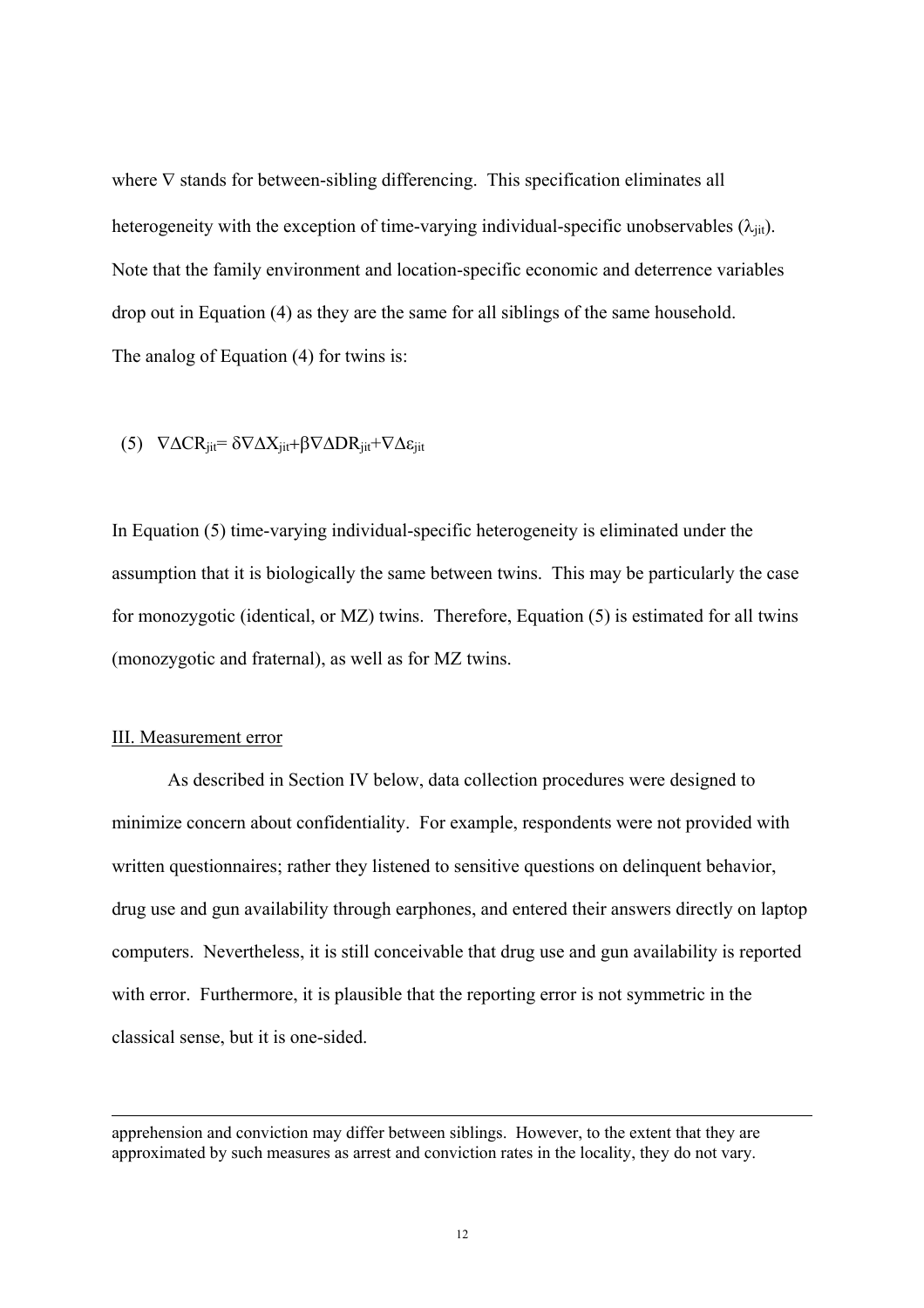To demonstrate the impact of non-random measurement error in drug use in firstdifferenced data, consider equation (6) below where *i* stands for the i*th* individual and *t* is the time period.

$$
(6) \ \Delta \mathbf{CR}_{it} = \beta \Delta D R^*_{it} + \Delta \varepsilon_{it}
$$

The subscript *j* and other covariates are dropped for ease of exposition. Let  $DR_{it}^*$  be the actual drug use,  $DR_{it}$  stand for the reported drug use and  $\lt_{it}$  represent the measurement error. The reported drug use is equal to the actual drug use plus the measurement error; that is  $DR_{it} = DR_{it}^* + v_{it}$ .

Note that DR=1 if the individual reports using drugs, and DR=0 if he/she reports no drug use. Similarly, DR<sup>\*</sup> =1 if the actual drug use is positive and DR<sup>\*</sup> =0 if actual drug use is zero. Let the probability distribution of  $v_{it}$  be

 $Prob(DR_{it} = 1, DR^*_{it} = 1) = p_1$ ,  $Prob(DR_{it} = 1, DR^*_{it} = 0) = 0$ ,  $Prob(DR_{it} = 0, DR^*_{it} = 0) = p_2$  $Prob(DR_{it} = 0, DR^*_{it} = 1) = q.$ 

That is,

| nn | <b>Y</b> T | $Prob(v_{it})$ |
|----|------------|----------------|
|    |            |                |
|    |            |                |
|    |            |                |
|    | -          |                |

The first row in the table indicates that the probability of using drugs and reporting as such is  $p_1$ . The second row indicates that the probability of reporting positive drug use when the person in fact did not use drugs is zero. The probability of telling the truth when actual drug use is zero is  $p_2$ ; and q stands for the probability of lying when the actual drug use is positive.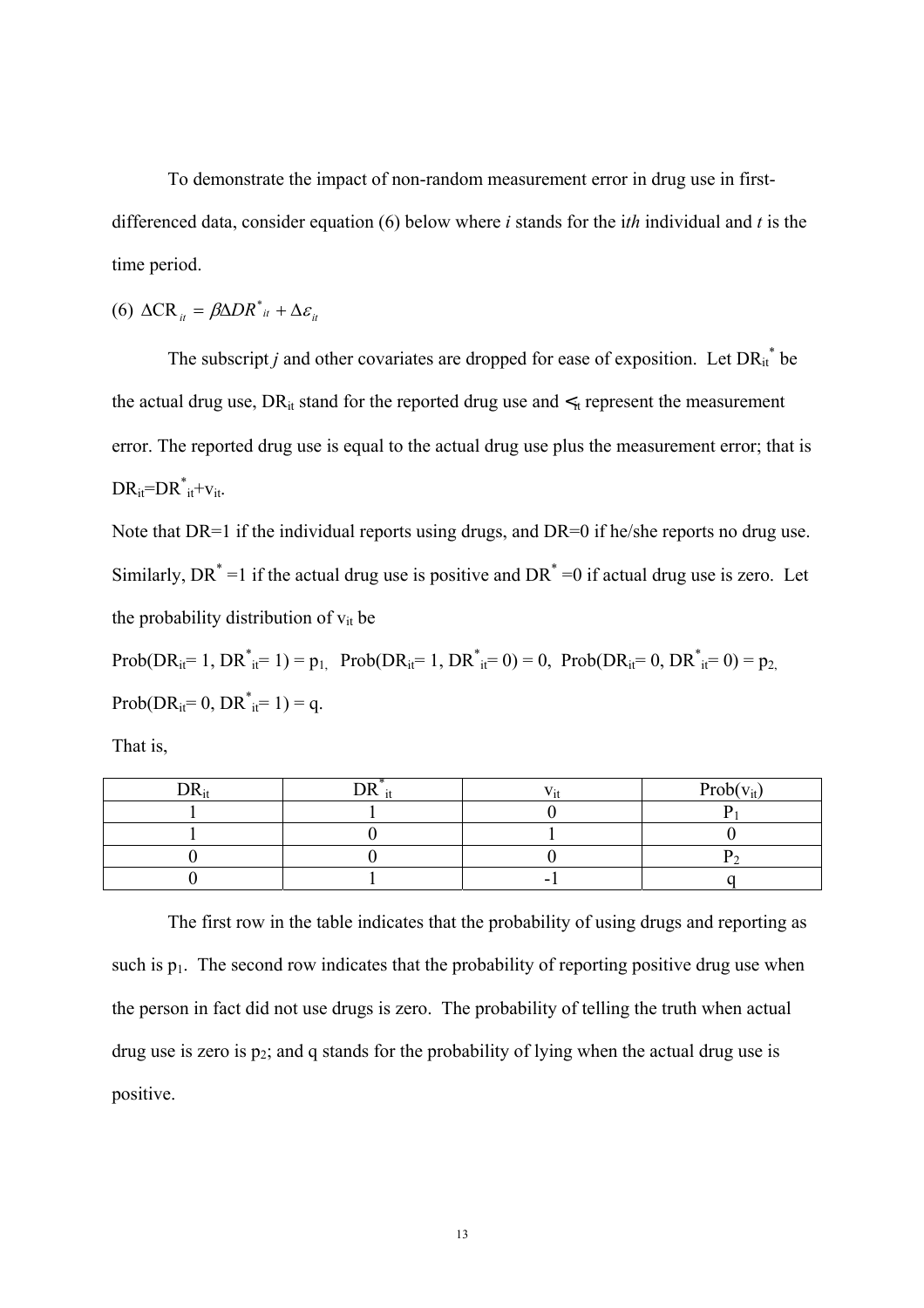The estimated  $\frac{1}{2}$  in Equation (6) is equal to

$$
\hat{\beta}_{\Delta} = \frac{\Sigma_i \Delta D R_{it} \Delta C R_{it}}{\Sigma_i \Delta D R_{it}^2} = \frac{\Sigma (\Delta D R_{it}^* + \Delta v_{it}) (\Delta D R_{it}^* \beta + \Delta \varepsilon_{it})}{\Sigma \Delta D R_{it}^2}.
$$

Simplifying and taking the probability limit gives

$$
p \lim \hat{\beta} = \beta \frac{\text{var}[\Delta D R^*] + \text{cov}[\Delta \nu, \Delta D R^*]}{\text{var}[\Delta D R]}
$$

It can be shown that (see Appendix-A)

(7) 
$$
p \lim \hat{\beta} = \beta \left[ \frac{p_1 p_2}{(p_1 - p_1^2)(1 - \rho)} \right]
$$

where D is the autocorrelation coefficient of reported drug use between the time periods. (i.e.,  $D=Cov(DR_{it}, DR_{it-1})/Var(DR_{it})$  assuming a covariance-stationary process for DR) Following Ashenfelter and Zimmerman (1997), the probability limit of \$ in equation (7) can be substituted into Equation (6) to obtain

$$
(8) \quad \Delta CR_{it} = \beta \left[ \frac{p_1 p_2}{(p_1 - p_1^2)(1 - \rho)} \right] \Delta DR_{it} + \Delta \varepsilon_{it}
$$

Note that  $p_1$  is readily available in the data, which is the mean reported drug use. The medical literature contains detailed information regarding the reliability of self-reported substance use. For example, in an analysis the drinking patterns of college students, it has been found that the reliability of reporting in the quantity and frequency of drinking beer,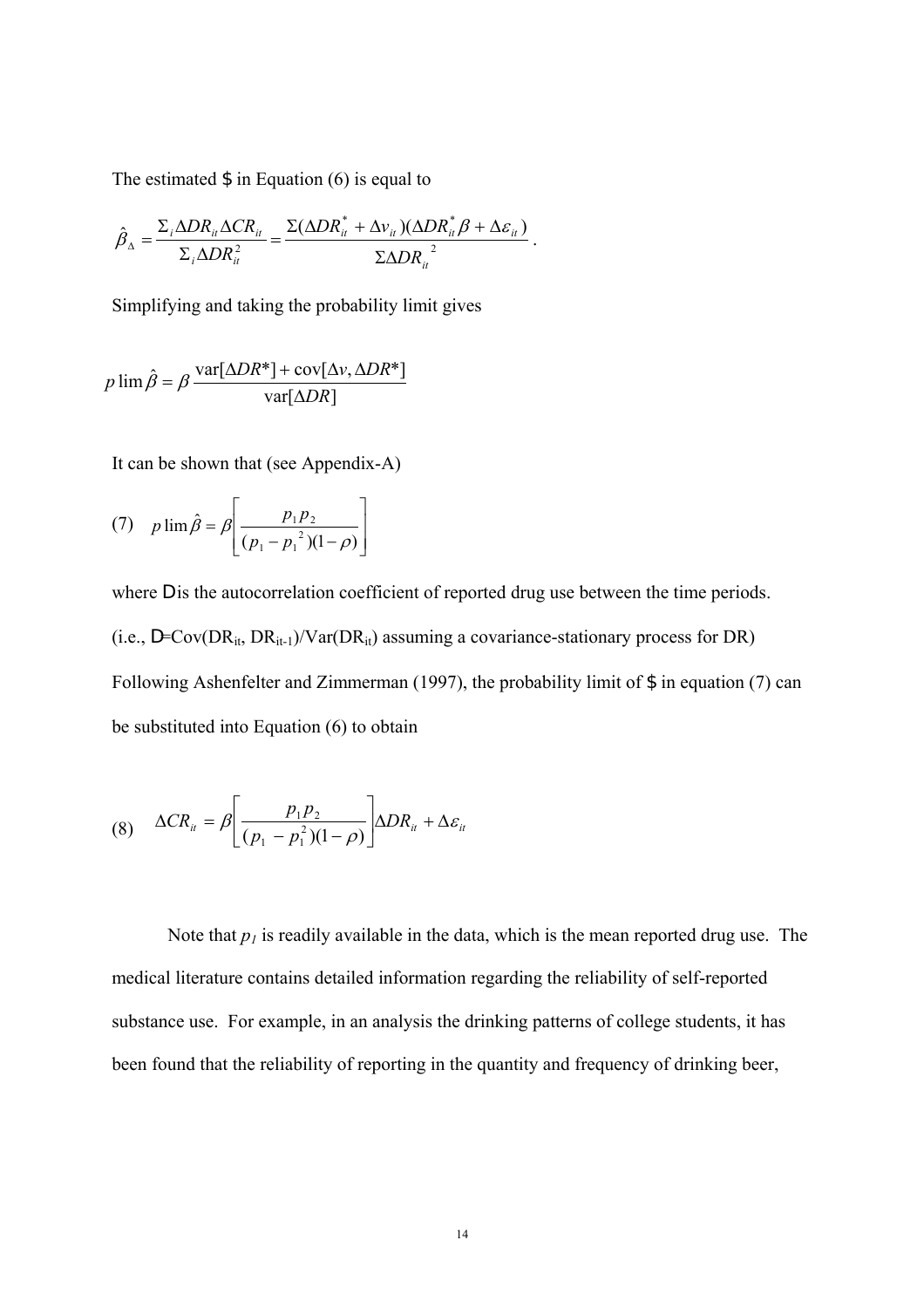wine and spirits was high, with a reliability ratio of 0.84. Reliability ratios range from 0.8[9](#page-16-0) to 0.92 for items such as "driven a car while drinking," "missed a class because of hangover," and "damaged property because of drinking." (Weiss et al., 1998). An analysis of out-oftreatment drug users indicated a reliability ratio of 0.72 for self-reported cocaine use, 0.77 for heroin, and 0.82 for crack. The ratio was 0.88 for the number of times the person injected drugs. For both cocaine and opiate use, total agreement between self-reports and urinalysis was over 84 percent (Johnson et al. 2000). Utilizing this literature, we postulate that 80% of drug users reported their drug use correctly. This suggests that  $p_2=1-(p_1/0.8)$ ,  $q=p_1/4$ , and D is calculated from the data, separately for gun availability and each drug use measure. Variations in the reporting rate did not change the results in a meaningful way.

The analysis of guns-crime relationship is performed by estimating versions of Equation (3A). In case of the variable that measures gun availability, measurement error seems negligible. This is because, in the sample of siblings and twins, there is nearly perfect agreement between siblings to the question on gun availability at home. For example, in the first wave among 2,117 sibling pairs, 440 pairs indicated that guns were available to them at home and 1,677 pairs said guns were not available. There was perfect agreement between siblings in these answers. In wave two, 326 individuals indicated that guns were available at home; and 323 of these siblings indicated the same. Thus, the agreement rate was 99%. Onethousand-eighthundred-one juveniles indicated that guns were not available, and the responses of their siblings were almost identical (1,798 of them also said that guns were not

<span id="page-16-0"></span><sup>&</sup>lt;sup>9</sup> The reliability ratio is the proportion of individuals who are confirmed to have provided correct information about their drug use. Confirmation is typically based on drug tests.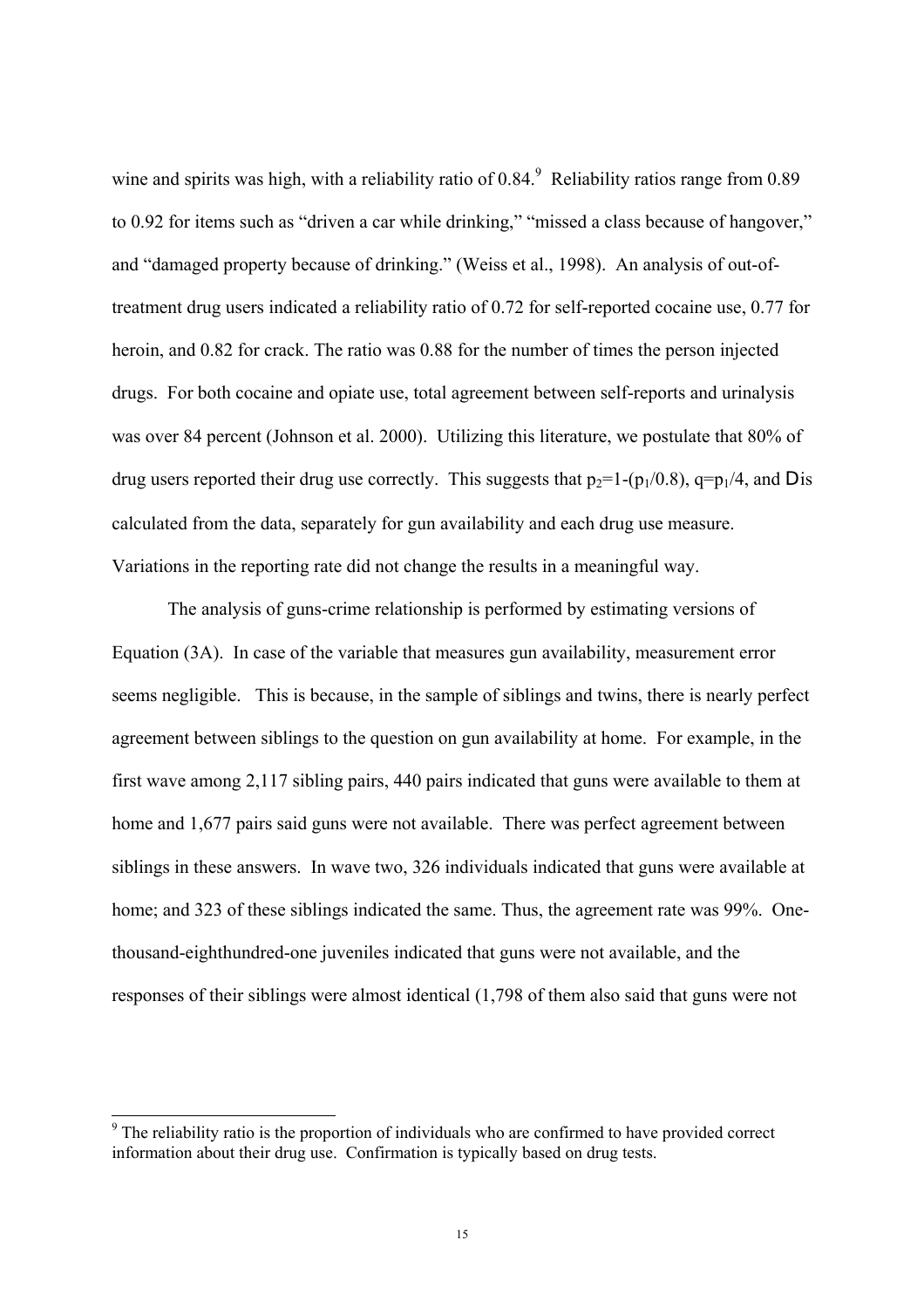available at home).<sup>10</sup> Therefore, we first report the results with no adjustment for measurement error in gun availability. However, we also report estimates with adjustment for non-random measurement error in gun availability as described above (Equation 8). It is well-known that classical measurement error in the explanatory variable attenuates its estimated coefficient, and the bias is exacerbated in first-differenced data (Levitt 1998a, Griliches and Hausman 1986).<sup>11</sup> In our case, where we entertain the possibility of one-sided measurement error due to differential propensity of telling the truth about gun availability at home, the bias depends on  $p_1$ ,  $p_2$  and D.

In models that employ time *and* sibling (or twin) differencing, we estimate models (suppressing other covariates) such as

$$
\nabla \Delta CR_{jit} = \beta \nabla \Delta DR^*_{jit} + \nabla \Delta \varepsilon_{jit}
$$

The probability limit of the estimated coefficient is equal to (the details are in Appendix-A)

$$
p \lim \hat{\beta} = \beta \left[ \frac{4p_1p_2}{(p_1 - p_1^2)(4 + \Phi)} \right]
$$

 $\text{where} \quad \Phi = 2(-\rho_{DR_{i22}DR_{i21}} - \rho_{DR_{i22}DR_{i12}} + \rho_{DR_{i22}DR_{i11}} + \rho_{DR_{i21}DR_{i12}} - \rho_{DR_{i21}DR_{i11}} - \rho_{DR_{i22}DR_{i11}}).$ 

$$
plim \hat{\varphi}_{\Delta} = \varphi \left[ 1 - \frac{\sigma_v^2}{(\sigma_{G^*}^2 + \sigma_v^2)(1 - \rho)} \right] = \varphi \left[ 1 - \frac{\sigma_v^2}{\sigma_G^2(1 - \rho)} \right] = \varphi \left[ 1 - \frac{1}{(\frac{\sigma_G^2}{\sigma_v^2})(1 - \rho)} \right],
$$

where D is the observed correlation of reported gun availability at home between time periods one and two.

<span id="page-17-0"></span> $10$  This cannot be attributable to siblings lying in concert, because although in some cases the siblings took the survey in different days, in most cases they took it simultaneously.

<span id="page-17-1"></span><sup>&</sup>lt;sup>11</sup> This can be seen by calculating the probability limit of  $\varphi$  in equation (3A) when gun availability is measured with error. In case of classical measurement error one obtains ٦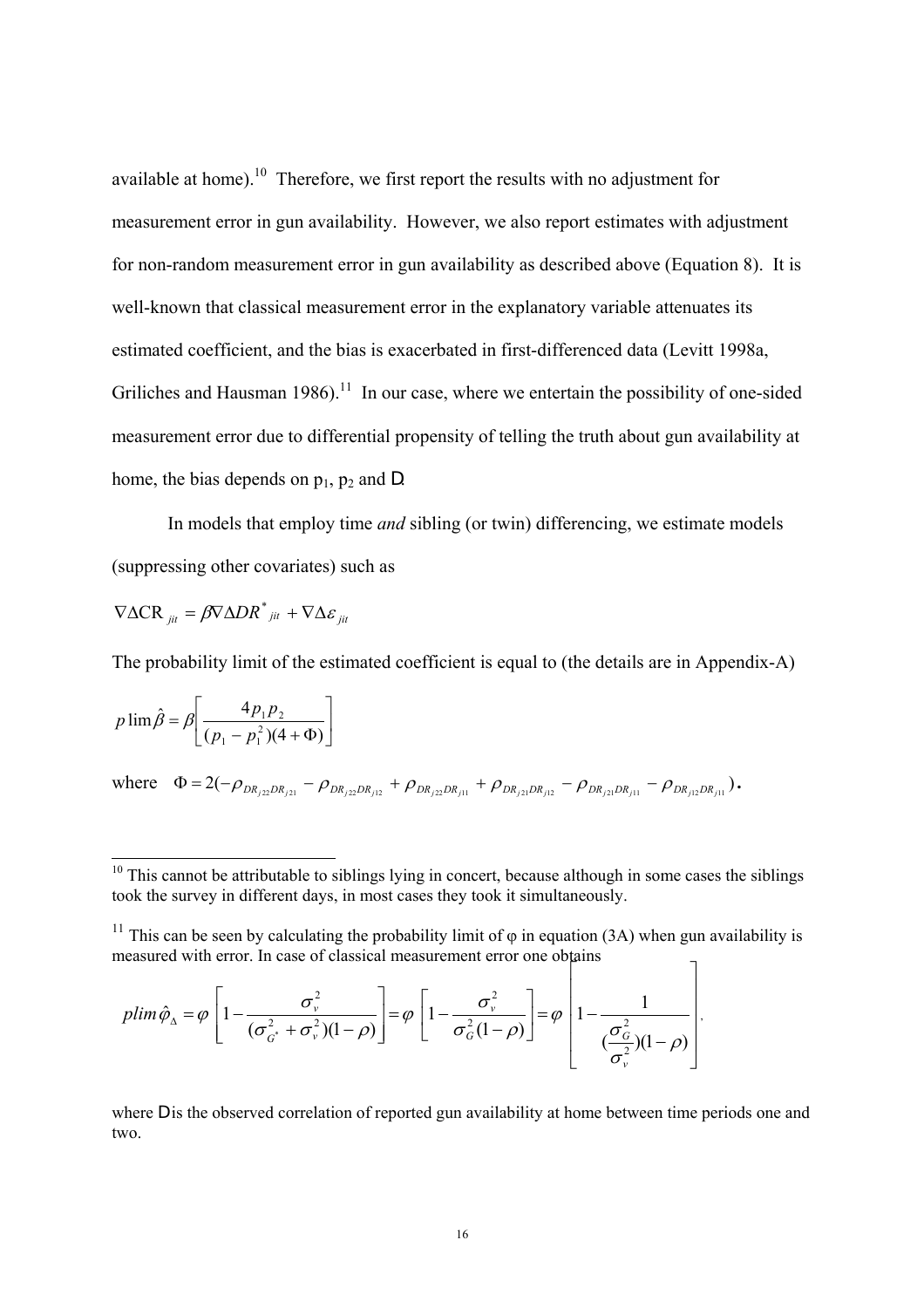M is calculated from reported drug use as it depends on observed correlations in reported drug use over time and between siblings or twins. Thus, in models with time-and-sibling (or twin differencing) we have  $12$ 

$$
(9) \quad \nabla \Delta CR_{jit} = \beta \left[ \frac{4 \, p_1 p_2}{(p_1 - p_1^2)(4 + \Phi)} \right] \nabla \Delta DR_{jit} + \nabla \Delta \varepsilon_{jit}
$$

# IV. Data

The data used in the analyses are drawn from the two waves of the National Longitudinal Study of Adolescent Health (Add Health).<sup>13</sup> Add Health is a nationally representative study of adolescents in grades 7 through 12. An in-school questionnaire was administered to every student who attended one of the sampled 132 U.S. schools on a particular day during the period between September 1994 and April 1995. A random sample of approximately 200 adolescents from each high school/feeder school pair was selected for

<span id="page-18-0"></span><sup>&</sup>lt;sup>12</sup> It is assumed that  $\nabla \Delta \text{DR}$  and  $\Delta \text{DR}$  are uncorrelated with other covariates, which is strongly supported by the data. Other covariates are assumed to contain no measurement error.

<span id="page-18-1"></span> $^{13}$  The Add Health project is a program project designed by J. Richard Udry (PI) and Peter Bearman, and funded by grant P01-HD31921 from the National Institute of Child Health and Human Development to the Carolina Population Center, University of North Carolina at Chapel Hill, with cooperative funding participation by the National Cancer Institute; the National Institute of Alcohol Abuse and Alcoholism; the National Institute on Deafness and Other Communication Disorders; the National Institute on Drug Abuse; the National Institute of General Medical Sciences; the National Institute of Mental Health; the National Institute of Nursing Research; the Office of AIDS Research, NIH; the Office of Behavior and Social Science Research, NIH; the Office of the Director, NIH; the Office of Research on Women's Health, NIH; the Office of Population Affairs, DHHS; the National Center for Health Statistics, Centers for Disease Control and Prevention, DHHS; the Office of Minority Health, Centers for Disease Control and Prevention, DHHS; the Office of Minority Health, Office of Public Health and Science, DHHS; the Office of the Assistant Secretary for Planning and Evaluation, DHHS; and the National Science Foundation. Persons interested in obtaining data files from The National Longitudinal Study of Adolescent Health should contact Add Health Project, Carolina Population Center, 123 West Franklin Street, Chapel Hill, NC 27516-2524 (email: addhealth@unc.edu).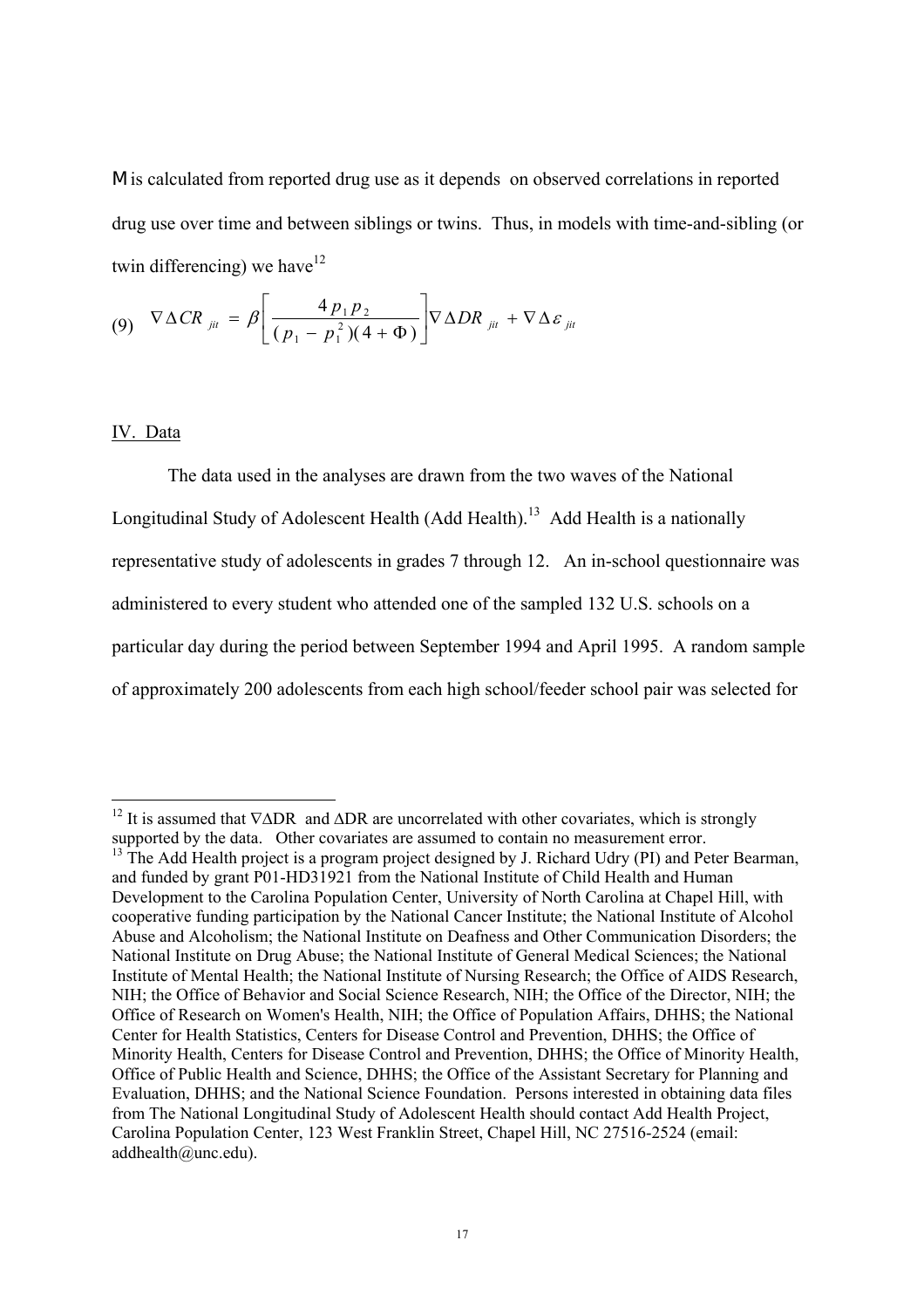in-home interviews which are conducted from April 1995 to December 1995.<sup>14</sup> The in-home interviews constituted the core sample and contained about 12,000 adolescents. In addition to the core sample, several special samples (e.g. ethnic and genetic) were also drawn on the basis of in-school interviews. The core and the special samples provide a total number 20,745 adolescents for Wave I. The adolescents are interviewed for the second time from April to August 1996 for Wave II. In Wave II, 14,738 adolescents were interviewed.<sup>15</sup> Data are gathered from adolescents, from their parents, siblings, friends, romantic partners and fellow students, and from school administrators. The survey was designed to provide detailed information on teen behavior, including their criminal and substance use/abuse.

One feature of Add Health that we utilize in this paper is the genetic oversample. The genetic sample consists of pairs of siblings (full, half and stepsiblings), identical twins and fraternal twins. Eligibility for the genetic sample was determined based on the responses provided by adolescents in the in-school questionnaire. All mixed sex twin pairs were classified as fraternal, or dizygotic (DZ). In addition to asking each twin if they were MZ or DZ, each twin was also given a set of questions on confusability of appearance (if they looked like two peas in a pod as young children, and three questions on whether they are confused by strangers, teachers or family members). A zygosity scale is created, which is an average of the confusability item scores over the reports of both twins. When self-reported

<span id="page-19-0"></span><sup>&</sup>lt;sup>14</sup> Participating high schools were asked to identify junior high or middle schools that were expected to provide at least five students to the entering class of the high school. These schools are called feeder schools. Their probability of selection was proportional to the percentage of the high school's entering class that came from that feeder.

<span id="page-19-1"></span> $15$  The sample for the Wave II In-home Interview was composed of the respondents of the Wave I Inhome Interview, with the following exceptions: A respondent who was in the 12th grade in Wave I and who was not part of the genetic sample was not interviewed in Wave II. Respondents who were only in Wave I's disabled sample were not re-interviewed.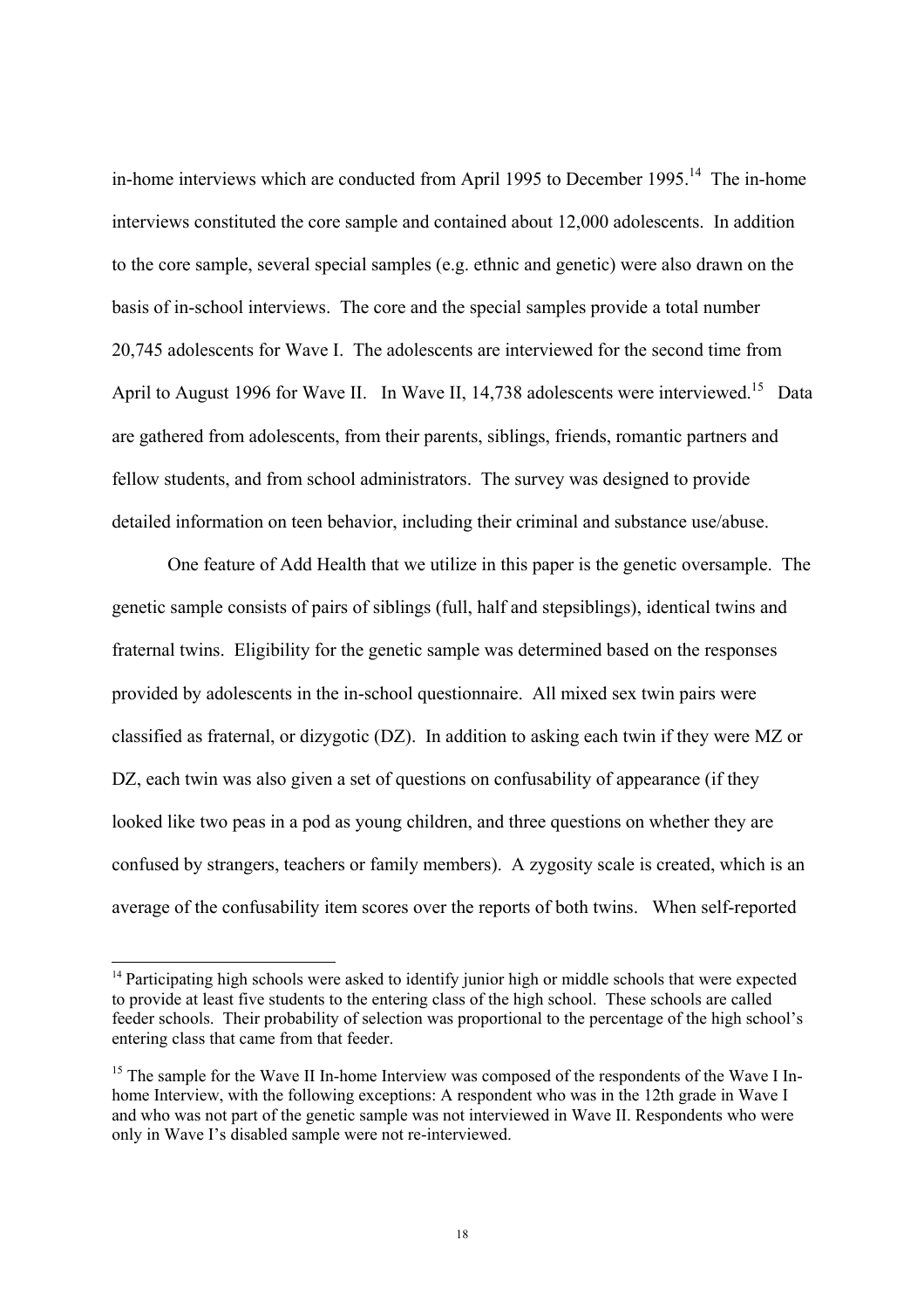data on appearance was missing, mother's report of confusability of appearance was used. If there was conflict between the twins' self-reports of zygosity and the classification based on confusability of appearance, the twins are classified as "uncertain zygosity". Using the responses from Wave I questionnaire, those classified as uncertain zygosity were asked in Wave II for cheek samples for DNA analysis. There are 43 twin pairs that refused to provide a sample for testing, and they are deleted from our sample. After deleting twins with undetermined zygosity, the raw sample of siblings (including twins) consists of 4,030 individuals. Of these, 1,986 are full siblings, 700 are half siblings, 821 are DZ twins and 523 are MZ twins. The sample of twins contains the DZ and MZ twins; and the sample of identical twins consists of the 523 MZ twins. Twins constitute 7 percent of the sample.<sup>16</sup> There is one set of triplets and no quadruplets. The triplets are coded as three sets of twins.

The survey includes a number of detailed questions about delinquent behavior of adolescents. Specifically, respondents were asked whether they had committed any of the following acts in the 12 months prior to the interview date: robbery, burglary, damaging property, and theft. Adolescents were also asked about whether they had used different types of illicit drugs such as cocaine, other drugs (heroin, LCD, etc.), inhalants, or ever injected any illegal drugs with a needle. In wave I, the juveniles were asked if they ever used these drugs. In wave II they were asked if they used these drugs since the last interview. Survey administrators took several steps to maintain data security and to minimize the potential for interviewer or parental influence. First, respondents were not provided with any printed questionnaires. Rather, all data were recorded on laptop computers. Second, for sensitive

<span id="page-20-0"></span><sup>&</sup>lt;sup>16</sup> The proportion of twins in total births has been rising steadily over the last two decades. When most of the adolescents of the sample were born around 1980, twin births were about 2 percent of total births (National Vital Statistics Report 1999).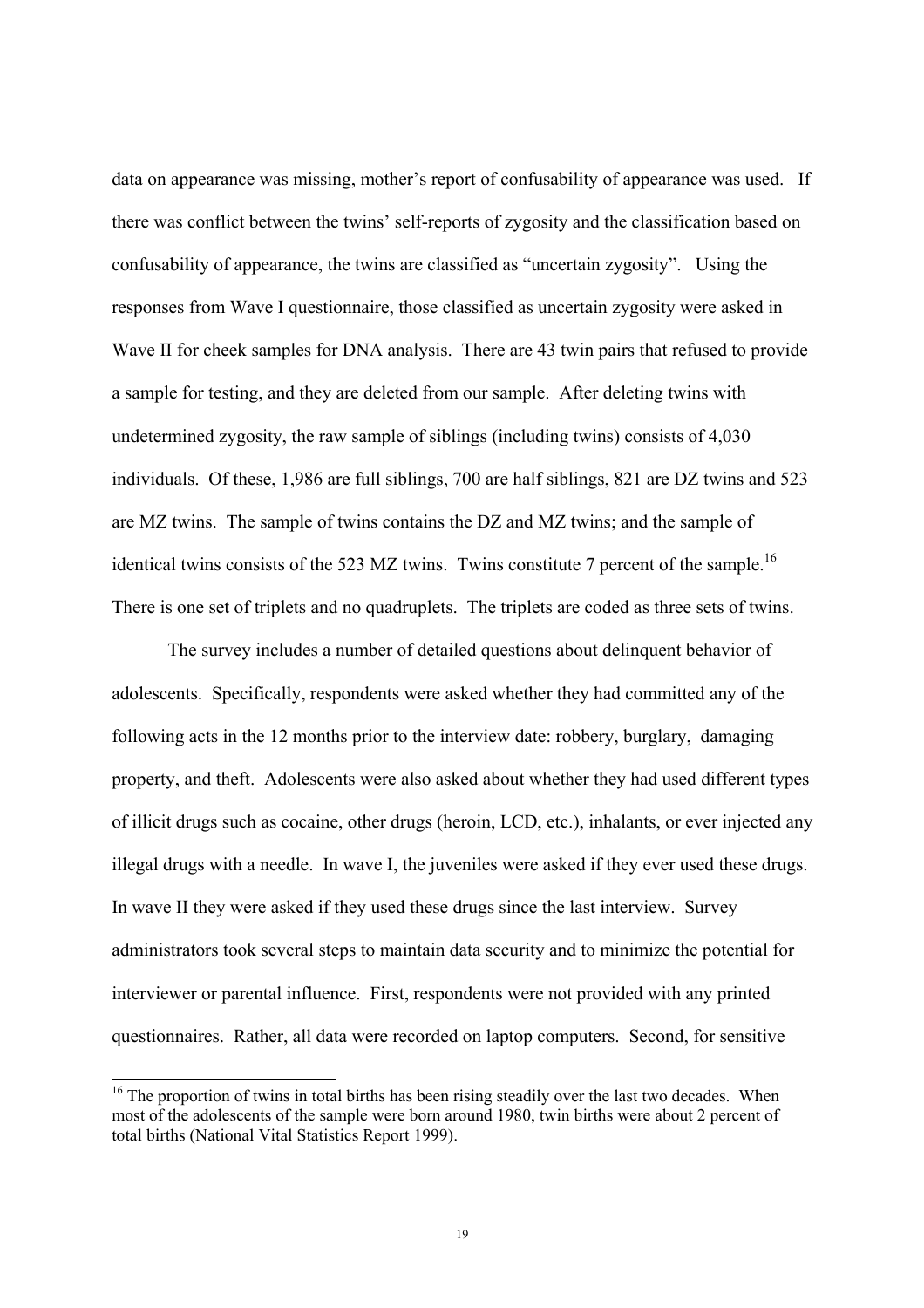<span id="page-21-1"></span>topics, such as delinquent behavior, substance use/abuse, and gun availability, the adolescents listened to pre-recorded questions through earphones and entered their answers directly on the laptops.<sup>[17](#page-21-0)</sup>

Definitions of the variables used in empirical analyses based on the siblings and twins samples and their descriptive statistics are reported in Table  $1<sup>18</sup>$ . The first two columns of Table 1 report the weighted means and standard deviations of the sibling sample of Wave I. The next column displays the standard deviations of the first-differenced variables, and the last column presents the standard deviations for the first-and-sibling-differenced variables. Some personal and household characteristics, such as race, ethnicity, gender, and whether parents were born in the U.S. do not change between the waves. Therefore, these variables are not reported in Table 1. The deterrence variables in Wave I, such as arrest rates, pertain to 1992, and they were not collected in the second Wave. This is not a drawback because sibling or twin differencing eliminates all variables that are the same across twins or siblings. Put differently, siblings of the same household are exposed to the same time-series variation in contextual variables, such as local economic and social conditions, and deterrence measures. For the analysis of guns-crime relationship, the change in these contextual variables between the two survey years is controlled by state or county dummies.

Table 1 shows that about 24 percent of the 3,394 siblings and twins indicate that guns were available to them at home, and about 22 % of the households in wave I have guns accessible by juveniles. Cook and Ludwig (1996) and Smith (2000) report that in the 1990s 35 to 40 percent of households had firearms. Given that the question posed to the juveniles

 $\overline{\phantom{a}}$ 

<span id="page-21-0"></span> $17$  For less sensitive questions, the interviewer read the questions aloud, and entered the respondent's answers.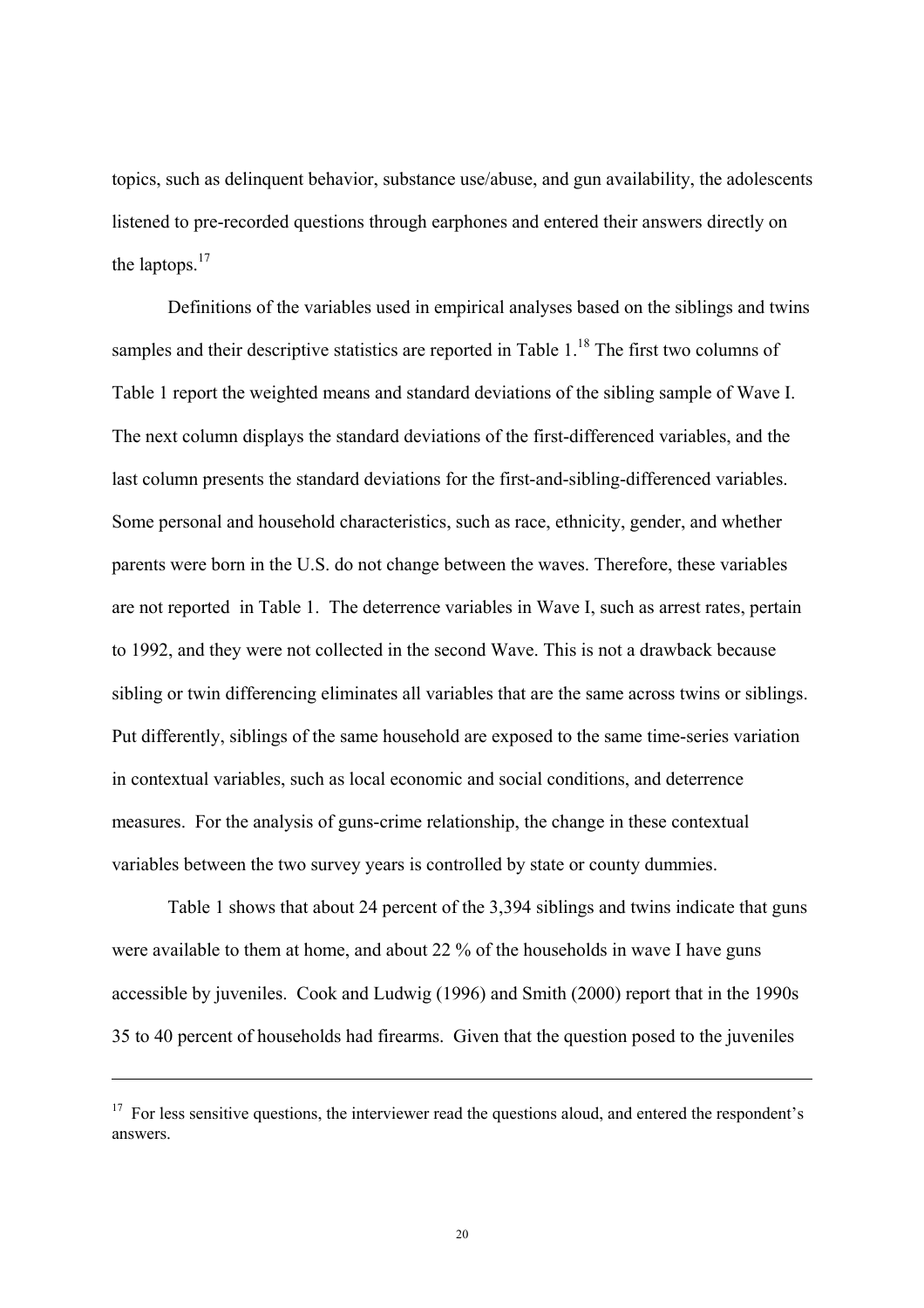pertains to "guns available to them," 22% availability rate appears reasonable. Our data set also matches well in other dimensions with similar surveys. For example, in our data set, about 10% of the juveniles responded in the affirmative to the question "have you ever carried a weapon at school?" This response rate is consistent with other youth surveys. In 1993, 8 percent of high school students had carried a gun in the prior 30 days (Kann et al. 1995).

#### V. Results

# *Guns and Crime*

In Table 2 we summarize the basic patterns of criminal activity and having access to guns in the two waves. The column titled "No-No" stands for having no access to guns in either wave. Yes-Yes means the child had access to a gun in both waves; Yes-No indicates having access to a gun in the first wave but not in the second wave; and No-Yes means the opposite. A comparison of columns No-No and Yes-Yes reveals that children who had access to a gun in both periods have a higher propensity to commit crime in comparison to children who have no access to guns in either period. For both types, criminal propensity is lower in wave 2, which is consistent with the general decline in criminal activity in the U.S. during the 1990s. The *decrease* in the rate of involvement in crime is *greater* for children who stopped having access to gun (Yes-No column). For example, their involvement in robbery was 6.9 percent in wave 1 when they had access to guns, and it went down to 2 percent when they had no access to guns in wave 2. The same is true for other crimes as well, where the participation rate in crime is reduced by about one-half after losing access to

<sup>&</sup>lt;sup>18</sup> Questions in Wave II are worded as "Since the last interview ...". Therefore the change in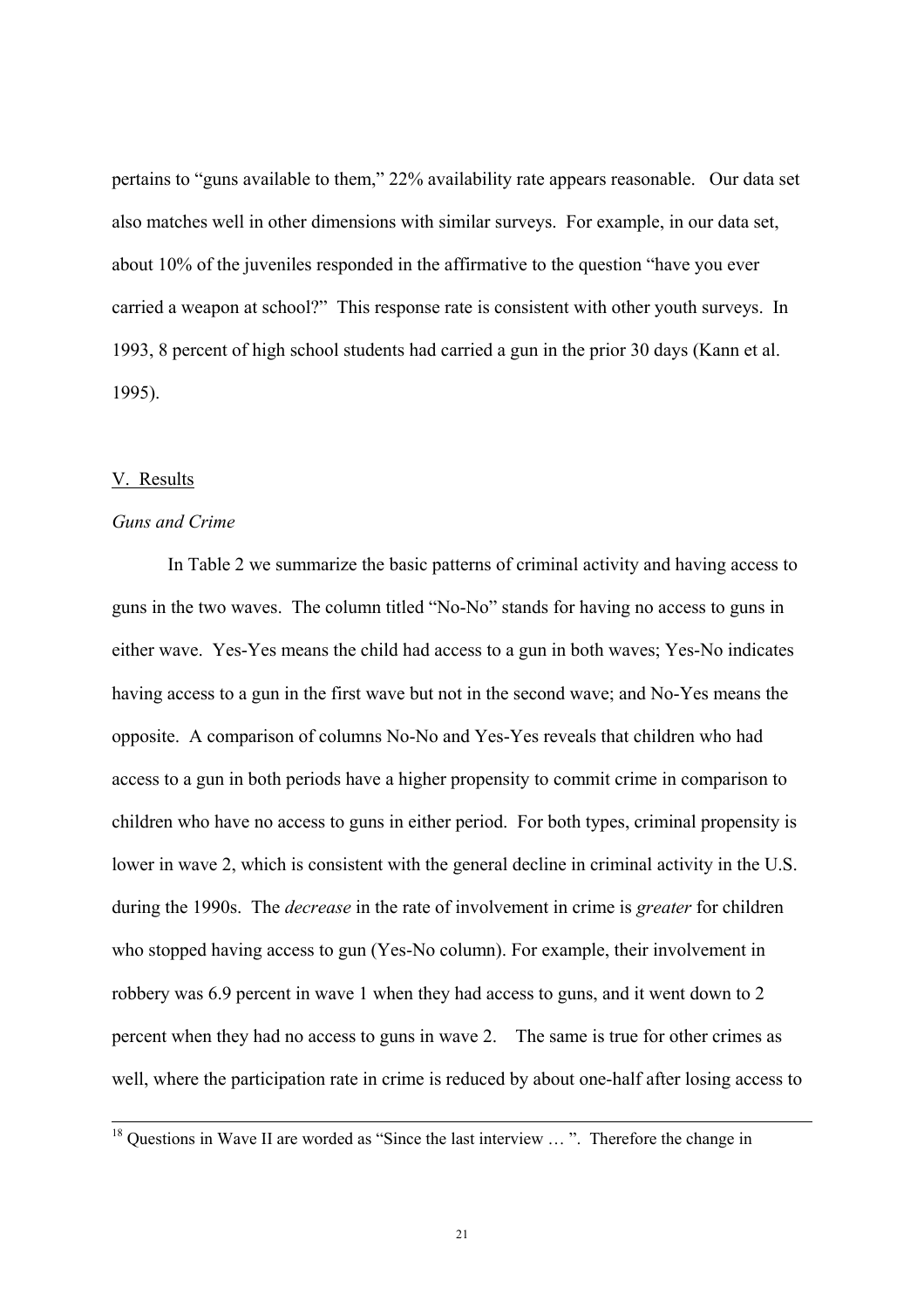guns. In contrast, children who had no access to guns in wave 1, but gained access to guns in wave 2 (column No-Yes) decreased their criminal involvement only in case of theft. Their propensity to damage property remained the same, and either involvement in robbery and burglary went up. Therefore, Table 2 displays notable raw differences in criminal involvement which are correlated with having access to guns.

In Table 3 we report the estimated coefficients of gun availability at home in four crime regressions using first-differenced data (Equation 3A) on siblings and twins. Regressions include 21 control variables, including Seatbelt, Height, Weight, GPA, Perceived IQ-Below Average, Perceived IQ-Average, Welfare, Alcohol at Home, Drugs at Home, Allowance, Tattoo, Piercing, No Chance to Live until 35, Good Chance to Live Until 35, Decides Own Curfew on Weekends, Decides Own Curfew on Weeknights, Decides TV Time, Chooses Own Friends, Gut Feeling-Yes, Gut Feeling-Neutral. Regressions also include measures of drug use. Table 3 reports gun coefficients from the models that also include cocaine as a drug use measure. Regressions that included other measures of drug use provided very similar coefficients.

The left-hand-side panel of the table (columns 1-3) reports coefficients unadjusted for measurement error; the right-hand panel (columns 4-6) reports the results with measurement error adjustment (Equation 8). In the second and fifth columns of Table 3 the change in local deterrence and economic conditions between the two years is controlled for by a set of state dummies. The third and sixth columns present the results of the models that include county dummies, under the assumption that time-variation in deterrence and economic conditions where the juvenile resides has an impact on his/her behavior.

#### behavior between the two waves is easily identifiable.

 $\overline{a}$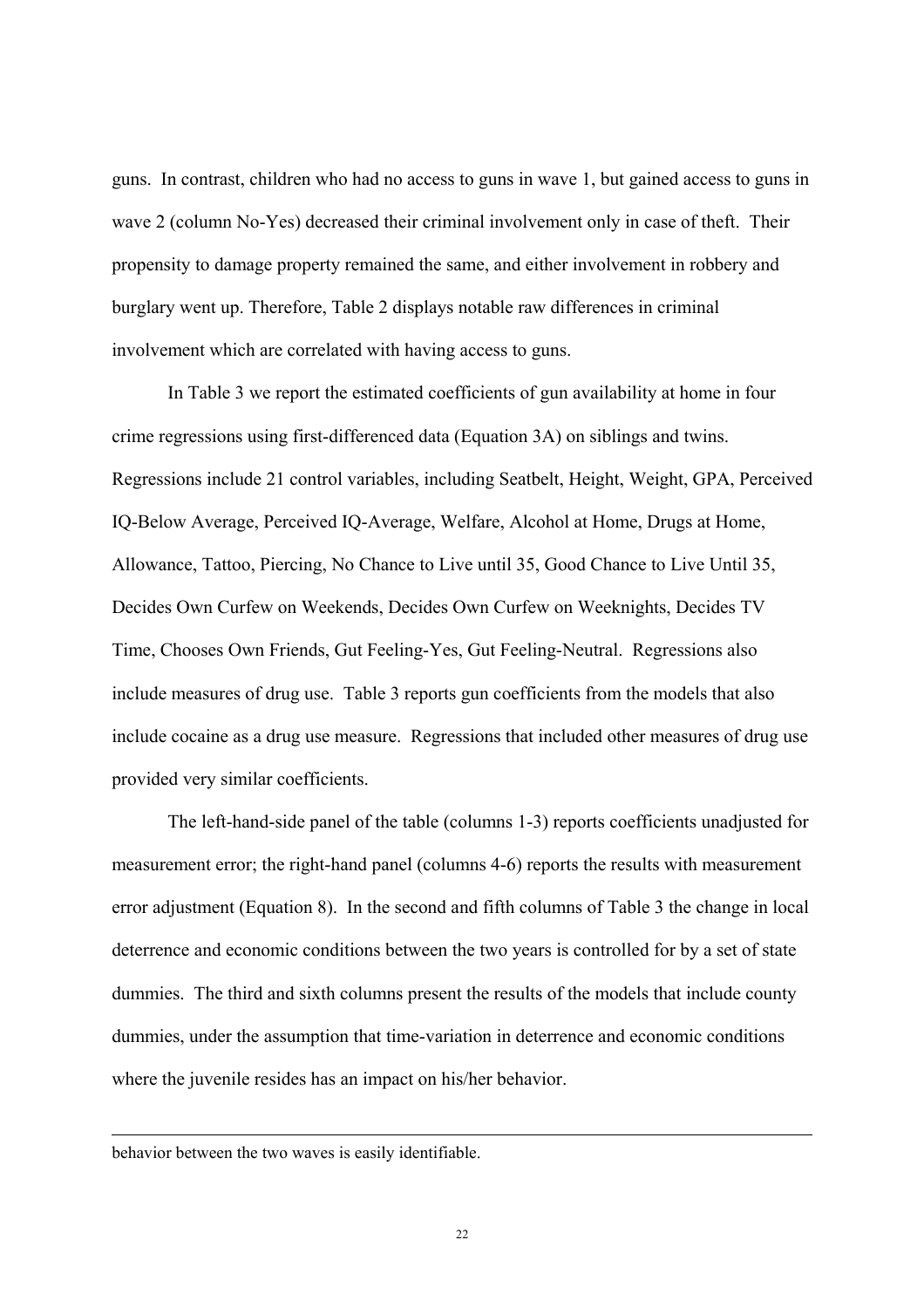The coefficient of gun availability is always significant in robbery, burglary and theft. The magnitudes indicate that having guns available at home increases the probability of robbery, burglary and theft by 1.1 to 2 percentage points after adjusting for the measurement error. If current criminal activity of the juvenile depends positively on his past criminal behavior, and if current gun availability at home is negatively correlated with juvenile's past criminal behavior, the results may be biased downwards.<sup>19</sup> In that case, the results reported in Table 3 are underestimates of the true impact of gun availability.

It should be noted that the models include four parental supervision variables (Decides TV time, Decides Own Curfew on Weekends, Decides Own Curfew on Weeknights, and Chooses Own Friends) as well as a variable that measures whether alcohol is available to the juvenile at home, and another variable that measures whether drugs are available at home. Thus, controlling for these family environment and supervision effects, gun availability has a separate, positive impact on delinquent behavior. We also estimated the same models using first-differenced data on all juveniles (n=11,456). Neither the magnitudes nor the statistical significance of the results changed.

If availability of guns at home is interpreted as a sign of undesirable home environment, and if such an environment impacts the juvenile's criminal behavior, then the relationship between guns and crime is not causal, but it is a reflection of the influence of harmful home environment. For example, if most parents who allow their children to have access to guns at home have criminal tendencies themselves, and if such criminal human

<span id="page-24-0"></span><sup>&</sup>lt;sup>19</sup> Specifically, if an increase in criminal behavior between time periods t-2 and t-1 ( $\Delta$ CR<sub>t-1</sub>) motivates parents to eliminate guns at home ( $\Delta G_f$ <0), and if ( $\Delta CR_{t-1}$ ) is positively correlated with the dependent variable ∆CR<sub>t</sub>, the estimated impact of guns will be biased down. We thank John Donohue for this insight.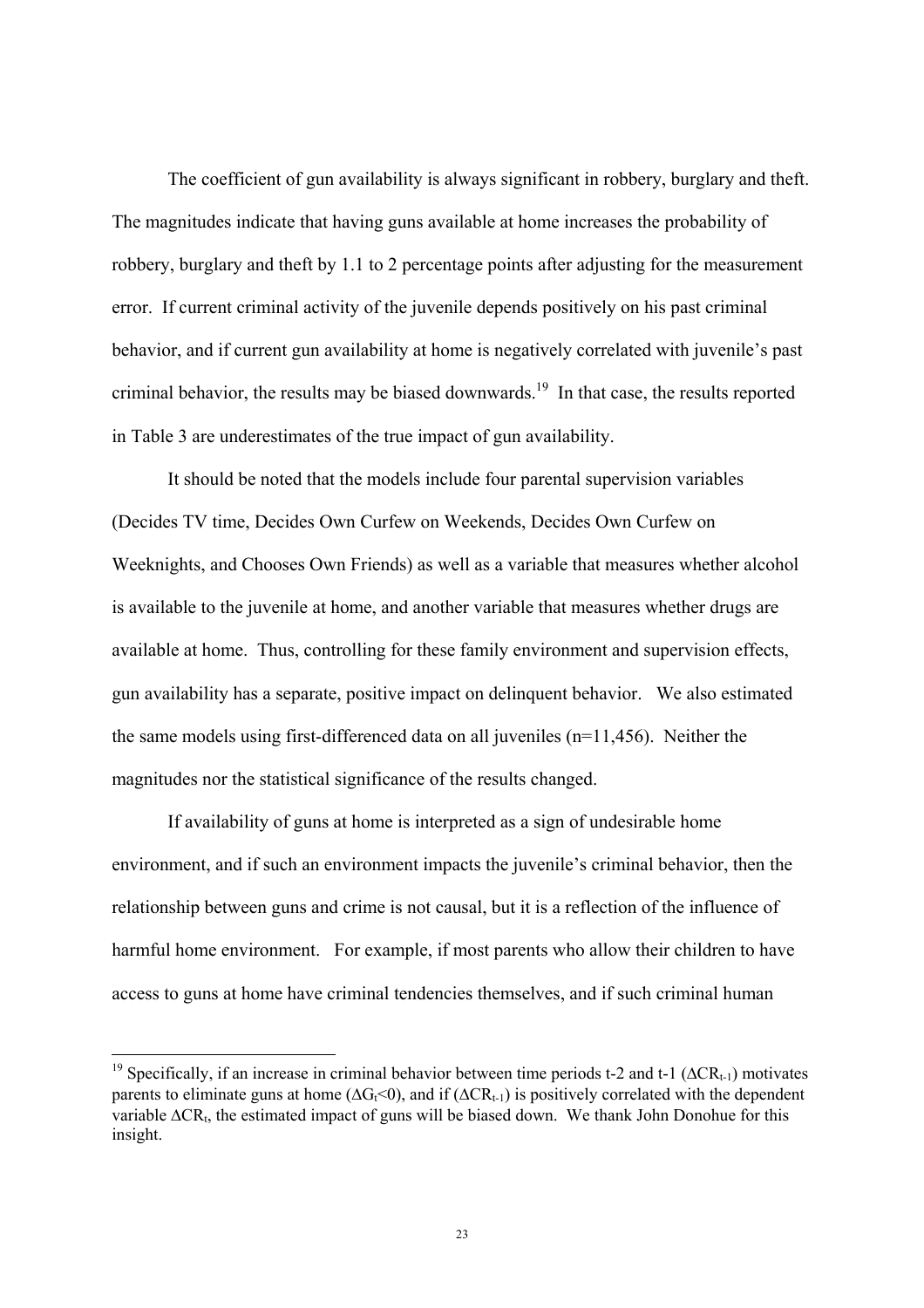capital is transmitted to the child, then having access to guns is a proxy for a tendency for criminal behavior. We have no information on the criminal records of the parents, but it should be emphasized that taking first-differences of the data eliminates parent-specific as well as child-specific heterogeneity, such as unobserved tendency for criminal delinquency.

Parent-specific time-varying heterogeneity may be correlated both with gun availability at home and children's criminal activity. For example, imagine a parent who loses his sanity between the two waves of the survey, starts abusing the family, and decides to purchase a gun. If the child is impacted by this change in the home environment, and starts acting up and committing crimes as a result, we would detect a correlation between the change in having access to guns and crime, but this would be an artifact of the change in the home environment. To test whether gun availability at home is merely a measure of unobserved time-varying parent characteristics that also impact child behavior, we investigated if the change in gun availability has an impact on the change in other ill-behavior of the child such as lying, being expelled from school, drinking and fighting, smoking, and having sex.<sup>20</sup> If having guns available at home is a proxy of the home environment, then it should have an impact on these behaviors as well. The results, reported in Table 4, demonstrate that availability of guns at home has no statistically significant impact on lying, being expelled from school, smoking, drinking & fighting, and having sex. The point estimates are small, negative in half of the cases, and never statistically significant. This

<span id="page-25-0"></span><sup>&</sup>lt;sup>20</sup> In Wave I the questions for these behaviors are: "Have you ever lied to your parents or guardians about where you have been or whom you were with?," "Have you ever being expelled from school?," "Have you ever tried cigarette smoking?," "Did you get into a physical fight because you had been drinking in the last 12 months?," and "Have you ever had sexual intercourse?" In Wave II, the same questions were asked as "Since the last interview, have you …".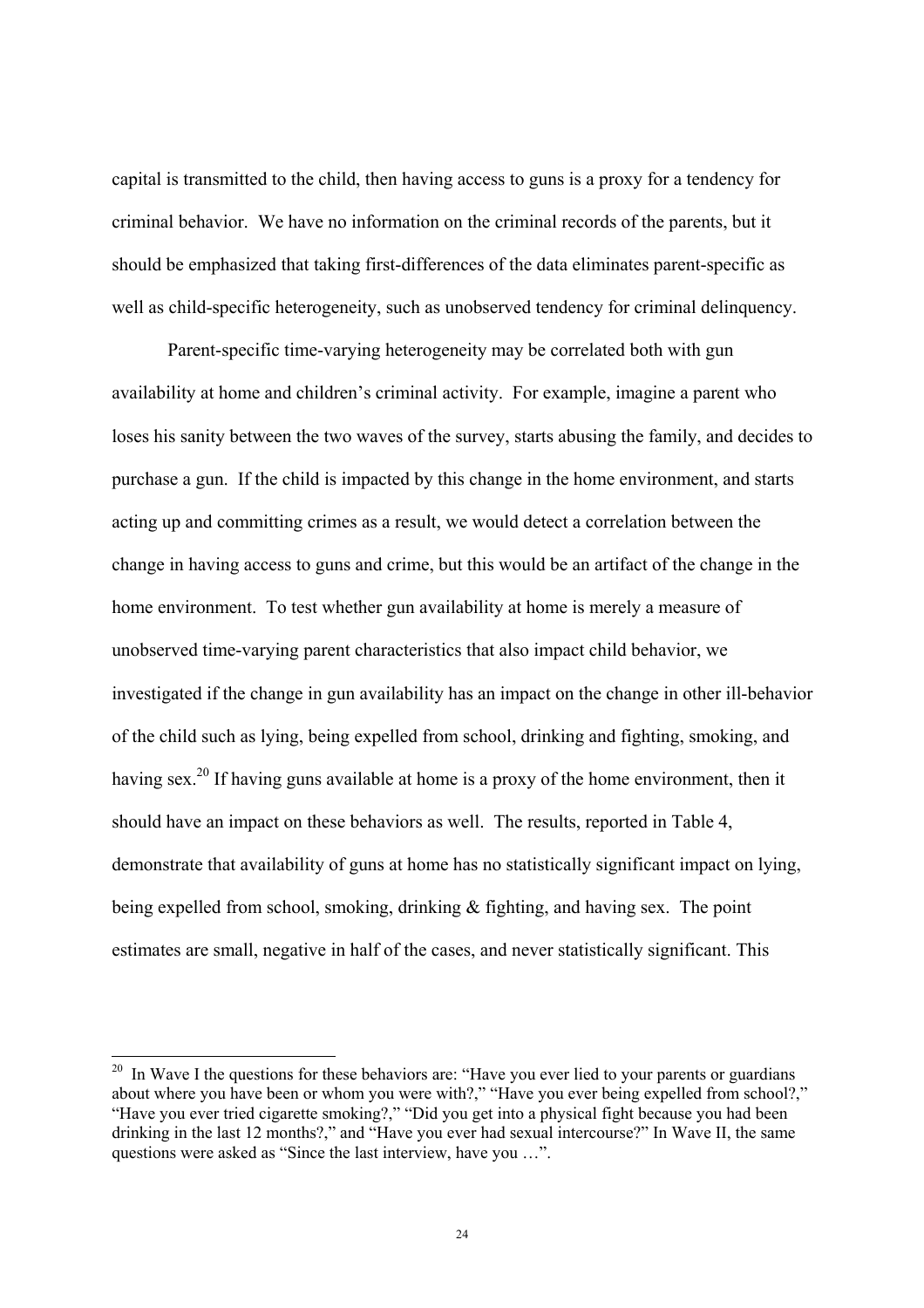indicates that the estimated impact of guns on crime is not likely be driven by omitted variables.

It can be argued that a parent would be more likely make a gun available as the child gets older. And, the child may have higher criminal propensity over time independent of whether the parent makes the gun available. To control for this potential confounding, we replicated regressions summarized in Table 3 by adding age dummy variables to the crime regressions[.21](#page-26-0) The coefficients and their statistical significance remained virtually the same as those reported in Table 3.

One main argument in favor of concealed weapons laws is that they allow lawabiding citizens to protect themselves from potential perpetrators. As a result, carrying a firearm is expected to decrease criminal victimization. We provide a test of this hypothesis. The data set contains four questions that measure criminal victimization of the juvenile. They are "whether during the past 12 months someone pulled a knife or gun on you," "whether during the past 12 months someone shot you," "whether during the past 12 months someone cut you or stabbed you," and "whether during the past 12 months you were jumped." Using the same set of explanatory variables, we estimated the probability of victimization based on these questions. The results, which are reported in Table 5 reveal that having access to guns does not decrease the probability of victimization for juveniles. In fact, gun availability increases the probability of being cut or stabbed, and the probability of someone pulling a knife or gun on the juvenile by about 2 percentage points. The increase in the probability of victimization can be because juveniles may become overconfident because

<span id="page-26-0"></span> $21$  This is admittedly an ad hoc specification as age drops out from the first-differenced models.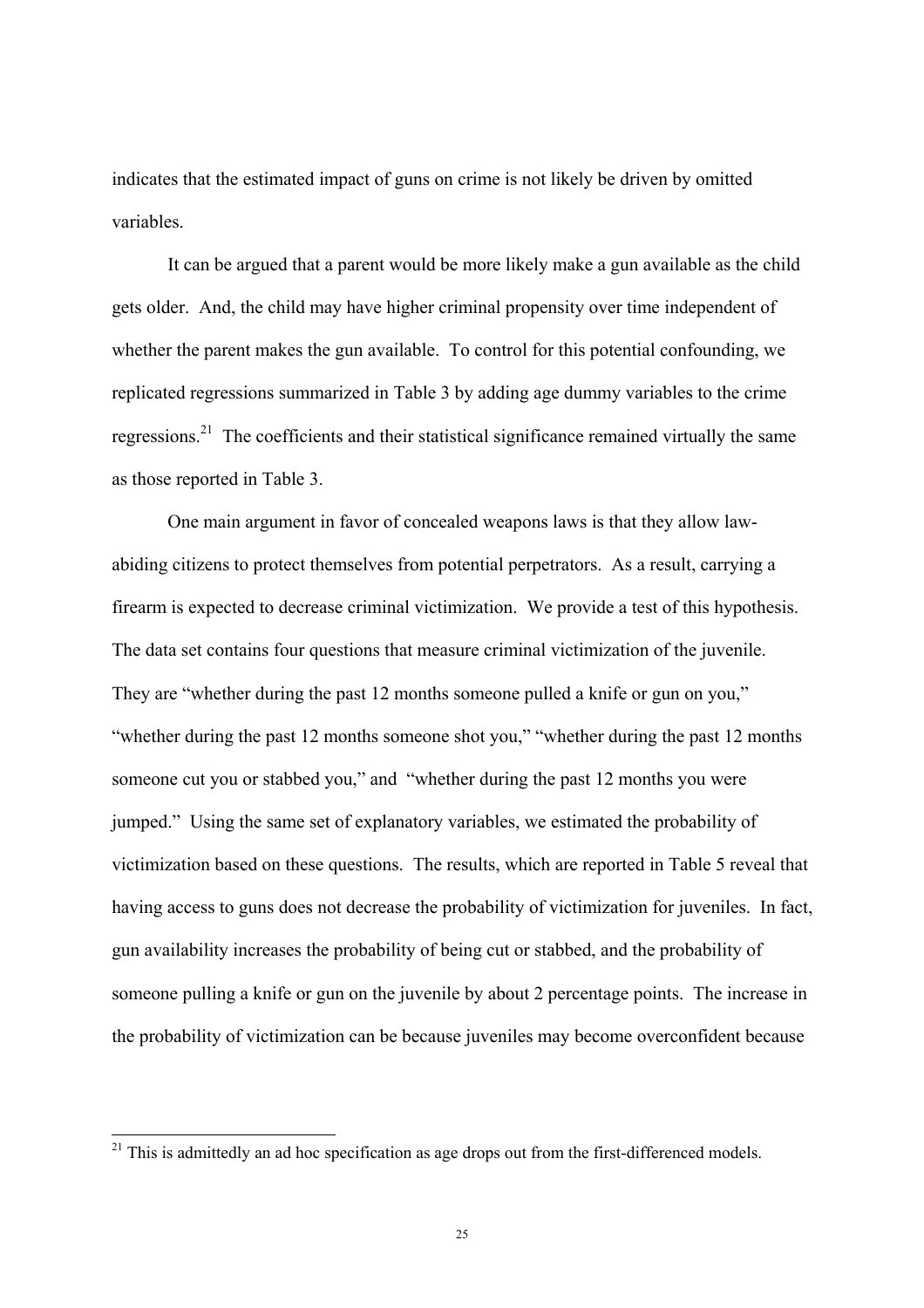of guns being available to them. As a result, they may engage in situations with less certain outcomes. This point has been demonstrated theoretically by Donohue III and Levitt (1998).

### *Drugs and Crime*

In Table 6 we report the estimated coefficients of drug use indicators using the sample of siblings (including twins). The top panel presents results pertaining to Equation (3A), which is the fixed-effects model. As in Table 3, in addition to drug use measures, the regressions include the following explanatory variables: Seatbelt, Height, Weight, GPA, Perceived IQ-Below Average, Perceived IQ-Average, Welfare, Alcohol at Home, Drugs at Home, Guns at Home, Allowance, Tattoo, Piercing, No Chance to Live until 35, Good Chance to Live Until 35, Decides Own Curfew on Weekends, Decides Own Curfew on Weeknights, Decides TV Time, Chooses Own Friends, Gut Feeling-Yes, Gut Feeling-Neutral.

The bottom panel of Table 6 displays the results obtained from Equation (4), which involves time-differencing as well as sibling-differencing. In this specification variables pertaining to family attributes drop out as they do not vary between siblings. Both panels of Table 6 display two sets of results. The left-hand-side presents the results unadjusted for measurement error in drug use, where the right-hand-side displays the results with measurement error adjustment. For each drug variable we used specific values of Φ obtained from the data.

 As Table 6 demonstrates, drug use coefficients are positive and significantly different from zero in almost all cases in the top panel, and a similar picture emerges in the

26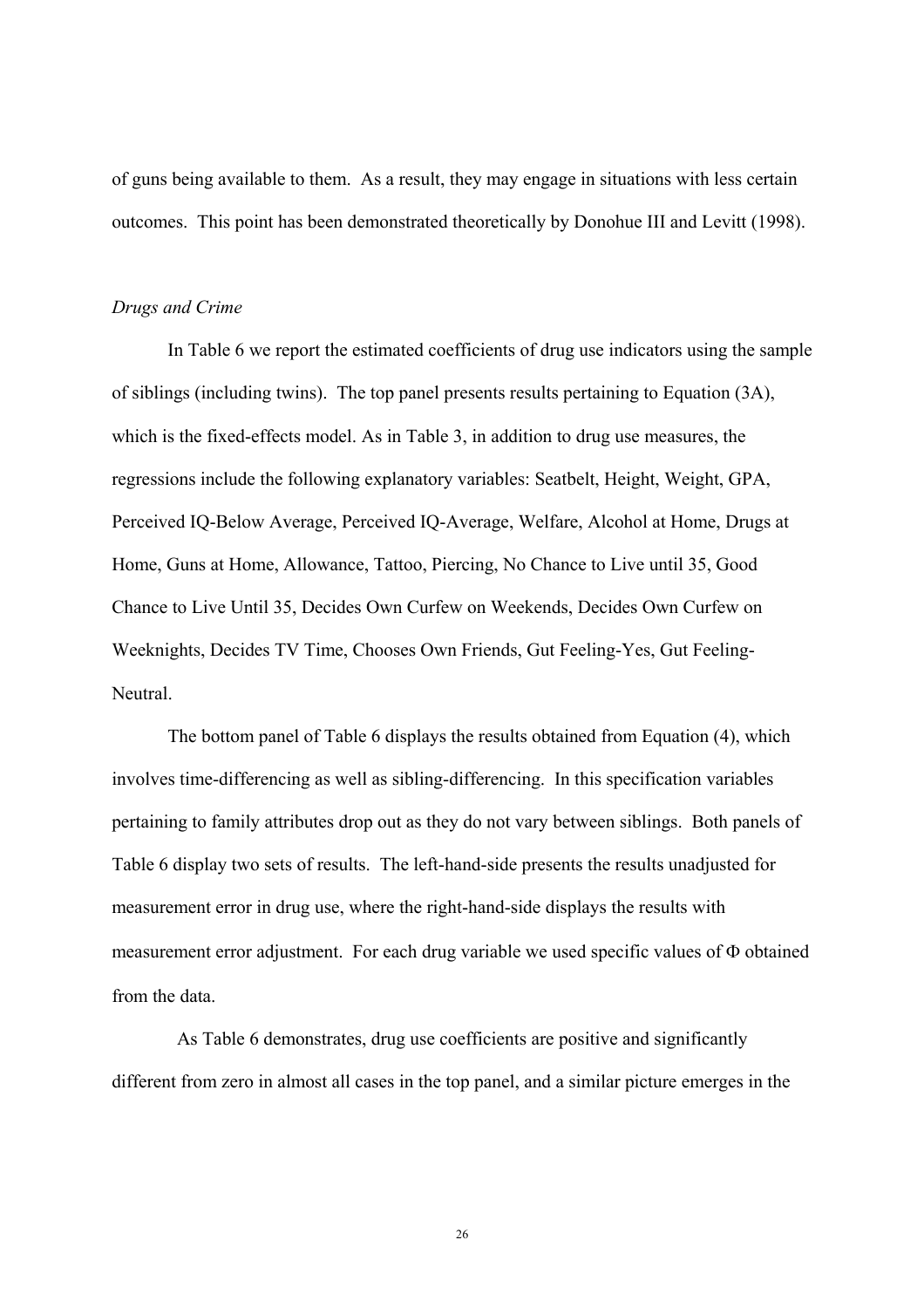bottom panel, with the exception of the impact of Other Drugs.<sup>22</sup> We estimated all models with the inclusion of an additional variable which controls for the age difference between the siblings. The results remained the same.

Table 7 presents the results for twins. As in Table 6, the upper panel displays the results of the fixed-effects model (Equation 3A), while the lower panel contains the results obtained from time- and within-twin differencing.<sup>23</sup> We do not analyze injection because of the very small number of twins who injected drugs. To the extent that individual unobserved time-varying heterogeneity is the same between twins, this specification is represented by Equation (5). Although the sample size goes down to about 450 in case of twins, drug use coefficients remain significant in many cases, even in models with time and twindifferencing. For example, in the lower panel cocaine consumption impacts theft and damage. Other drugs influence burglary, theft, and damage.

 Table 8 displays the results for identical twins. Although there are only 400 observations in the fixed-effects model (top panel), with the exception of theft, we observe statistically significant associations between crime and drug measures. For example, robberies are influenced by using cocaine and inhalants, burglaries are influenced by inhalants, and damage is influenced by using inhalants and other drugs. In the lower panel

<span id="page-28-0"></span><sup>&</sup>lt;sup>22</sup> Note that the relative sample size of the first-differenced and first-and-sibling differenced data depends on the number of siblings in households. For example, if a household consists of two siblings, the first differenced (time-differenced) data will contain two observations, and the first-andsibling differenced data will contain one observation. On the other hand, if the household consists of three siblings A, B and C, the first-differenced data will contain three observations, and the first-andsibling differenced data will also contain three observations (it will consist of ∆A-∆B, ∆A-∆C and ∆B-∆C, where ∆A is a first-differenced variable of sibling A). In case of a household with four siblings, the first-differenced data have four observations and first-and-sibling differenced data have six observations.

<span id="page-28-1"></span><sup>&</sup>lt;sup>23</sup> The sample size of the first-and-twin differenced data is not half of the first-differenced twin sample because of missing values in some variables.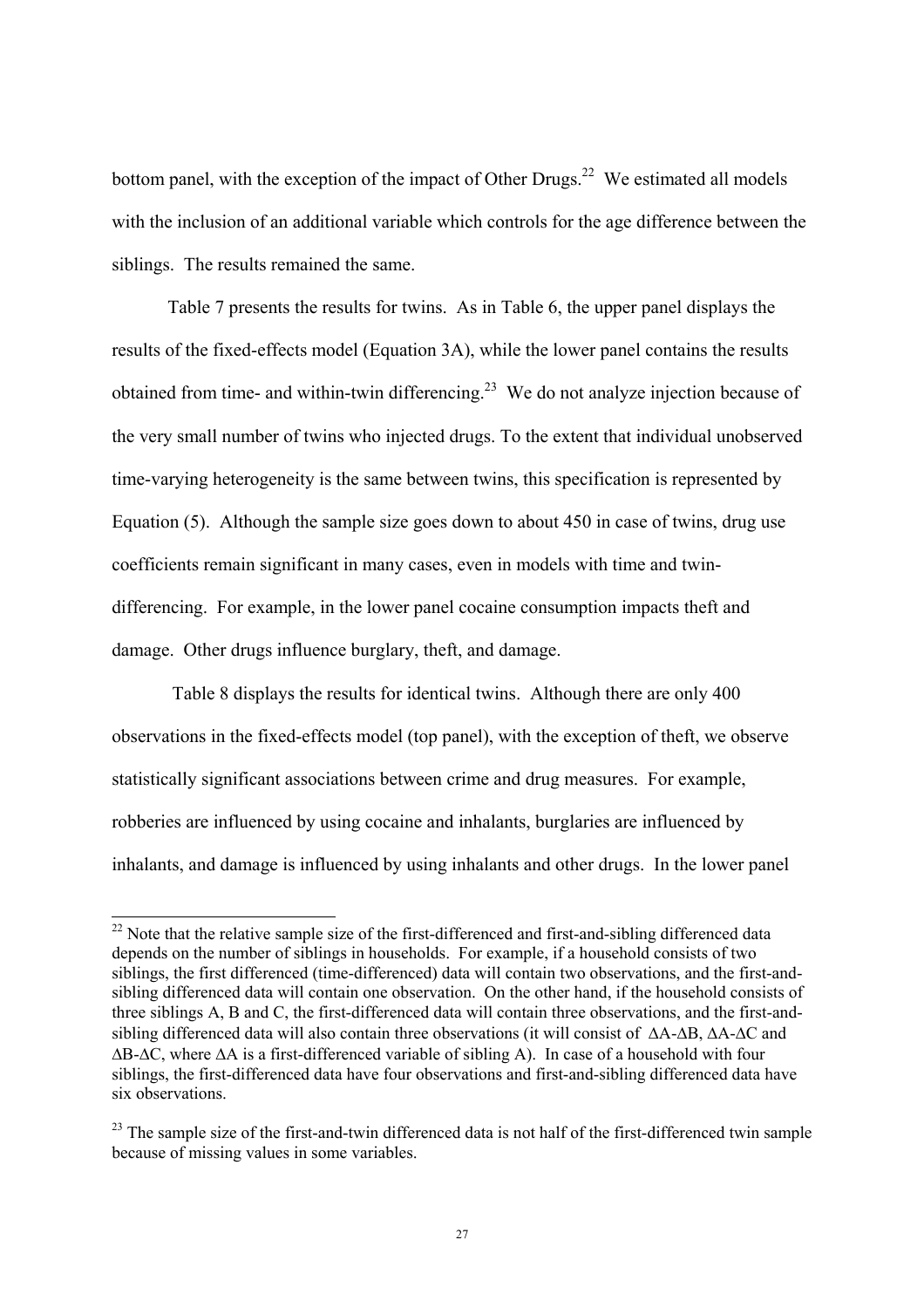where the results of fixed-effects and within twin differences are reported, the sample size goes down to 176, and therefore, the coefficients are not estimated with precision.

The results in Tables 6-8 demonstrate the positive impact of drug use on crime. Although the precision of the estimated coefficients goes down as the sample gets smaller, the point estimates of individual drug variables are stable across specifications. We calculated the median point estimate for each drug category across crime types. In models with first-differences the median impact on crime of using cocaine is 11 percentage points. The impact of using inhalants is 14 percentage points. The median impacts on crime of other drugs and injecting drugs are 5 and 27 percentage points, respectively. In double-differenced models the median impacts are 11 percentage points for cocaine, 7 percentage points for inhalants, 6 percentage points for other drugs, and 41 percentage points for injection. The results for injection should be taken with caution because of the small number of users in this case.

# *Undifferenced Estimates*

To investigate the impact of unobserved heterogeneity, we estimated models using cross-sectional data from the first wave. We added a number of additional variables that could not be included in the first- and first-and-sibling differenced models. These are timeinvariant characteristics of the child and the parents such as child's race, religious affiliation, gender, whether the child is born in the U.S. and parent education. We estimated these crosssectional models with all siblings and twins. We also estimated them using all available observations (all children). The coefficients of drug use and gun availability were similar between the two samples. The estimates for drug use variables were always positive and 4 to

28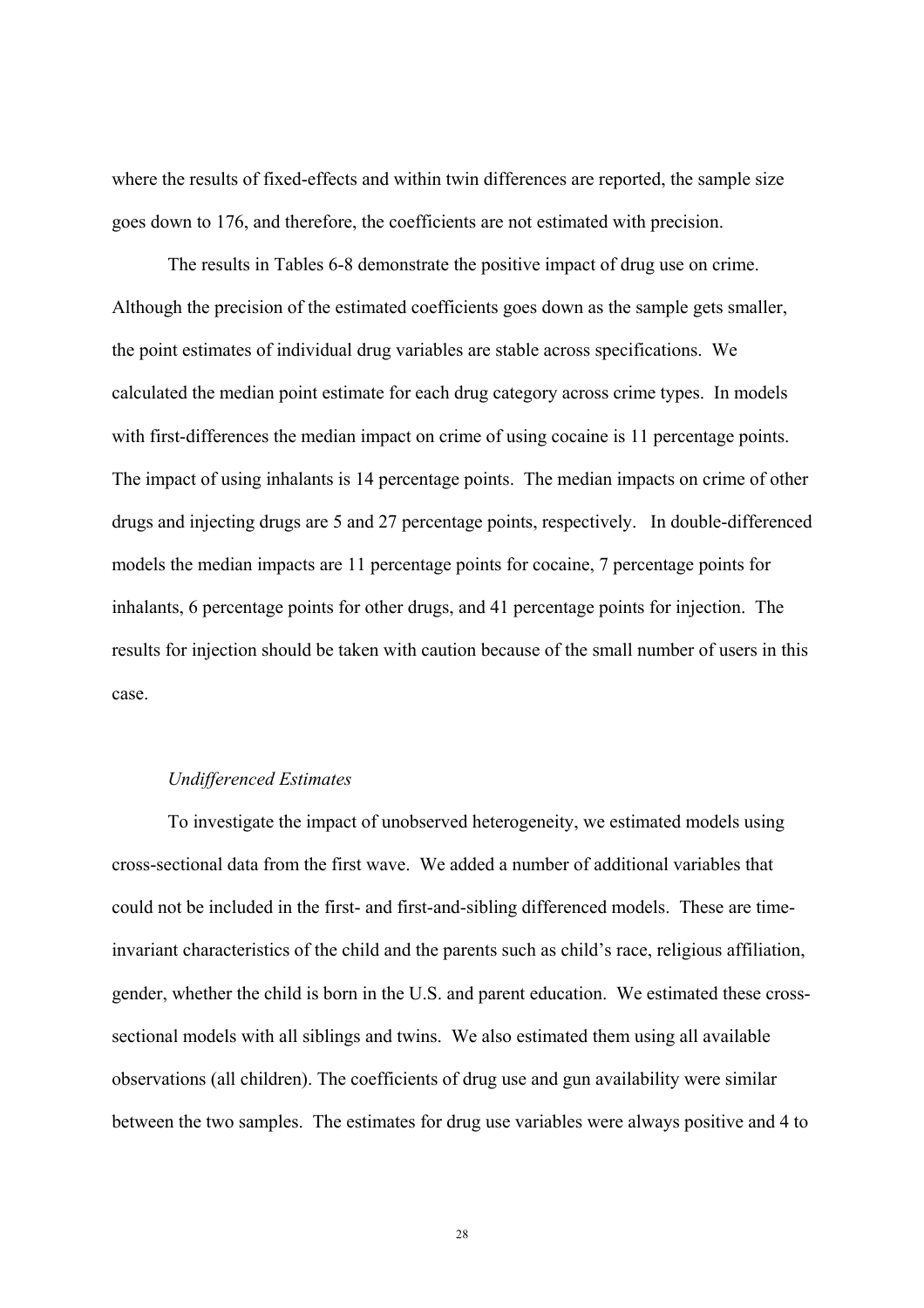7 percentage points larger than the ones obtained from first-difference and first-and-twindifferenced models reported earlier. This suggests that unobserved propensity to commit crime, which cannot be controlled for in cross-sectional regressions, tends to be positively correlated with drug use. There was no clear pattern in gun coefficients. Gun coefficient in the cross-sectional robbery regression was larger than the one obtained from the firstdifferenced models, but gun coefficients obtained from the cross-sectional regressions were smaller in case of burglary, theft and damage.

# *Reverse causality*

Although taking first and sibling (or twin) differences eliminates unobserved heterogeneity that would otherwise have been included in the error terms, it can still be argued that drug use may be influenced by reverse causality from property crimes if committing these crimes is associated with increased income. To account for this potential reverse causality, we considered a reduced-form drug use equation, where the instruments that impact the drug use of the juvenile include the following variables: whether at least one of the three best friends smokes at least one cigarette a day, whether at least one of the three best friends drinks alcohol at least once a month, and whether at least one of the three best friends uses marijuana at least once a month. While it can plausibly be argued that friends' consumption of cigarette, alcohol and marijuana may be correlated with own drug use, it is less obvious that these instruments are uncorrelated with own criminal activity. Unfortunately no better instruments are available. State or county level alcohol and drug prices are not viable candidates to identify the effect of drug use as they do not vary between siblings and twins. School based policy variables are not useful either, because all twins and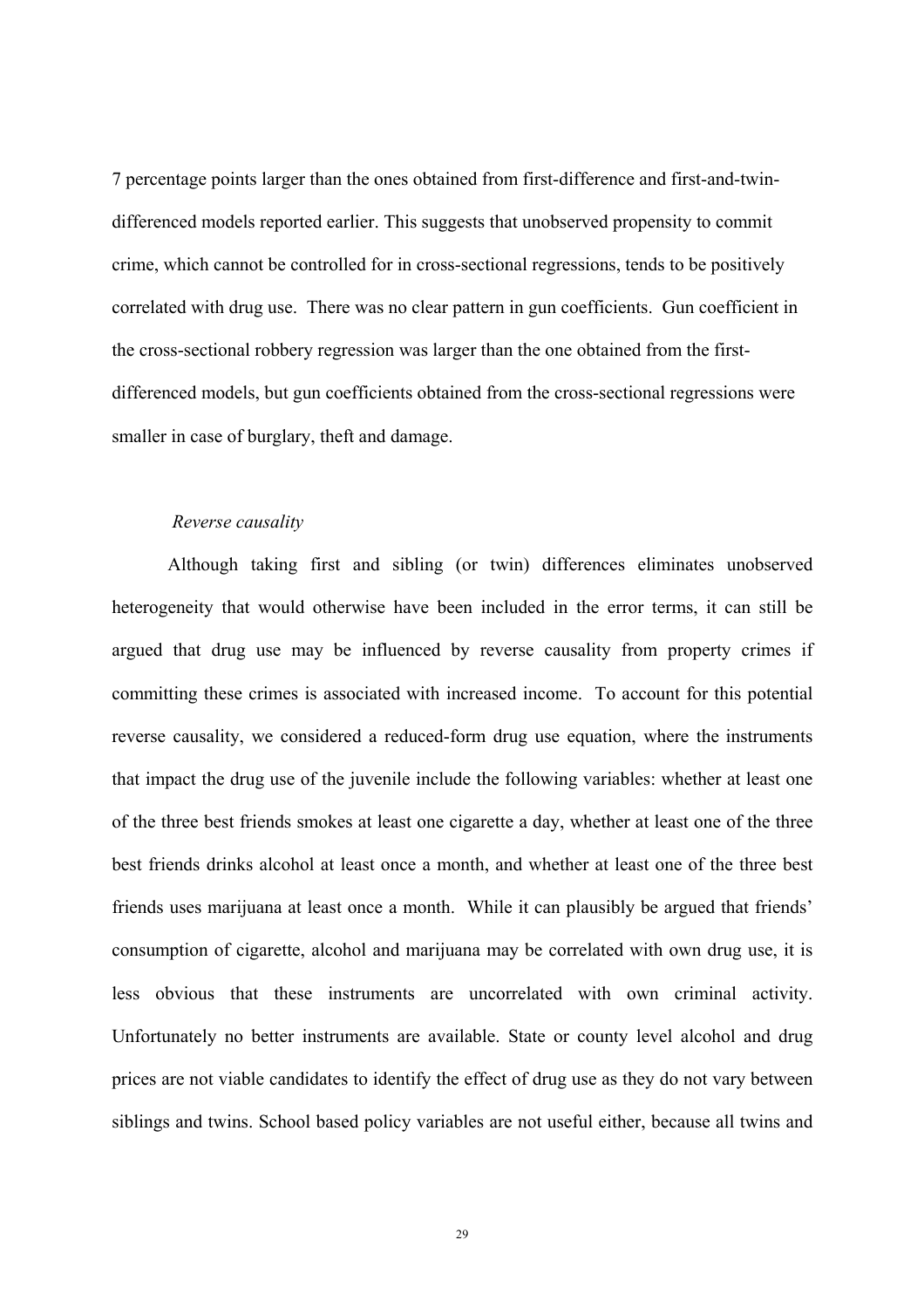<span id="page-31-0"></span>most siblings attend the same school.<sup>24</sup> Estimation of the double-differenced crime and double-differenced reduced-form drug use equations with full-information maximum likelihood revealed that although the magnitudes of the estimated drug use coefficients are similar to those reported in tables 5-7, most coefficients are not estimated with precision. The imprecision of the estimated coefficients is most likely due to weak instruments, but the data set does not include better instrument candidates. (The explicit specification is reported in Appendix B).

In Table A-1 in Appendix B we report the coefficients for inhale and inject for siblings, twins and identical twins. These are the drugs that created most precise estimates. For siblings, the use of inhalants has a positive impact on burglary, theft, and damage. Injection has an impact on robbery and burglary. In case of all twins, injection has an impact on theft, and in the sample of identical twins injection influences burglary and theft.

#### VI. Conclusion

The analysis of the determinants of juvenile risky behavior in general, and juvenile crime in particular has become an important research question (Gruber 2001, Levitt 1998b, Mocan and Rees 1999). In addition to sanctions, economic variables and social factors, guns and drug use are potentially important determinants of criminal activity. The causal effect of drug use on crime has not yet been established due to statistical difficulties. The propensity to use drugs may be correlated with unobserved attributes and characteristics of the individual. If these attributes, such as risk aversion or intelligence, have an influence on criminal activity, then estimates of drug use on crime are biased because of this confounding.

<sup>&</sup>lt;sup>24</sup> Grossman, Kaestner and Markowitz (2002) highlight the same point in their analysis of drug use on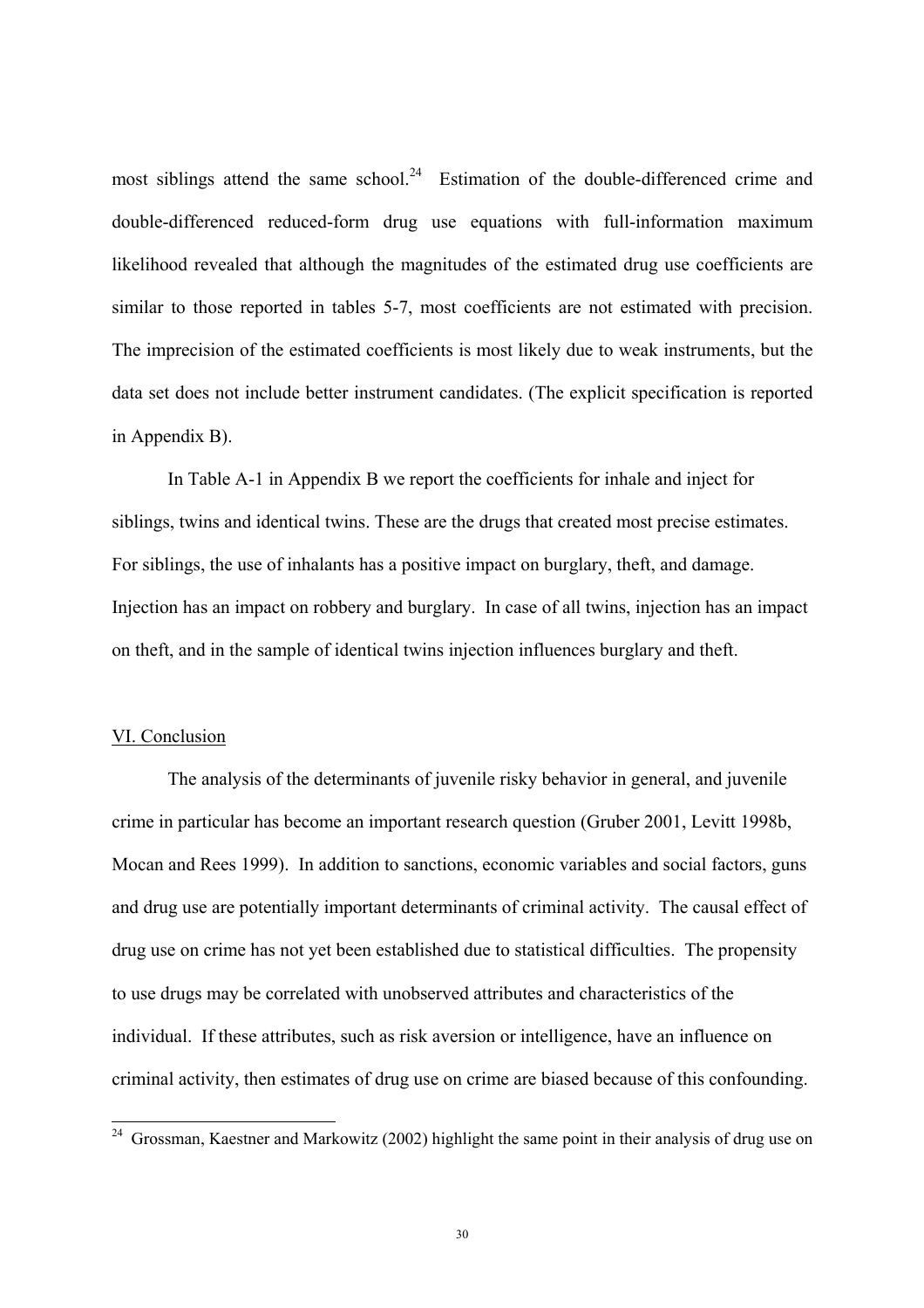The same difficulty exists in research on guns-crime relationship, which used aggregate (state or county-level) data. In addition, it has been difficult to find data sets with measures of gun availability. Therefore, researchers explained crime rates with some proxies of gun ownership, such as sales of gun magazines, or suicides involving firearms. Alternatively, they analyzed the impact of gun laws on state or county crime rates.

In this paper we employ the AddHealth data, which is a nationally-representative panel data set of high school students that contains an oversample of siblings and twins. In addition to an unusually large number of interesting variables that aim to gauge personal characteristics, family background and family supervision, the data set includes a direct question on the availability of guns to the juvenile at home. The data set also contains detailed information about drug use and criminal activity of the juveniles. In particular, consumption of cocaine, injecting drugs, using inhalants, and using other drugs are measured. The crimes we analyze are robberies, burglaries and thefts committed by juveniles and whether they damaged property.

We adjust for measurement error in gun availability and drug use with an algorithm that allows for non-symmetric measurement error. The impact of gun availability on crime is analyzed using first-differenced data, where time-invariant individual-specific and familyspecific heterogeneity is eliminated.

The results reveal that gun availability at home increases the propensity to commit robbery, burglary and theft by about two percentage points for juveniles. It is unlikely that gun availability is merely a measure of the unobserved home environment. This is because other measures of home environment, such as various parent supervision variables and

 $\overline{a}$ 

teenage sexual activity.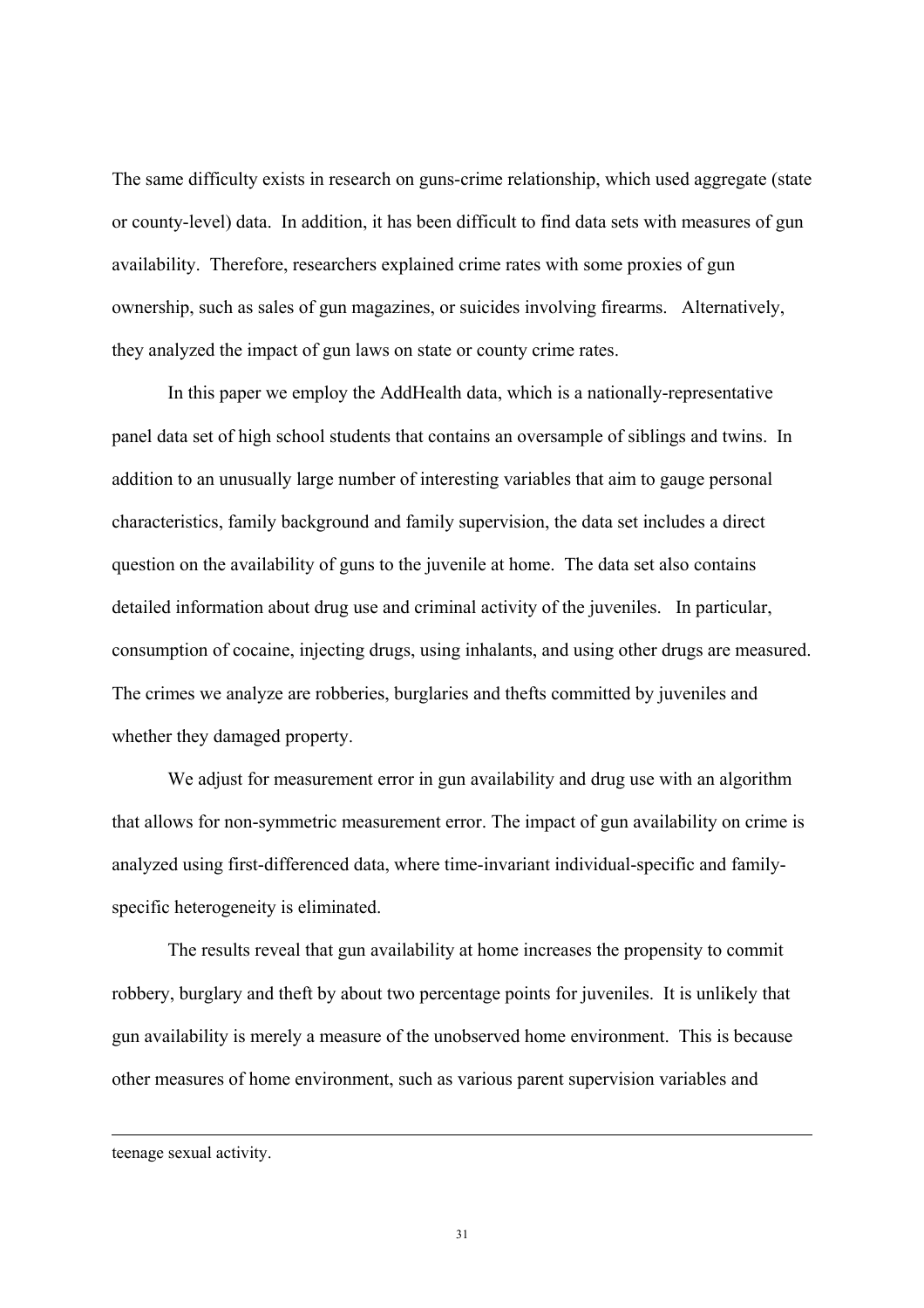variables that indicate the availability of alcohol and the availability of drugs at home, have no similar systematic impacts on crime. More important, gun availability at home has no impact on other bad behavior, such as lying, being expelled from school, drinking and fighting, smoking and having sex.

We also investigate whether gun availability decreases the probability of being a crime victim. We find no support for this hypothesis; in fact, the results show that having access to guns increases the probability of being cut or stabbed by someone and someone pulling a knife or gun on the juvenile.

The variation of drug use between siblings and twins allows us to exploit withinsibling differences of the first-differenced data. This enables us to filter out time-varying unobservables that are common to each household (therefore to each sibling). In addition, taking the twin differences of the first-differenced data enables us to eliminate the genetic component of criminal activity common to both twins.

The results indicate that drug use increases the propensity to commit crime. The median impact of injecting drugs on the probability of committing robbery, burglary and theft and creating property damage is 41 percentage points, although this result should be taken with caution because it is based on small number of individuals who inject drugs. The median impact of cocaine is an increased criminal propensity of 11 percentage points. The use of inhalants generates a (median) 7 percentage point increase in the propensity to commit crime; and other drugs increase the propensity to commit crime by 6 percentage points.

Given the impact of juvenile criminal activity on human capital accumulation and future earnings, and given the magnitude of the externalities generated by juvenile crime

32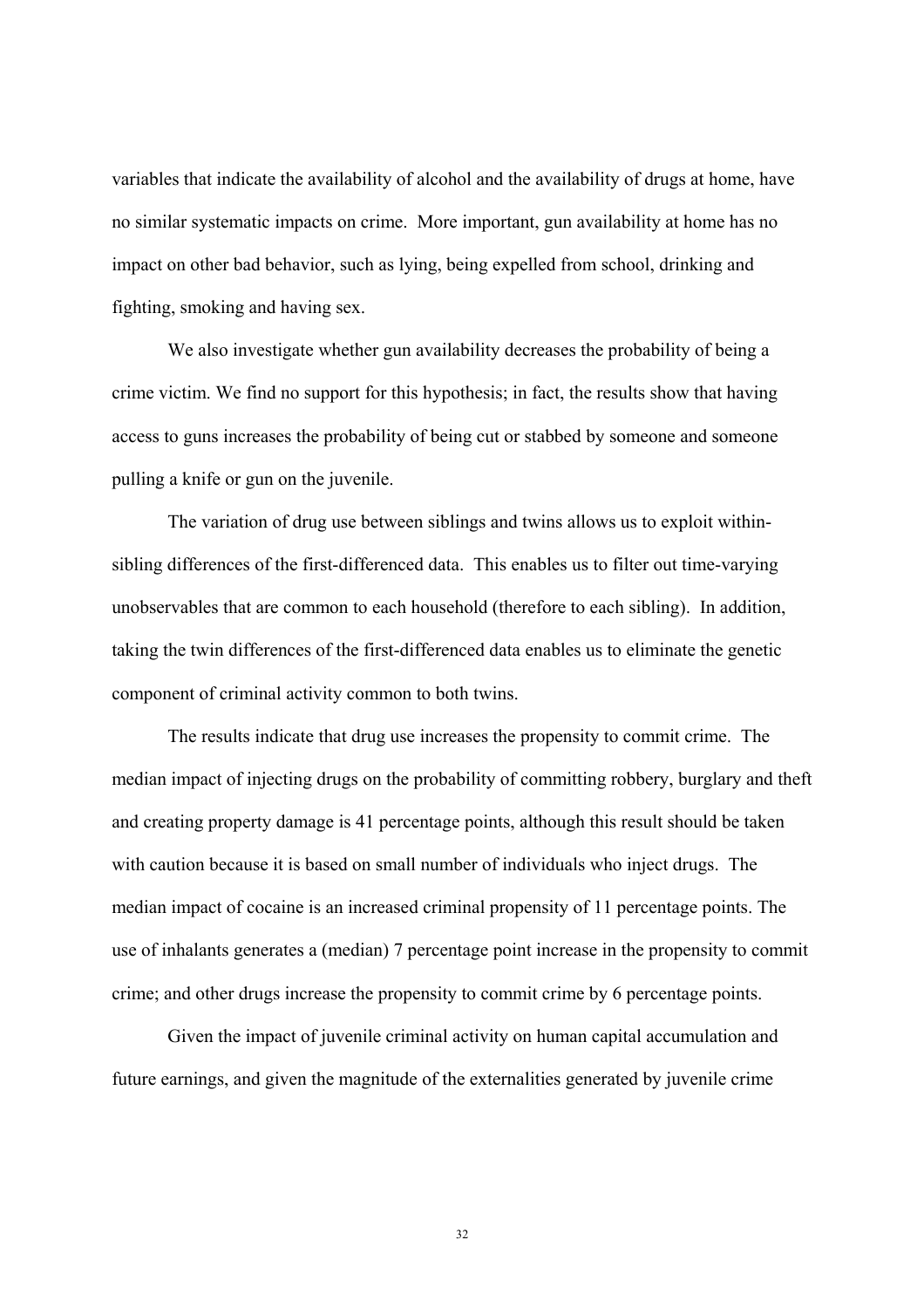cited in the introduction, these results suggest that the current debates on gun control and drug policies have dimensions in addition to individual liberties and constitutional rights.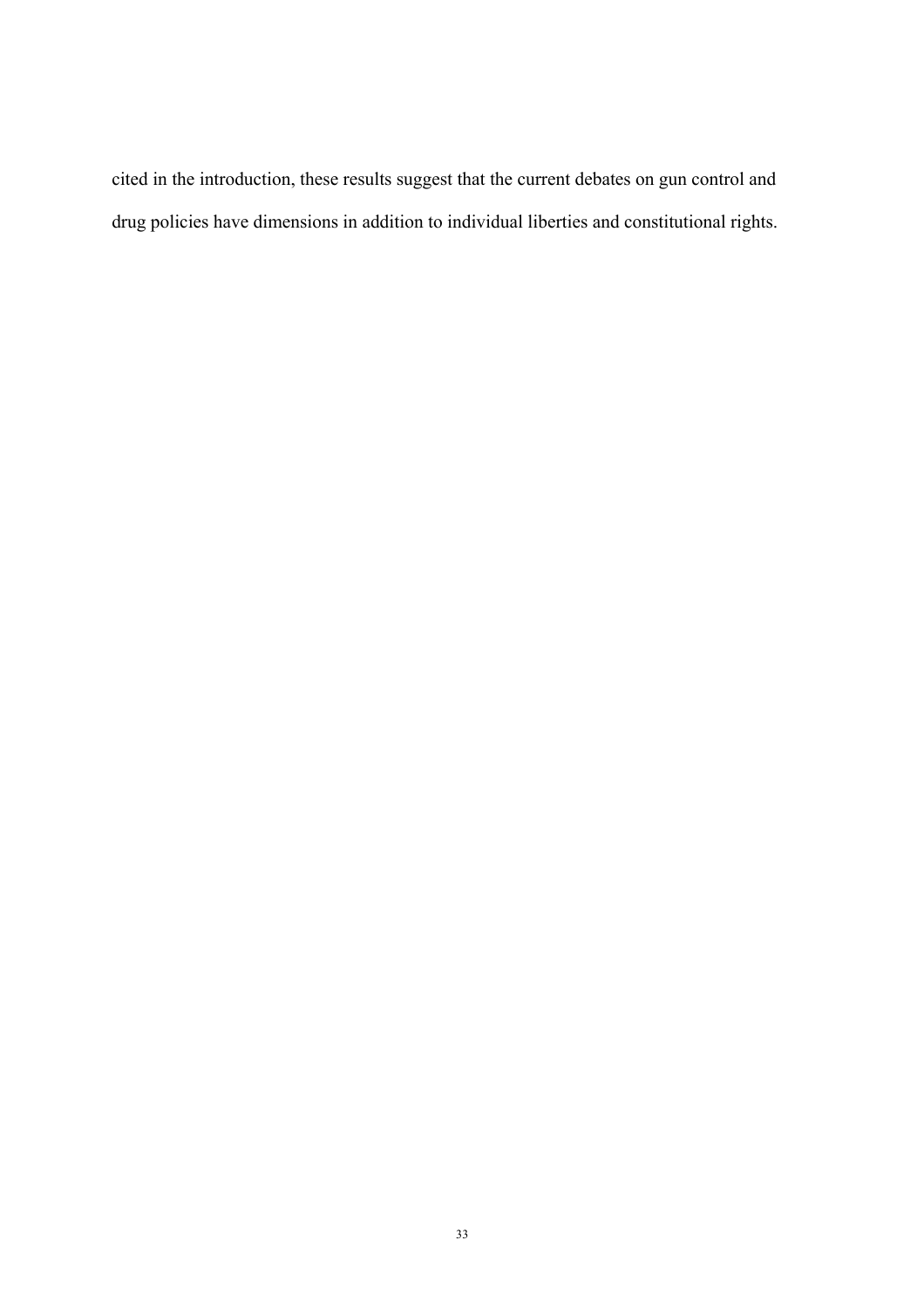|                                         |                                                                                                                                                                                                                 | Wave I               |          | First         | First and  |
|-----------------------------------------|-----------------------------------------------------------------------------------------------------------------------------------------------------------------------------------------------------------------|----------------------|----------|---------------|------------|
|                                         | Definition                                                                                                                                                                                                      | <b>Cross Section</b> |          | Difference    | Sibling    |
|                                         |                                                                                                                                                                                                                 | Siblings & Twins     |          | Siblings $\&$ | Difference |
|                                         |                                                                                                                                                                                                                 |                      |          | Twins         |            |
|                                         |                                                                                                                                                                                                                 | Mean                 | St. dev. | St. dev.      | St. dev.   |
| Damage                                  | Dummy variable $(=1)$ if deliberately damaged someone else's property that did not<br>belong to you in the past 12 months, 0 otherwise                                                                          | 0.208                | 0.406    | 0.422         | 0.582      |
| <b>Burglary</b>                         | Dummy variable $(=1)$ if went into a house or building to steal something in the past<br>12 months, 0 otherwise                                                                                                 | 0.054                | 0.226    | 0.254         | 0.359      |
| Theft                                   | Dummy variable $(=1)$ if took something from a store without paying for it, or took<br>something worth more than 50 dollars in the last 12 months                                                               | 0.251                | 0.434    | 0.462         | 0.656      |
| Robbery                                 | Dummy variable $(=1)$ if used or threatened to use a weapon to get something from<br>someone in the past 12 months, 0 otherwise                                                                                 | 0.047                | 0.211    | 0.240         | 0.322      |
| Cocaine                                 | Dummy variable (=1) if ever used any kind of cocaine (including powder, freebase,<br>or crack cocaine) in life, 0 otherwise                                                                                     | 0.027                | 0.161    | 0.177         | 0.222      |
| Inhale                                  | Dummy variable $(=1)$ if ever used inhalants, such as glue or solvents in your lifetime                                                                                                                         | 0.068                | 0.251    | 0.230         | 0.303      |
| Other Drugs                             | Dummy variable (=1) if ever used any other type of illegal drug, such as LSD, PCP,<br>ecstasy, mushrooms, speed, ice, heroin, or pills without a doctor's prescription in your<br>lifetime in life, 0 otherwise | 0.073                | 0.260    | 0.248         | 0.337      |
| Inject                                  | Dummy variable $(=1)$ if ever injected (shot up with a needle) any illegal drug, such as<br>heroine or cocaine in your life time, 0 otherwise                                                                   | 0.002                | 0.047    | 0.075         | 0.107      |
| Gun                                     | Dummy variable $(=1)$ if a gun is easily available at home, 0 otherwise                                                                                                                                         | 0.239                | 0.426    | 0.377         |            |
| Allowance                               | Allowance per week                                                                                                                                                                                              | 4.730                | 7.872    | 10.934        | 13.882     |
| Welfare                                 | Dummy variable $(=1)$ if any parent is on welfare, 0 otherwise                                                                                                                                                  | 0.131                | 0.337    | 0.312         |            |
| Seatbelt                                | Dummy variable $(=1)$ if wears seatbelt every time in a car, 0 otherwise                                                                                                                                        | 0.863                | 0.344    | 0.357         | 0.487      |
| Tattoo                                  | Dummy variable $(=1)$ if had a permanent tattoo, 0 otherwise                                                                                                                                                    | 0.039                | 0.193    | 0.203         | 0.402      |
| Piercing                                | Dummy variable $(=1)$ if has both ears pierced, 0 otherwise                                                                                                                                                     | 0.541                | 0.498    | 0.254         | 0.668      |
| No chance to<br>live until $35^{\circ}$ | Dummy variable $(=1)$ if the perceived chance of living until age 35 is less than 50<br>percent, 0 otherwise                                                                                                    | 0.036                | 0.187    | 0.246         | 0.341      |
| Good chance to<br>live until 35         | Dummy variable $(=1)$ if the perceived chance of living until age 35 is more than 50<br>percent, 0 otherwise                                                                                                    | 0.871                | 0.336    | 0.404         | 0.565      |

Table 1 Descriptive Statistics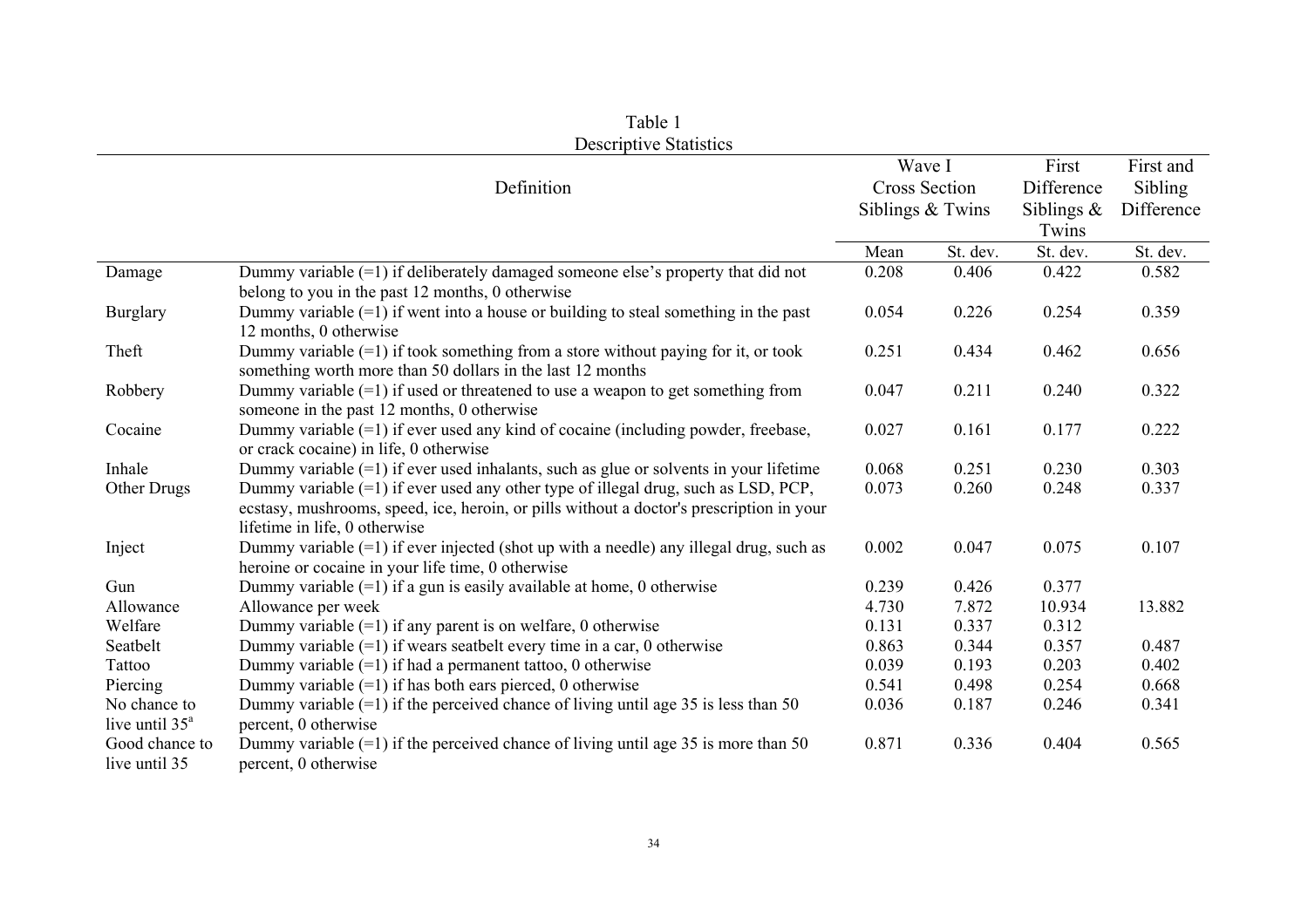|                            | Table I concluded                                                                       |           |        |           |           |
|----------------------------|-----------------------------------------------------------------------------------------|-----------|--------|-----------|-----------|
| Gut feeling $-$            | Dummy variable $(=1)$ if agrees with the statement "I usually go with "gut feeling"     | 0.403     | 0.491  | 0.600     | 0.823     |
| Yes <sup>b</sup>           | when making decisions without thinking too much about the consequences", 0              |           |        |           |           |
|                            | otherwise                                                                               |           |        |           |           |
| Gut feeling $-$            | Dummy variable $(=1)$ if neither agrees nor disagrees with the statement "I usually go  | 0.212     | 0.409  | 0.539     | 0.755     |
| Neutral                    | with "gut feeling" when making decisions without thinking too much about the            |           |        |           |           |
|                            | consequences", 0 otherwise                                                              |           |        |           |           |
| Perceived $IO$ –           | Dummy variable $(=1)$ if in comparison to other people of the same age, the perceived   | 0.066     | 0.248  | 0.296     | 0.405     |
| Below average <sup>c</sup> | intelligence is below average, 0 otherwise                                              |           |        |           |           |
| Perceived $IQ -$           | Dummy variable $(=1)$ if in comparison to other people of the same age, the perceived   | 0.393     | 0.488  | 0.523     | 0.717     |
| Average                    | intelligence is about average, 0 otherwise                                              |           |        |           |           |
| <b>GPA</b>                 | Average GPA from math, science, history, and English classes                            | 2.772     | 0.865  | 0.808     | 1.092     |
| Chooses own                | Dummy variable $(=1)$ if parents allow the respondent to decide with whom to hang       | 0.853     | 0.354  | 0.447     | 0.758     |
| friends                    | around, 0 otherwise                                                                     |           |        |           |           |
| Decides TV                 | Dummy variable $(=1)$ if parents allow respondent to decide how much TV to watch, 0     | 0.817     | 0.387  | 0.475     | 0.840     |
| time                       | otherwise                                                                               |           |        |           |           |
| Decides own                | Dummy variable $(=1)$ if parents allow the respondent to decide about the time to be at | 0.317     | 0.465  | 0.546     | 0.985     |
| curfew on                  | home on weekend nights, 0 otherwise                                                     |           |        |           |           |
| weekends                   |                                                                                         |           |        |           |           |
| Decides own                | Dummy variable $(=1)$ if parents allow the respondent to decide about the time to be at | 0.629     | 0.483  | 0.554     | 0.980     |
| curfew on                  | home on week nights, 0 otherwise                                                        |           |        |           |           |
| weeknights                 |                                                                                         |           |        |           |           |
| Height                     | Height in centimeters                                                                   | 168.378   | 10.600 | 4.715     | 6.177     |
| Weight                     | Weight in kilograms                                                                     | 64.083    | 16.379 | 5.488     | 7.180     |
| Alcohol                    | Dummy variable $(=1)$ if alcohol is available at home, 0 otherwise                      | 0.264     | 0.441  | 0.590     |           |
| available                  |                                                                                         |           |        |           |           |
| Drugs available            | Dummy variable $(=1)$ if illegal drugs are easily available at home, 0 otherwise        | 0.024     | 0.154  | 0.209     |           |
|                            |                                                                                         |           |        |           |           |
|                            |                                                                                         | $n=3,394$ |        | $n=3,039$ | $n=1,294$ |

a: The omitted category is "Dummy variable  $(=1)$  if the perceived chance of living until age 35 is 50 percent; 0 otherwise"

b: The omitted category is "Dummy variable  $(=1)$  if disagrees with the statement "I usually go with "gut feeling" when making decisions without thinking too much about the consequences", 0 otherwise

c: The omitted category is "Dummy variable (=1) if in comparison to other people of the same age, the perceived intelligence is above average, 0 otherwise"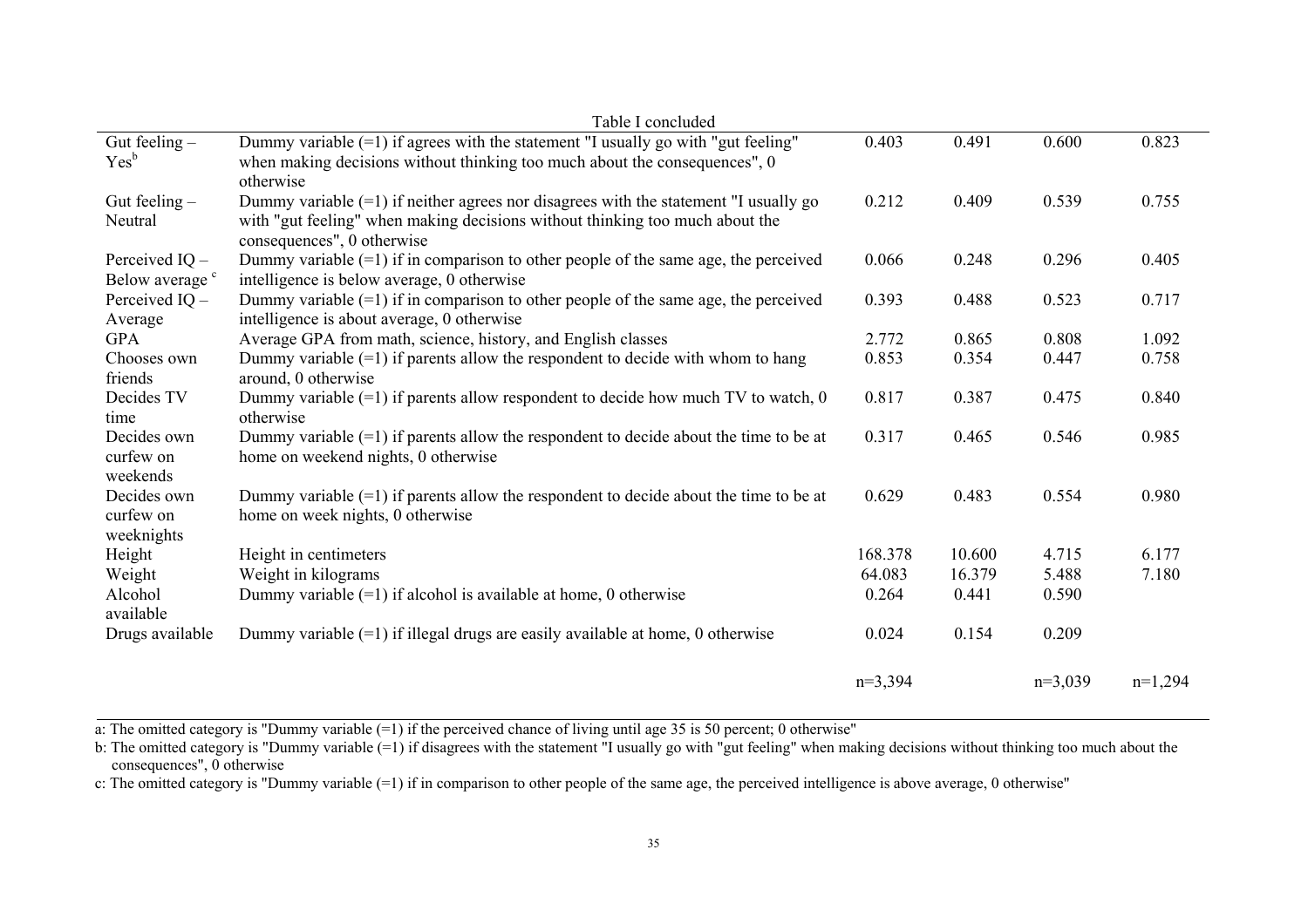|                 |        |            | All Siblings (Including Twins) |         |         |
|-----------------|--------|------------|--------------------------------|---------|---------|
|                 |        |            | Access to Guns                 |         |         |
|                 |        | NO-NO      | YES-YES                        | YES-NO  | NO-YES  |
|                 | Wave 1 | 0.036      | 0.074                          | 0.069   | 0.050   |
|                 |        | (0.187)    | (0.262)                        | (0.254) | (0.219) |
| Robbery         |        | $n = 2254$ | $n=351$                        | $n=304$ | $n=139$ |
|                 | Wave 2 | 0.025      | 0.051                          | 0.02    | 0.072   |
|                 |        | (0.157)    | (0.221)                        | (0.139) | (0.259) |
|                 |        | $n = 2252$ | $n=351$                        | $n=305$ | $n=139$ |
|                 | Wave 1 | 0.044      | 0.083                          | 0.086   | 0.065   |
|                 |        | (0.206)    | (0.276)                        | (0.28)  | (0.247) |
| <b>Burglary</b> |        | $n=2253$   | $n=351$                        | $n=304$ | $n=139$ |
|                 | Wave 2 | 0.031      | 0.043                          | 0.039   | 0.086   |
|                 |        | (0.172)    | (0.203)                        | (0.195) | (0.282) |
|                 |        | $n = 2253$ | $n=350$                        | $n=305$ | $n=139$ |
|                 | Wave 1 | 0.172      | 0.262                          | 0.213   | 0.194   |
|                 |        | (0.377)    | (0.44)                         | (0.41)  | (0.397) |
| Damage          |        | $n = 2254$ | $n=351$                        | $n=305$ | $n=139$ |
|                 | Wave 2 | 0.118      | 0.225                          | 0.128   | 0.196   |
|                 |        | (0.323)    | (0.418)                        | (0.334) | (0.398) |
|                 |        | $n = 2253$ | $n=351$                        | $n=305$ | $n=138$ |
|                 | Wave 1 | 0.248      | 0.293                          | 0.289   | 0.302   |
|                 |        | (0.432)    | (0.456)                        | (0.454) | (0.461) |
| Theft           |        | $n=2252$   | $n=351$                        | $n=304$ | $n=139$ |
|                 | Wave 2 | 0.181      | 0.234                          | 0.151   | 0.225   |
|                 |        | (0.385)    | (0.424)                        | (0.358) | (0.419) |
|                 |        | $n=2252$   | $n=351$                        | $n=305$ | $n=138$ |

Table 2 Change in Crime and Access to Guns

NO-NO indicates having no access to a gun in either wave. YES-YES stands for having access to a gun in both waves. YES-NO is having access to a gun in wave 1, but not in wave 2; NO-YES is having no access to a gun in wave 1, but having access in wave 2. The cells are the participation rates for the corresponding crimes. Numbers in parentheses are standard deviations.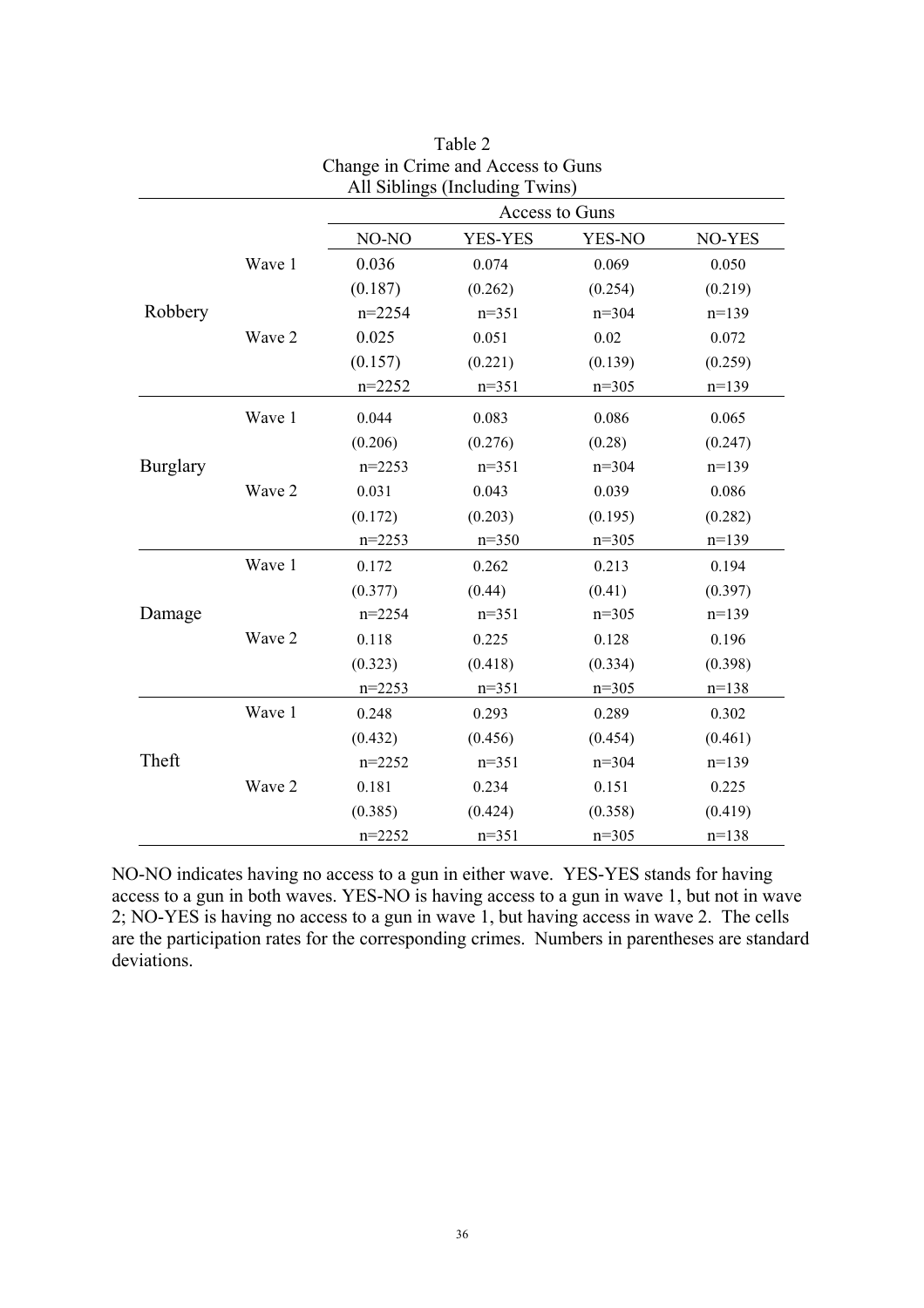| The impact of San Fromaonity at Home on Crime                                                               |                                |                                  |                |                |                                 |                |  |  |  |
|-------------------------------------------------------------------------------------------------------------|--------------------------------|----------------------------------|----------------|----------------|---------------------------------|----------------|--|--|--|
|                                                                                                             | All Siblings (Including Twins) |                                  |                |                |                                 |                |  |  |  |
| First-Differenced Data                                                                                      |                                |                                  |                |                |                                 |                |  |  |  |
| Coefficient of Gun Availability                                                                             |                                |                                  |                |                |                                 |                |  |  |  |
|                                                                                                             |                                | w/o Measurement Error Correction |                |                | w/ Measurement Error Correction |                |  |  |  |
|                                                                                                             | $\left(1\right)$               | (2)                              | (3)            | (4)            | (5)                             | (6)            |  |  |  |
| Damage                                                                                                      | 0.034                          | 0.038                            | 0.038          | 0.016          | 0.018                           | 0.018          |  |  |  |
|                                                                                                             | (0.023)                        | (0.023)                          | (0.024)        | (0.011)        | (0.011)                         | (0.012)        |  |  |  |
|                                                                                                             | $0.031**$                      | $0.030**$                        | $0.030**$      | $0.015**$      | $0.015**$                       | $0.015**$      |  |  |  |
| <b>Burglary</b>                                                                                             | (0.013)                        | (0.013)                          | (0.013)        | (0.006)        | (0.006)                         | (0.006)        |  |  |  |
| Robbery                                                                                                     | $0.028**$                      | $0.025**$                        | $0.022*$       | $0.014**$      | $0.012**$                       | $0.011*$       |  |  |  |
|                                                                                                             | (0.012)                        | (0.012)                          | (0.013)        | (0.006)        | (0.006)                         | (0.006)        |  |  |  |
|                                                                                                             | $0.039*$                       | $0.045**$                        | $0.042*$       | $0.019*$       | $0.022**$                       | $0.020*$       |  |  |  |
| Theft                                                                                                       | (0.022)                        | (0.023)                          | (0.024)        | (0.011)        | (0.011)                         | (0.012)        |  |  |  |
| <b>State Dummies</b>                                                                                        | N <sub>0</sub>                 | Yes                              | N <sub>o</sub> | N <sub>0</sub> | Yes                             | N <sub>o</sub> |  |  |  |
| <b>County Dummies</b><br>N <sub>0</sub><br>N <sub>0</sub><br>N <sub>0</sub><br>Yes<br>N <sub>0</sub><br>Yes |                                |                                  |                |                |                                 |                |  |  |  |

Table 3 The Impact of Gun Availability at Home on Crime

The entries are the coefficients of gun availability at home. Robust standard errors are in parentheses. \*, \*\*, and \*\*\* indicate statistical significance at <10%, <5%, and <1% levels, respectively. Sample sizes range from 3,061 to 3,111 for robbery, from 3,061 to 3,110 for burglary, from 3,058 to 3,108 for theft, and from 3,062 to 3,112 for damage.

| Table 4                                          |                                |                                  |                |                |                                 |                |  |  |  |  |
|--------------------------------------------------|--------------------------------|----------------------------------|----------------|----------------|---------------------------------|----------------|--|--|--|--|
| The Impact of Gun Availability on Other Behavior |                                |                                  |                |                |                                 |                |  |  |  |  |
|                                                  | All Siblings (Including Twins) |                                  |                |                |                                 |                |  |  |  |  |
| <b>First-Differenced Data</b>                    |                                |                                  |                |                |                                 |                |  |  |  |  |
| Coefficient of Gun Availability                  |                                |                                  |                |                |                                 |                |  |  |  |  |
|                                                  |                                | w/o Measurement Error Correction |                |                | w/ Measurement Error Correction |                |  |  |  |  |
|                                                  | (1)                            | (2)                              | (3)            | (4)            | (5)                             | (6)            |  |  |  |  |
| Smoking                                          | $-0.027$                       | $-0.021$                         | $-0.008$       | $-0.013$       | $-0.010$                        | $-0.004$       |  |  |  |  |
|                                                  | (0.023)                        | (0.023)                          | (0.023)        | (0.011)        | (0.011)                         | (0.011)        |  |  |  |  |
| Drinking $\&$                                    | 0.003                          | $-0.002$                         | $-0.001$       | 0.001          | $-0.001$                        | $-0.0005$      |  |  |  |  |
| Fighting                                         | (0.015)                        | (0.015)                          | (0.015)        | (0.007)        | (0.007)                         | (0.0073)       |  |  |  |  |
| Lying                                            | 0.040                          | 0.038                            | 0.041          | 0.019          | 0.018                           | 0.020          |  |  |  |  |
|                                                  | (0.029)                        | (0.030)                          | (0.030)        | (0.014)        | (0.015)                         | (0.015)        |  |  |  |  |
| Being Expelled                                   | 0.000                          | $-0.001$                         | $-0.002$       | 0.000          | $-0.0005$                       | $-0.001$       |  |  |  |  |
| From School                                      | (0.010)                        | (0.010)                          | (0.010)        | (0.005)        | (0.0048)                        | (0.005)        |  |  |  |  |
| <b>Having Sex</b>                                | $-0.001$                       | 0.003                            | 0.004          | 0.0005         | 0.001                           | 0.002          |  |  |  |  |
|                                                  | (0.021)                        | (0.021)                          | (0.022)        | (0.0102)       | (0.010)                         | (0.011)        |  |  |  |  |
| <b>State Dummies</b>                             | N <sub>o</sub>                 | Yes                              | N <sub>o</sub> | N <sub>0</sub> | Yes                             | N <sub>0</sub> |  |  |  |  |
| <b>County Dummies</b>                            | N <sub>0</sub>                 | No                               | Yes            | N <sub>0</sub> | N <sub>0</sub>                  | Yes            |  |  |  |  |

The entries are the coefficients of gun availability at home. Robust standard errors are in parentheses. \*, \*\*, and \*\*\* indicate statistical significance at <10%, <5%, and <1% levels, respectively. Sample sizes range from 3,055 to 3,105 for smoking, from 3,062 to 3,112 for drinking & fighting, from 3,057 to 3,107 for lying, from 3,064 to 3,114 for being expelled, and from 3,042 to 3,092 for having sex.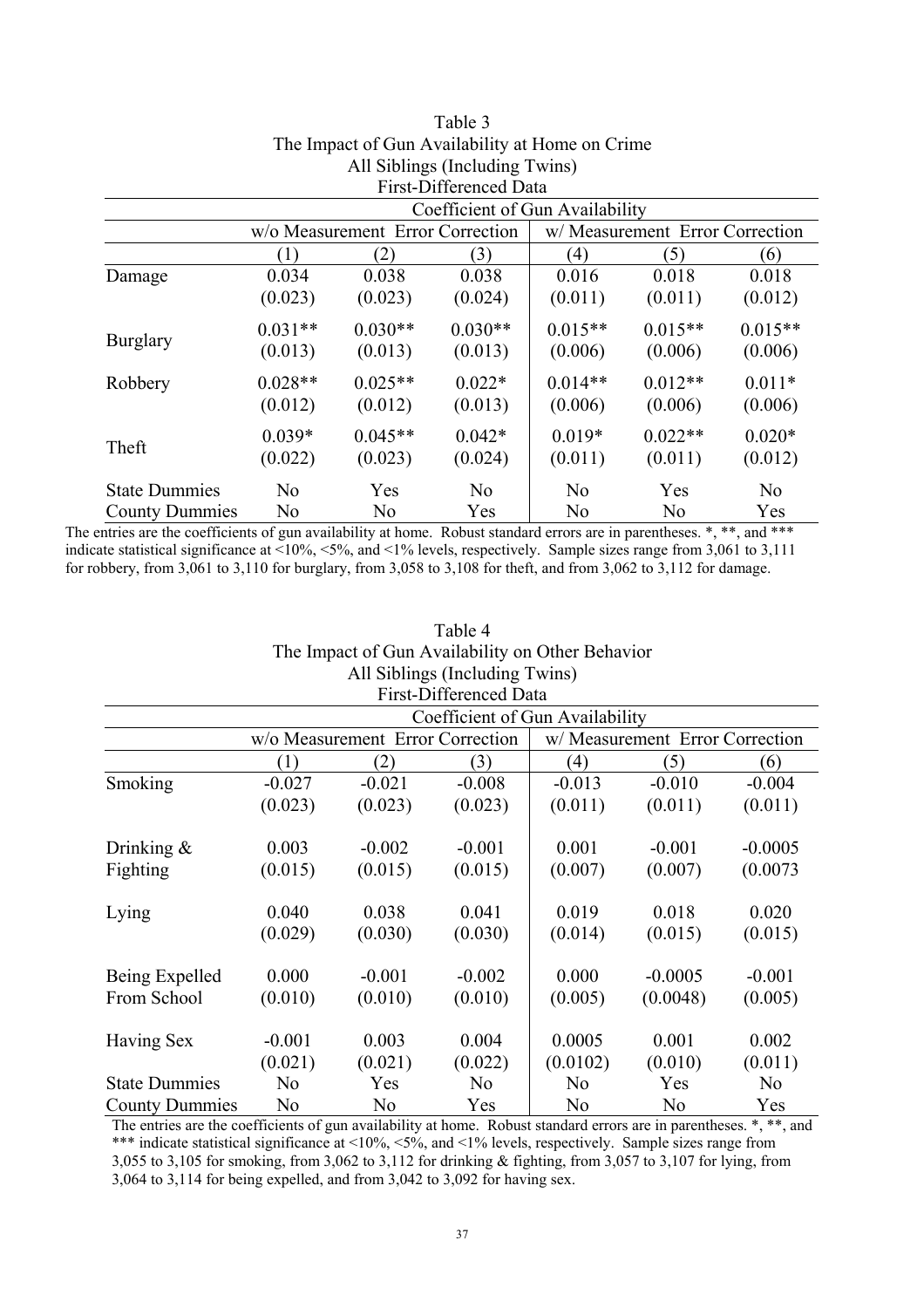|                       | Coefficient of Gun Availability |                                  |                |                |                                 |                |  |
|-----------------------|---------------------------------|----------------------------------|----------------|----------------|---------------------------------|----------------|--|
|                       |                                 | w/o Measurement Error Correction |                |                | w/ Measurement Error Correction |                |  |
|                       | (1)                             | (2)                              | (3)            | (4)            | (5)                             | (6)            |  |
| Someone pulled a      | $0.048***$                      | $0.048**$                        | $0.045**$      | $0.023***$     | $0.023**$                       | $0.022**$      |  |
| knife or gun on you   | (0.018)                         | (0.019)                          | (0.019)        | (0.009)        | (0.009)                         | (0.009)        |  |
| Someone shot you      | 0.003                           | 0.004                            | 0.003          | 0.001          | 0.002                           | 0.001          |  |
|                       | (0.008)                         | (0.008)                          | (0.009)        | (0.004)        | (0.004)                         | (0.004)        |  |
| Someone cut you or    | $0.046***$                      | $0.043***$                       | $0.044***$     | $0.022***$     | $0.021***$                      | $0.021***$     |  |
| stubbed you           | (0.014)                         | (0.014)                          | (0.014)        | (0.007)        | (0.007)                         | (0.007)        |  |
| You were              | $-0.001$                        | $-0.001$                         | 0.001          | $-0.0005$      | $-0.0005$                       | 0.0005         |  |
| Jumped                | (0.001)                         | (0.015)                          | (0.016)        | (0.0005)       | (0.0073)                        | (0.0077)       |  |
| <b>State Dummies</b>  | N <sub>0</sub>                  | Yes                              | N <sub>0</sub> | N <sub>0</sub> | Yes                             | N <sub>0</sub> |  |
| <b>County Dummies</b> | N <sub>0</sub>                  | N <sub>0</sub>                   | Yes            | N <sub>0</sub> | N <sub>0</sub>                  | Yes            |  |

# Table 5 The Impact of Gun Availability on Victimization All Siblings (Including Twins) First-Differenced Data

The entries are the coefficients of gun availability at home. Robust standard errors are in parentheses. \*, \*\*, and \*\*\* indicate statistical significance at <10%, <5%, and <1% levels, respectively. Sample sizes range from 3,062 to 3,112 for "someone pulled a knife...", for "someone shot you", and for "someone cut or stubbed you," and from 3,061 to 3,111 for "you were jumped."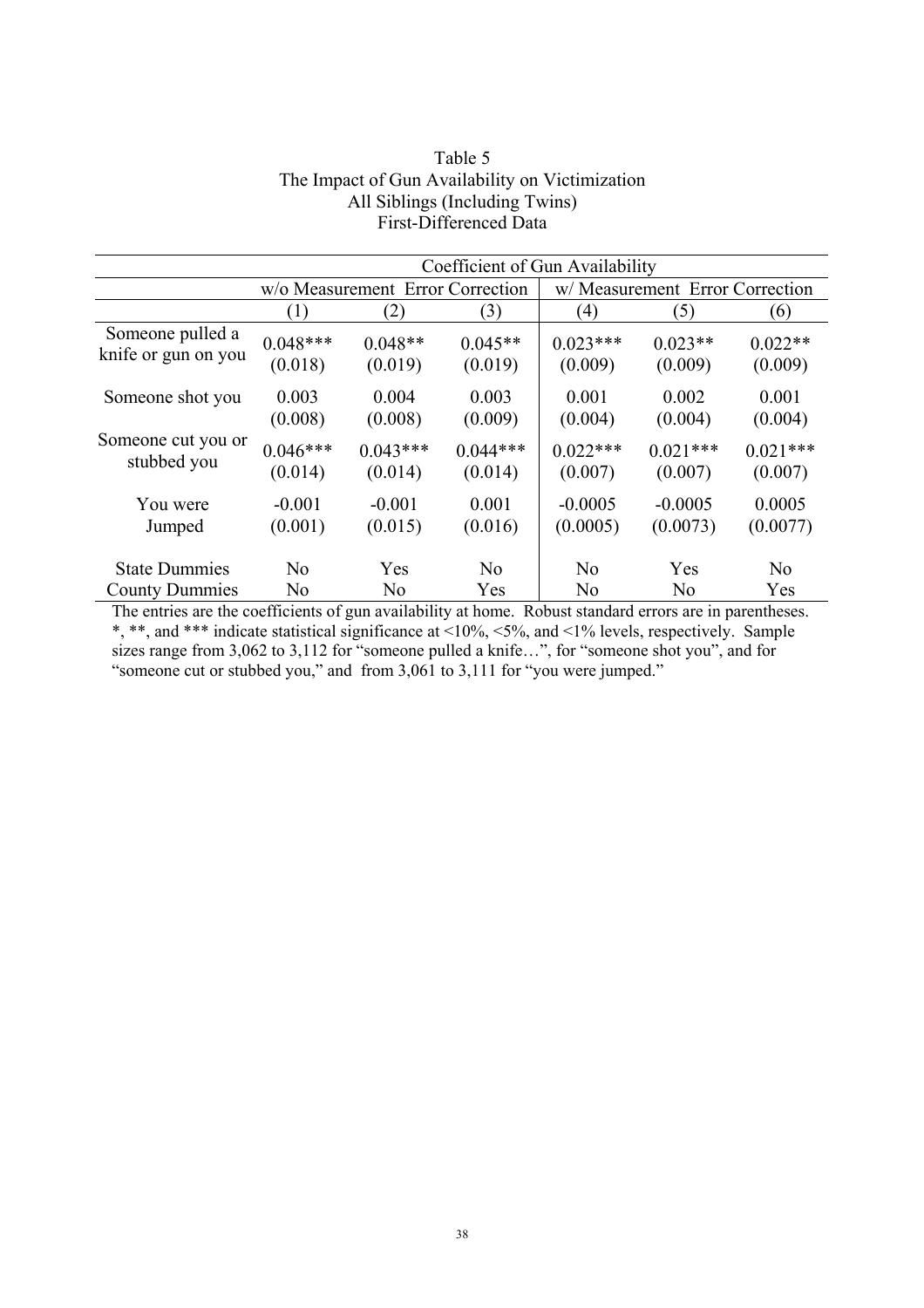# Table 6

# The Impact of Drug Use on Crime

| All Siblings (Including Twins) |            |                                  |            |            |            |            |                                 |            |  |  |
|--------------------------------|------------|----------------------------------|------------|------------|------------|------------|---------------------------------|------------|--|--|
| First-Differenced Data         |            |                                  |            |            |            |            |                                 |            |  |  |
|                                |            | w/o Measurement Error Correction |            |            |            |            | w/ Measurement Error Correction |            |  |  |
|                                | Robbery    | <b>Burglary</b>                  | Theft      | Damage     | Robbery    | Burglary   | Theft                           | Damage     |  |  |
| Cocaine                        | $0.145***$ | $0.136***$                       | $0.137***$ | $0.158***$ | $0.115***$ | $0.108***$ | $0.109***$                      | $0.125***$ |  |  |
|                                | (0.047)    | (0.04)                           | (0.053)    | (0.053)    | (0.037)    | (0.032)    | (0.042)                         | (0.042)    |  |  |
| Inhale                         | $0.165***$ | $0.156***$                       | $0.19***$  | $0.177***$ | $0.131***$ | $0.124***$ | $0.151***$                      | $0.14***$  |  |  |
|                                | (0.035)    | (0.033)                          | (0.043)    | (0.041)    | (0.028)    | (0.026)    | (0.034)                         | (0.033)    |  |  |
| Other Drugs                    | 0.033      | $0.052*$                         | $0.08**$   | $0.123***$ | 0.021      | $0.033*$   | $0.051**$                       | $0.079**$  |  |  |
|                                | (0.031)    | (0.029)                          | (0.04)     | (0.041)    | (0.02)     | (0.019)    | (0.026)                         | (0.026)    |  |  |
| Inject                         | 0.193      | $0.328***$                       | $0.472***$ | $0.295*$   | 0.17       | $0.29***$  | $0.417***$                      | $0.26*$    |  |  |
|                                | (0.158)    | (0.112)                          | (0.11)     | (0.159)    | (0.139)    | (0.099)    | (0.097)                         | (0.14)     |  |  |

|  | First- and – Sibling Differenced Data |
|--|---------------------------------------|
|  |                                       |

|             | w/o Measurement Error Correction |                 |            |           | w/ Measurement Error Correction |                |            |           |
|-------------|----------------------------------|-----------------|------------|-----------|---------------------------------|----------------|------------|-----------|
|             | Robbery                          | <b>Burglary</b> | Theft      | Damage    | Robbery                         | Burglary Theft |            | Damage    |
| Cocaine     | $0.142**$                        | $0.155***$      | $0.154*$   | 0.118     | $0.098**$                       | $0.107***$     | $0.107*$   | 0.082     |
|             | (0.062)                          | (0.058)         | (0.086)    | (0.086)   | (0.043)                         | (0.04)         | (0.06)     | (0.06)    |
| Inhale      | $0.128***$                       | $0.168***$      | $0.21***$  | $0.155**$ | $0.094***$                      | $0.124***$     | $0.155***$ | $0.114**$ |
|             | (0.041)                          | (0.043)         | (0.065)    | (0.063)   | (0.03)                          | (0.032)        | (0.048)    | (0.046)   |
| Other Drugs | 0.004                            | 0.066           | 0.065      | 0.093     | 0.002                           | 0.04           | 0.039      | 0.056     |
|             | (0.039)                          | (0.042)         | (0.062)    | (0.059)   | (0.024)                         | (0.026)        | (0.038)    | (0.036)   |
| Inject      | $0.403**$                        | $0.511***$      | $0.754***$ | $0.404**$ | $0.357**$                       | $0.453***$     | $0.669***$ | $0.358**$ |
|             | (0.159)                          | (0.151)         | (0.135)    | (0.163)   | (0.141)                         | (0.134)        | (0.12)     | (0.145)   |

\*, \*\*, and \*\*\* indicate statistical significance at <10%, <5%, and <1% levels, respectively. Robust standard errors are in parentheses.

In the upper panel of the table, sample sizes range from 3,049 to 3,055 for robbery, from 3,048 to 3,054 for burglary, from 3,046 to 3,052 for theft, and from 3,050 to 3.056 for damage. In the lower panel, sample sizes range from 1,304 to 1,307 for robbery, from 1,300 to 1,303 for burglary, from 1,304 to 1,307 for theft, and from 1,303 to 1,306 for damage.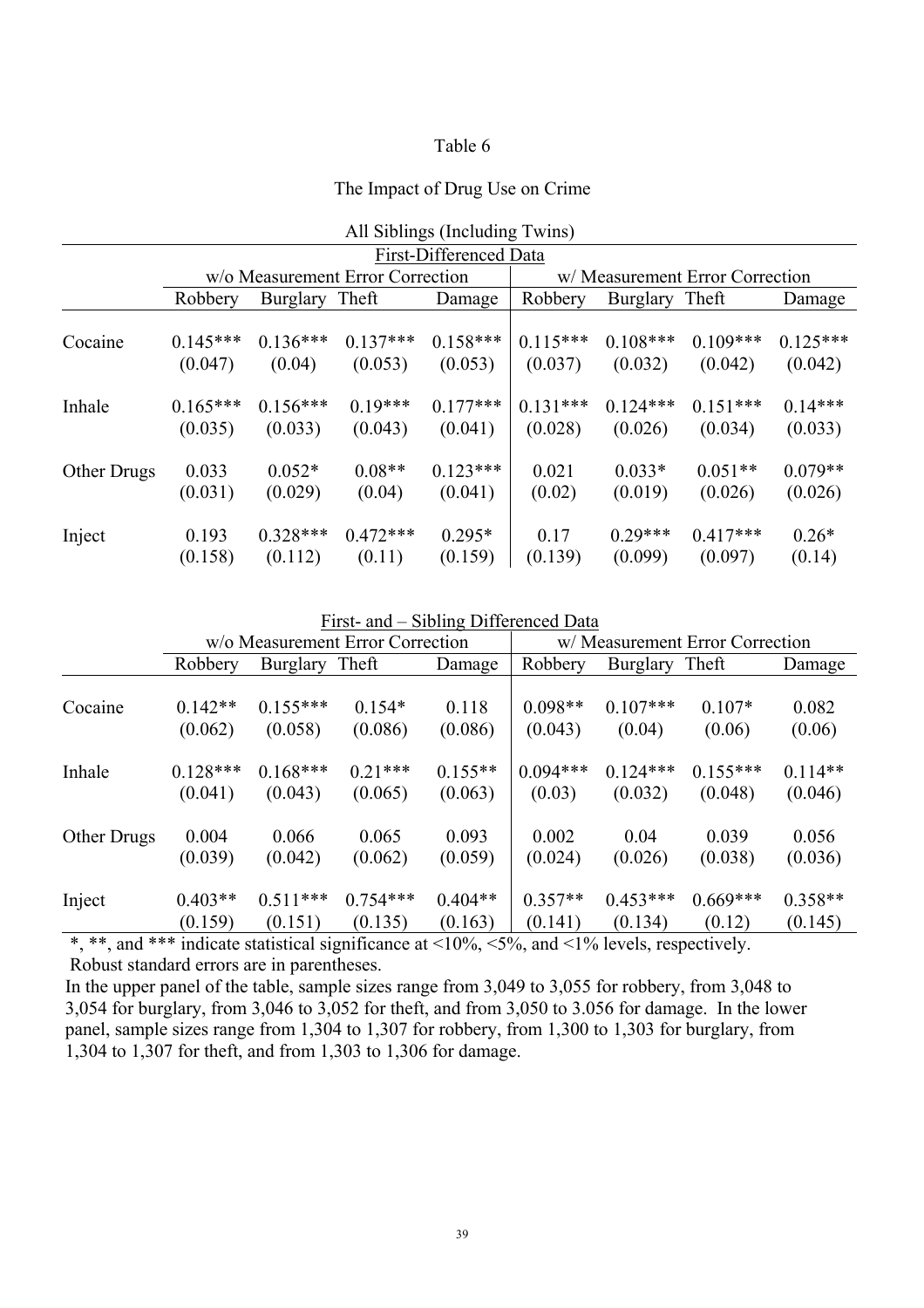| Table 7                         |
|---------------------------------|
| The Impact of Drug Use on Crime |

|             |                       |                                  |                      | All Twins              |                       |                       |                                 |                          |
|-------------|-----------------------|----------------------------------|----------------------|------------------------|-----------------------|-----------------------|---------------------------------|--------------------------|
|             |                       |                                  |                      | First-Differenced Data |                       |                       |                                 |                          |
|             |                       | w/o Measurement Error Correction |                      |                        |                       |                       | w/ Measurement Error Correction |                          |
|             | Robbery               | Burglary Theft                   |                      | Damage                 | Robbery               | Burglary Theft        |                                 | Damage                   |
| Cocaine     | $0.165*$<br>(0.096)   | $0.116*$<br>(0.062)              | 0.116<br>(0.095)     | $0.153*$<br>(0.081)    | $0.125*$<br>(0.073)   | $0.088*$<br>(0.047)   | 0.088<br>(0.072)                | $0.116*$<br>(0.061)      |
| Inhale      | $0.216***$<br>(0.068) | $0.156***$<br>(0.054)            | $0.175**$<br>(0.087) | $0.22***$<br>(0.07)    | $0.168***$<br>(0.053) | $0.121***$<br>(0.042) | $0.136**$<br>(0.067)            | $0.171***$<br>$(-0.054)$ |
| Other Drugs | $0.112**$<br>(0.055)  | 0.054<br>(0.043)                 | 0.088<br>(0.066)     | $0.154**$<br>(0.068)   | $0.067**$<br>(0.033)  | 0.032<br>(0.026)      | 0.052<br>(0.039)                | $0.092**$<br>(0.041)     |

|                    |                                  |                 |           | First-and-Twin Differenced Data |                                 |                 |           |            |
|--------------------|----------------------------------|-----------------|-----------|---------------------------------|---------------------------------|-----------------|-----------|------------|
|                    | w/o Measurement Error Correction |                 |           |                                 | w/ Measurement Error Correction |                 |           |            |
|                    | Robbery                          | <b>Burglary</b> | Theft     | Damage                          | Robbery                         | <b>Burglary</b> | Theft     | Damage     |
| Cocaine            | 0.183                            | 0.088           | $0.268**$ | $0.278*$                        | 0.119                           | 0.057           | $0.175**$ | $0.181*$   |
|                    | (0.111)                          | (0.109)         | (0.128)   | (0.149)                         | (0.072)                         | (0.071)         | (0.084)   | (0.097)    |
| Inhale             | 0.078                            | 0.118           | 0.168     | 0.081                           | 0.058                           | 0.087           | 0.124     | 0.06       |
|                    | (0.079)                          | (0.086)         | (0.124)   | (0.097)                         | (0.058)                         | (0.064)         | (0.092)   | (0.072)    |
| <b>Other Drugs</b> | 0.082                            | $0.121*$        | $0.174*$  | $0.258***$                      | 0.049                           | $0.073*$        | $0.105*$  | $0.155***$ |
|                    | (0.068)                          | (0.063)         | (0.098)   | (0.09)                          | (0.041)                         | (0.038)         | (0.059)   | (0.054)    |

\*, \*\*, and \*\*\* indicate statistical significance at <10%, <5%, and <1% levels, respectively. Robust standard errors are in parentheses.

In the upper panel of the table, sample sizes range from 1,040 to 1,041 for robbery and burglary, from 1,039 to 1,040 for theft, and from 1,041 to 1,042 for damage. In the lower panel, sample sizes range from 452 to 453 for robbery and burglary, from 453 to 454 for theft and damage.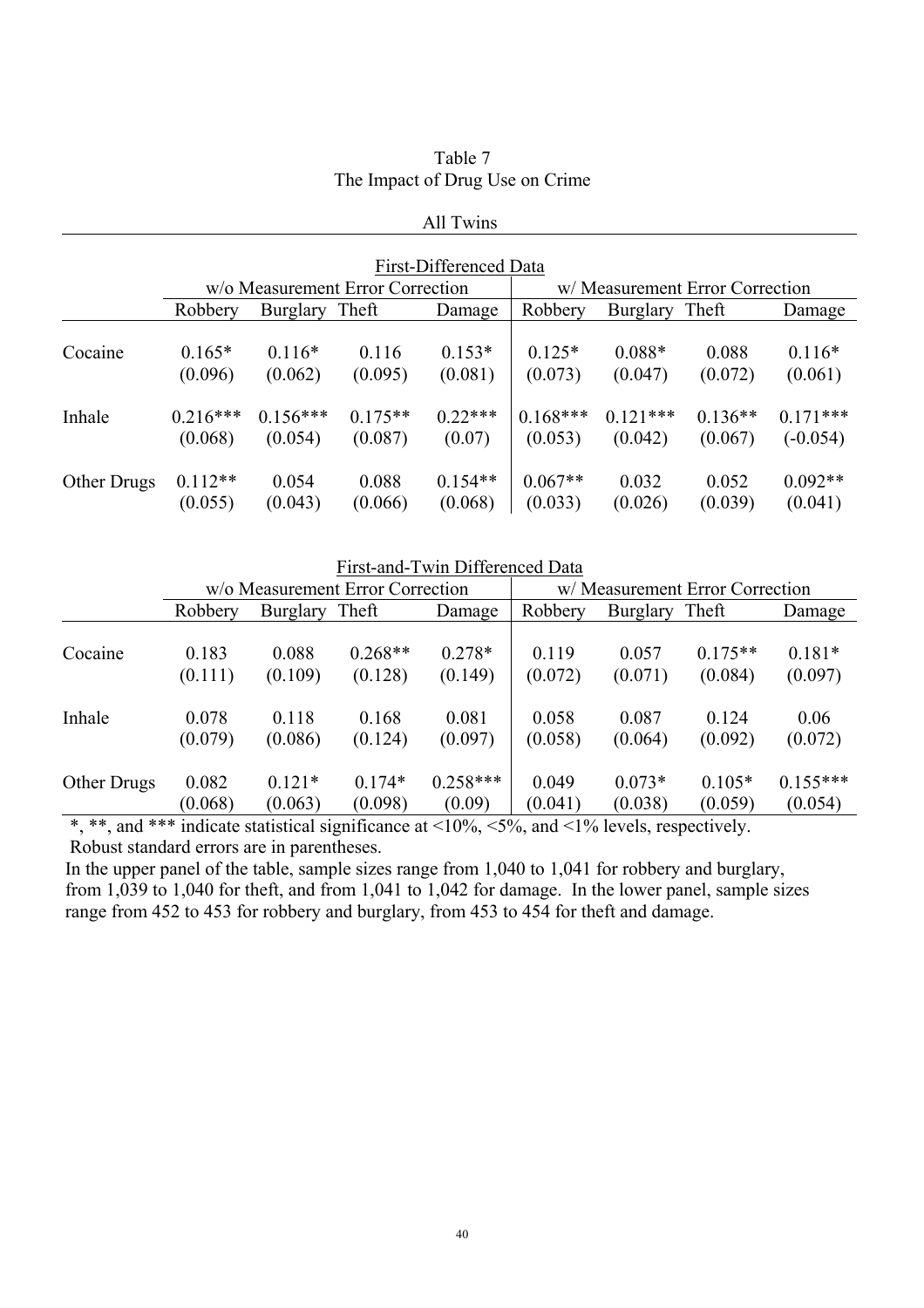| <b>Identical Twins</b> |                                  |                      |                  |                    |                                 |                      |                  |                     |
|------------------------|----------------------------------|----------------------|------------------|--------------------|---------------------------------|----------------------|------------------|---------------------|
| First-Differenced Data |                                  |                      |                  |                    |                                 |                      |                  |                     |
|                        | w/o Measurement Error Correction |                      |                  |                    | w/ Measurement Error Correction |                      |                  |                     |
|                        | Robbery                          | Burglary             | Theft            | Damage             | Robbery                         | Burglary Theft       |                  | Damage              |
| Cocaine                | $0.366***$<br>(0.13)             | 0.12<br>(0.092)      | 0.028<br>(0.167) | 0.046<br>(0.122)   | $0.289***$<br>(0.103)           | 0.095<br>(0.073)     | 0.022<br>(0.132) | 0.036<br>(0.096)    |
| Inhale                 | $0.345***$<br>(0.105)            | $0.193**$<br>(0.082) | 0.083<br>(0.131) | $0.25*$<br>(0.128) | $0.234***$<br>(0.071)           | $0.131**$<br>(0.056) | 0.056<br>(0.089) | $0.17*$<br>(0.087)  |
| Other Drugs            | 0.092<br>(0.098)                 | 0.067<br>(0.066)     | 0.014<br>(0.122) | $0.18*$<br>(0.101) | 0.057<br>(0.061)                | 0.041<br>(0.041)     | 0.009<br>(0.076) | $0.111*$<br>(0.063) |

# Table 8 The Impact of Drug Use on Crime

First-and-Twin Differenced Data w/o Measurement Error Correction W/Measurement Error Correction Robbery Burglary Theft Damage Robbery Burglary Theft Damage Cocaine 0.219 (0.149) 0 (0.23) 0.219 (0.144) -0.195 (0.149) 0.16 (0.109) 0 (0.168) 0.16  $(0.105)$ -0.143 (0.109) Inhale 0.043 (0.113) 0.08 (0.183) -0.105 (0.172) -0.251 (0.177) 0.027 (0.07) 0.05 (0.113) -0.065 (0.107) -0.156 (0.11) Other Drugs 0.043 (0.088) 0.138 (0.1) 0.173 (0.155) 0.249\*\*\* (0.088) 0.025 (0.051) 0.08 (0.058) 0.1 (0.09) 0.144\*\*\* (0.051)

 $\overbrace{a^*,}_{s^*,s}$  and  $\overbrace{a^*,}_{s^*,s}$  indicate statistical significance at  $\langle 10\%, \langle 5\%, \rangle$  and  $\langle 1\% \rangle$  levels, respectively. Robust standard errors are in parentheses.

Sample size is 400 in the upper panel models and 176 in the lower panel models.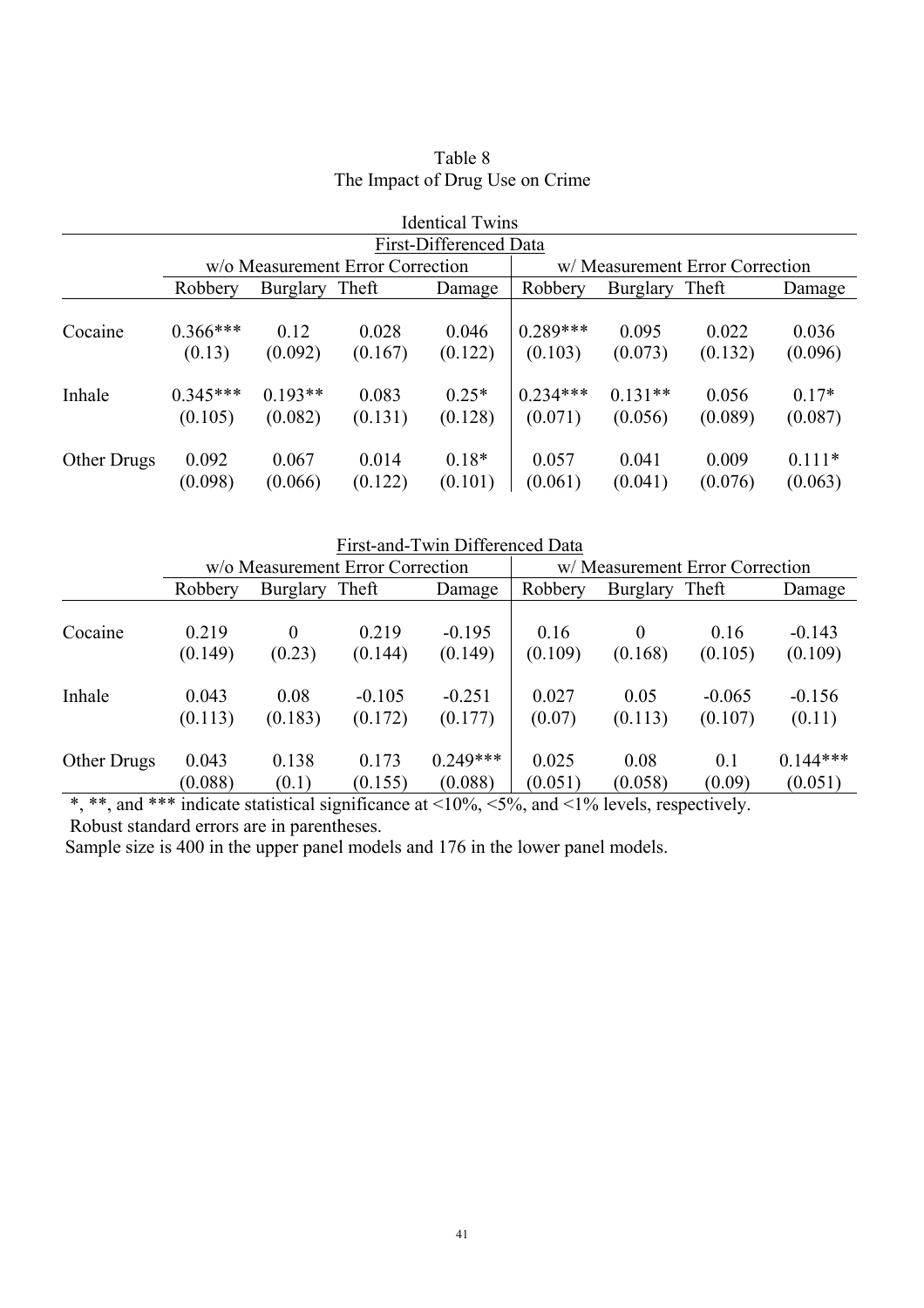# *References*

- Ayres, Ian, and Donohue, John J.III, 2003, "Shooting Down the More Guns, Less Crime Hypothesis," Stanford Law Review, 55: 1193
- Allgood, Sam, Mustard, David B., and Warren, Ronald S. Jr., 1999, "The Impact of Youth Criminal Behavior on Adult Earnings," manuscript, University of Georgia.
- Almond, Douglas, Chay, Kenneth Y., and Lee, David S., 2002, "Does Low Birth Weight Matter? Evidence from the U.S. Population of Twin Births," University of California, Berkeley, Center for Labor Economics Working Paper No. 53.
- Ashenfelter, Orley, and Krueger, Alan, 1994, "Estimates of the Economic Returns to Schooling from a New Sample of Twins," American Economic Review, 84(5): 1157- 1173.
- Ashenfelter, Orley, and Zimmerman, David J., 1997, "Estimates of the Returns to Schooling From Sibling Data: Fathers, Sons, and Brothers," The Review of Economics and Statistics, 79(1):1-9.
- Behrman, Jere R, Rosenzweig, Mark R., and Taubman, Paul, 1994, "Endowments and the Allocation of Schooling in the Family and in the Marriage Market: The Twins Experiment," The Journal of Political Economy, 102(6):1131-1174.
- Behrman, Jere R, Rosenzweig, Mark R., and Taubman, Paul, 1996, " College Choice and Wages: Estimates Using Data on Female Twins," The Review of Economics and Statistics, 78(1):672-685.
- Blau, David, and Hagy, Alison, 1998, "The Demand for Quality in Child Care," Journal of Political Economy, 106(1): 107-146.
- Blumstein, Alfred, 1995, "Youth Violence, Guns, and the Illicit-Drug Industry," Journal of Criminal Law and Criminology, 86(1): 10-36.
- Bound, John, and Freeman, Richard B., 1992, "What Went Wrong? The Erosion of Relative Earnings and Employment Among Young Black Men in the 1980s," Quarterly Journal of Economics, 107(1): 201-232.
- Case, Anne C., and Katz, Lawrence F., 1991, "The Company You Keep: The Effects of Family and Neighborhood on Disadvantaged Youths," NBER Working Paper No. 3705
- Chaiken, J. M. and M. R. Chaiken, 1990, "Drugs and Predatory Crime" in Drug and Crime M. Tonry and J. Q. Wilson (eds.), Chicago, University of Chicago Press.
- Cook, Philip and Ludwig, Jens, 2002, "The Effects of Gun Prevalence on Burglary: Deterrence vs. Inducement," NBER Working Paper No. 8926.
- Cook, Philip and Ludwig, Jens, 1996, Guns in America: Results of a Comprehensive National Survey on Firearms Ownership and Use, Washington, The Policy Foundation.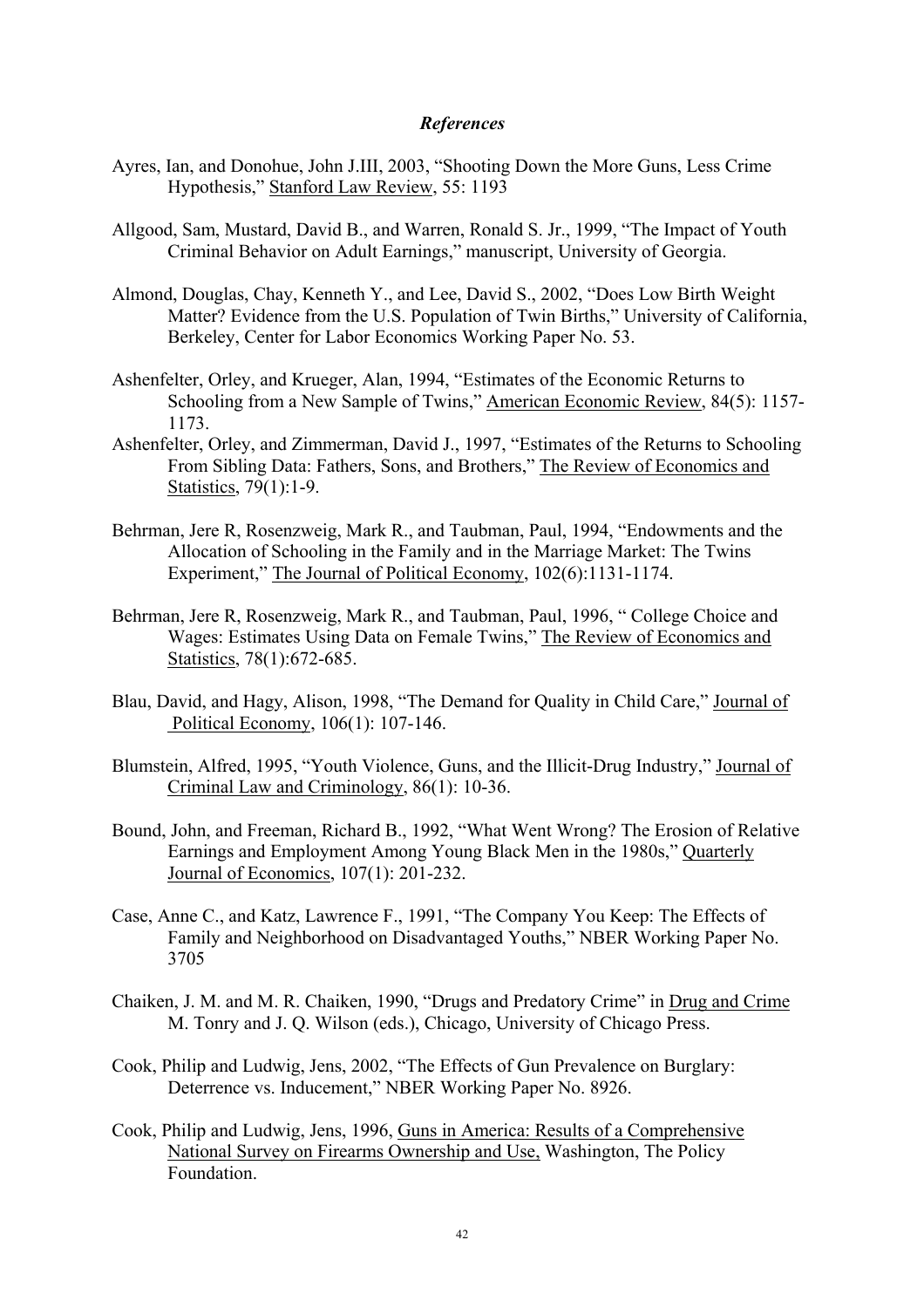- Corman, Hope and H. Naci Mocan, 2000, "A Time-Series Analysis of Crime, Deterrence, and Drug Abuse in New York City," American Economic Review, 90(3): 584-604.
- Corman, Hope and H. Naci Mocan, 2002, "Carrots, Sticks and Broken Windows," NBER Working Paper No. W9061.
- Currie, Janet and Moretti, Enrico,2002, "Mother's Education and the Intergenerational Transmission of Human Capital: Evidence from College Openings and Longitudinal Data," NBER Working Paper No. W9330
- Donohue, John III., and Levitt, Steven, 1998, "Guns, Violence, and the Efficiency of Illegal Markets," American Economic Review, 88(2): 463-67.
- Duggan, Mark, 2001, "More Guns, More Crime," Journal of Political Economy, 109(5): 1086-1114.
- Ehrlich, Isaac, 1973, "Participation in Illegitimate Activities: A Theoretical and Empirical Investigation," Journal of Political Economy, 81(3): 521-565.
- Freeman, Richard B. and William M. Rodgers III, 2000, "Area Economic Conditions and the Labor Market Outcomes of Young Men in the 1990s Expansion," in Prosperity for All? The Economic Boom and African Americans; Robert Cherry and William M. Rodgers (eds.), NY: Russell Sage Foundation.
- Glaeser, Edward L., Sacerdote, Bruce, and Jose A, Scheinkman, 1996, "Crime and Social Interactions," Quarterly Journal of Economics, 111(2): 507-548.
- Gould, Eric D., David B. Mustard and Bruce A. Weinberg, 2002, "Burglary Rates and Local Labor Market Opportunities in the United States: 1977-1997," The Review of Economics and Statistics, 84 (1).
- Griliches, Zvi and Jerry Hausman, 1990, "Errors in Variables in Panel Data," Journal of Econometrics, 31: 93-118.
- Grogger, Jeff, and Willis, Michael, 2000, "The Emergence of Crack Cocaine and the Rise in Urban Crime Rates," The Review of Economics and Statistics, 82(4): 519-529.

Grossman, Michael, Kaestner, Robert, and Markowitz, Sara, 2002, "Get High and Get Stupid: The Effect of Alcohol and Marijuana Use on Teen Sexual Behavior," NBER Working Paper No. 9216.

- Goldstein, P. 1985, "The Drugs/Violence Nexus: A Tripartite Conceptual Framework," Journal of Drug Issues, 15(4): 493-506
- Gruber, Jonathan (ed.) 2001, "Risky Behavior Among Youths," Chicago and London, University of Chicago Press.
- Jofre-Bonet, Mereia and Sindelar, Jody L., 2002, "Drug Treatment as a Crime Fighting Tool," NBER Working Paper No. W 9038.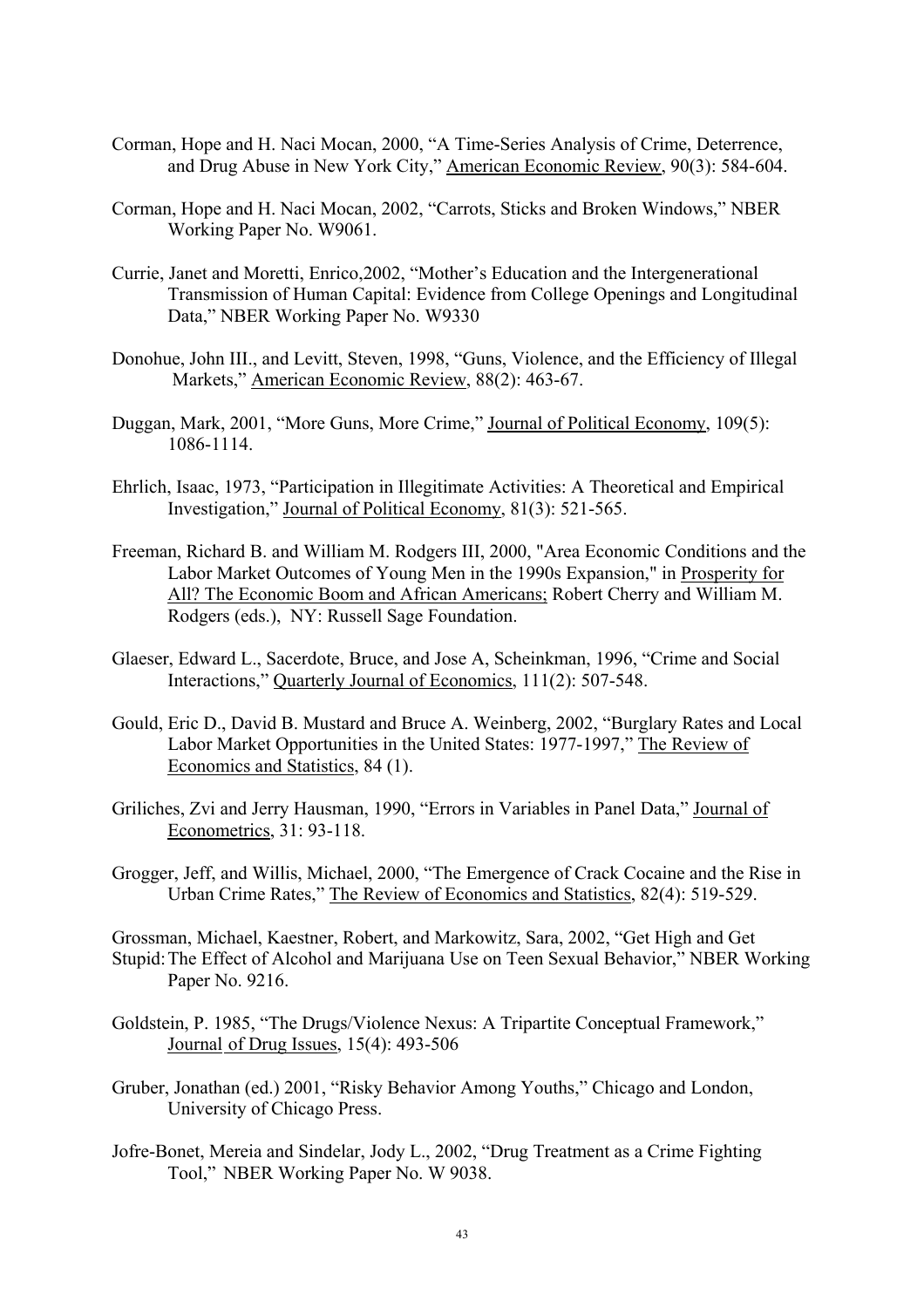- Johnson, Mark E., Fisher, Dennis G., et, al, 2000, " Reliability an Validity of Not-in-Treatment Drug Users' Follow-Up Self-Reports" Aids and Behavior, 4(4): 373-80
- Harrison, L. D., 1992, "The Drug-Crime Nexus in the USA," Contemporary Drug Problems, 19(2): 203-246
- Hu, Wei Yin, 1999, "Child Support, Welfare Delinquency, and Woman's Labor Supply," Journal of Human Resources, 34(1): 71-103.
- Kann, Laura, Charles W. Warren, William A. Harris et, al, 1995, "Youth Risk Behavior Surveillance – United States, 1993," Morbidity and Mortality Weekly Report 44: 1- 55.
- Levitt, Steven D., Lochner, Lance J., 2001 "The Determinants of Juvenile Crime," in Risky Behavior Among Youths: An Economic Analysis, J. Gruber (ed.), University of Chicago Press: Chicago, 2001.
- Levitt, Steven D., 1999, "The Effect of Prison Population Size on Crime Rates: Evidence from Prison Overcrowding Litigation." The Quarterly Journal of Economics, 111(2), p319-351, May.
- Levitt, Steven D., 1998a,"Why Do Increased Crime Arrest Rates Appear to Reduce Crime: Deterrence, Incapacitation, or Measurement Error?" Economic Inquiry, Vol. 36(3):353-372.
- Levitt, Steven D., 1998b, "Juvenile Crime and Punishment." Journal of Political Economy, Vol 106(6):1156-1185
- Lott, John R. Jr. and David B. Mustard, 1997, "Crime, Deterrence, and Right-to-Carry Concealed Handguns", The Journal of Legal Studies, 26(1): 1-68.
- Lott, John, 2000, "More Guns, Less Crime" *2nd ed.* Chicago: University of Chicago Press.
- Lott, John R, and Whitley, John E., 2001, "Safe-Storage Guns Laws: Accidental Deaths, Suicides and Crime," Journal of Law and Economics, 44: 659-689.
- Ludwig, Jens, and Cook Philip, 2000, "Homicide and Suicide Rate Associated With Implementation of the Brady Handgun Violence Prevention Act," Journal of American Medical Association, 284(5): 585-91.
- Markowitz, Sara, 2000, " An Economic Analysis of Alcohol, Drugs, and Violent Crime in the National Crime Victimization Survey," NBER Working Paper No. W7982.
- Marvell, Thomas B., 2001, "The Impact of Banning Juvenile Gun Possession" Journal of Law and Economics, 44: 691-713.
- Miller, Paul, and Mulvey, Charles, and Martin Nick, 1995, "What Do Twins Studies Reveal About the Economic Returns to Education? A Comparison of Australian U.S Findings," American Economic Review, 85(3): 586-599.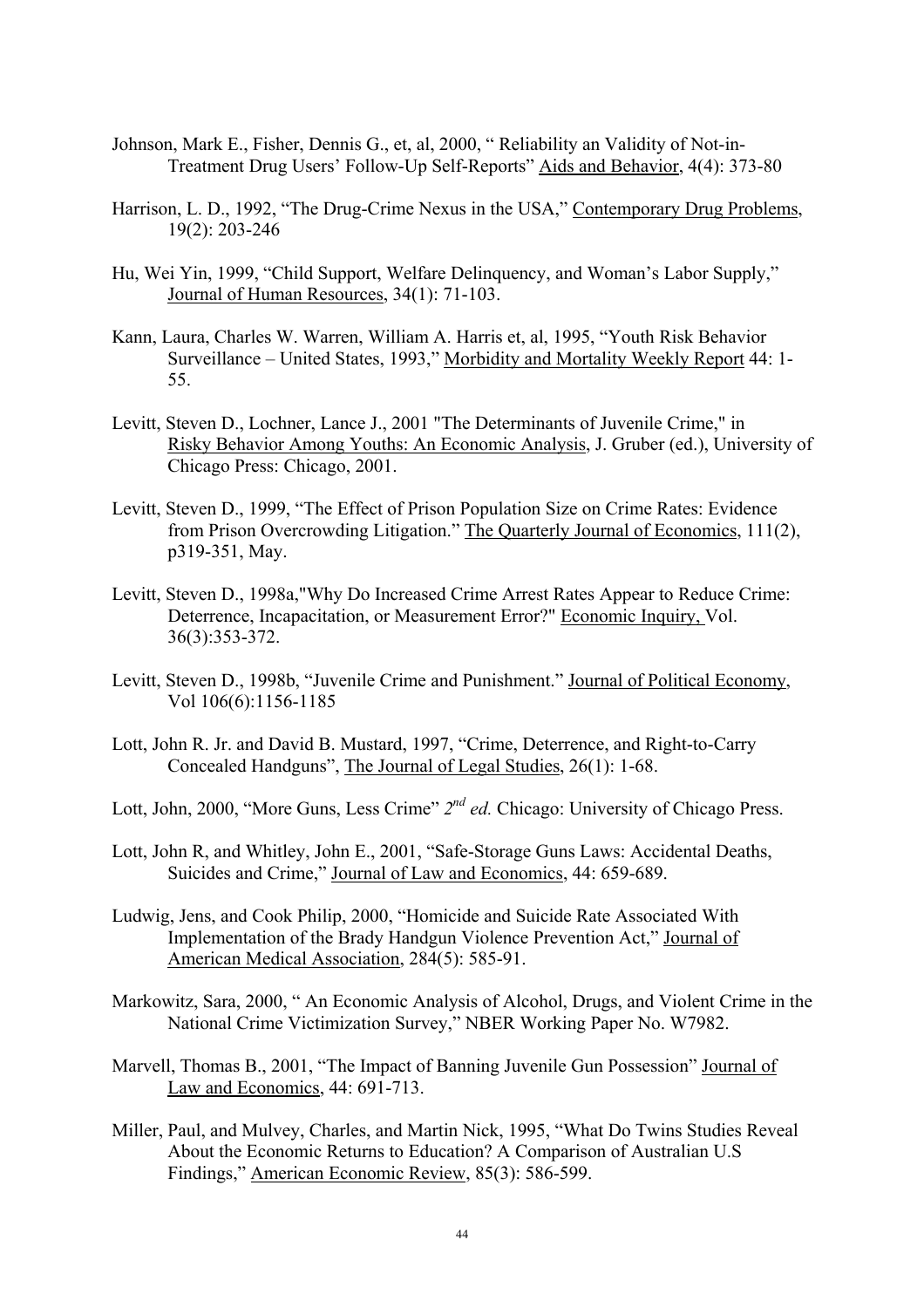- Mocan, Naci H., Billups, Stephen, and Overland, Jody, 2000, " A Dynamic Model of Differential Human Capital and Criminal Activity", NBER Working Paper No. W7584.
- Mocan, Naci H., and Corman, Hope, 1998, "An Economic Analysis of Drug Use and Crime," Journal of Drug Issues, 28(3):613-29.
- Mocan, Naci H., and Rees, Daniel, 1999, "Economic Conditions, Deterrence, and Juvenile Crime: Evidence from Micro Data" NBER Working Paper No. W7505.
- Mocan, Naci H., Tekin, Erdal, and Zax, Jeffrey S., 2000, "The Demand for Medical Care in Urban China," NBER Working Paper No. 7673.
- Mocan, Naci H., and Tekin, Erdal, 2003, "Nonprofit Sector and Part-Time Work: An Analysis of Employer-Employee Matched Data of Child Care Workers," Review of Economics and Statistics, 85:1, pp. 38-50.
- Mustard, David B., 2001, "The Impact of Gun Laws on police Deaths," Journal of Law and Economics, 44: 635-657.
- National Vital Statistics Report, 1999; Vol 47, No: 24; National Center for Health Statistics, Hyattsville, Maryland.
- Parker, Jeffrey S., 2001, " Guns, Crime, and Academics: Some Reflections on the Gun Control Debate," Journal of Law and Economics, 44: 715-723.
- Raphael, Steven and Rudolf Winter-Ebmer, 2001," Identifying the Effect of Unemployment on Crime," The Journal of Law and Economics, 44: 259-83.
- Smith, Tom W., 2000, 1999 National Gun Policy Survey of the National Opinion Research Center: Research Finding, NORC, University of Chicago
- Soler, Mark, 2001, "Public Opinion on Youth, Crime and Race: A Guide for Advocates."
- Ventura, Stephanie, Martin, Joyce, etc., 2001, "Births Final Data for 1999" in National Vital Statistics Reports, 49(1).
- Weiss, Roger D., Najavits, Lisa M., et. al., 1998, "Validity of Substance Use Self-Reforts in Dually Diagnosed Outpatients," American Journal of Psychiatry, 155(1): 127-128.
- Wintemute, Garen, 2000, "Guns and Gun Violence" in The Crime Drop in America, Alfred Blumshtein, and Joel Wallman (eds.), NY, Cambridge University Press.
- Wilson, James Q., and Petersilia Joan (eds.), 1995, Crime; San Francisco, California: ICS Press, Institute for Contemporary Studies.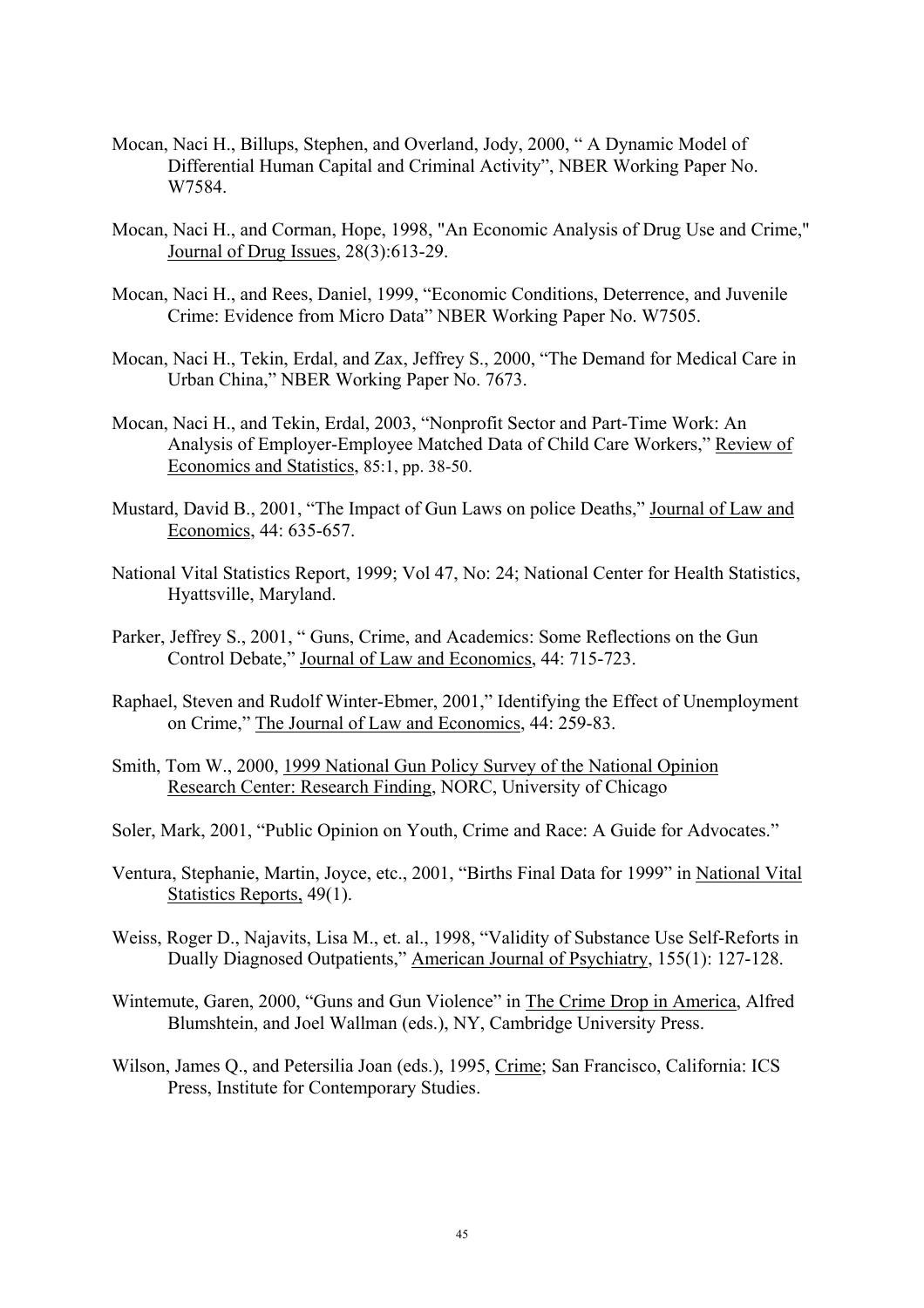### **APPENDIX-A**

#### *General Framework*

 $DR_{it} = DR_{it}^* + v_{it}$ , where  $DR_{it}^*$  is the actual drug use (0=No, 1=Yes) and  $DR_{it}$  is the reported drug use  $(0=N_0, 1=Y_{es})$ 

Let probability distribution of  $v_{it}$  be  $Prob(DR_{it} = 1, DR^*_{it} = 1) = p_1$  $Prob(DR_{it} = 1, DR^*_{it} = 0) = 0$  $Prob(DR_{it} = 0, DR^*_{it} = 0) = p_2$  $Prob(DR_{it} = 0, DR^*_{it} = 1) = q$ 

In other words,

|  | $Pr_0 h$<br>$\mathbf{V}$ |
|--|--------------------------|
|  |                          |
|  |                          |
|  |                          |
|  |                          |

 $p_1+p_2+q=1$ ;

2  $var[DR] = p_1 - p_1^2$  $cov[v, DR^*] = -p_2 q$ 2  $var[DR^*] = p_2 - p_2^2$  $var[v] = q - q^2$  $E[DR^*]=1-p_2$  $E[v] = -q$ 

# *Probability Limit of the Coefficient of Drug Use in First-differenced Data*

The probability limit is

 $var[\Delta DR_{t}]$  $\lim \hat{\beta} = \beta \frac{\text{var}[\Delta D R_t^*] + \text{cov}[\Delta v_t, \Delta D R_t^*]}{\sum_{i=1}^n \sum_{i=1}^n \sum_{j=1}^n \sum_{j=1}^n \sum_{j=1}^n \sum_{j=1}^n \sum_{j=1}^n \sum_{j=1}^n \sum_{j=1}^n \sum_{j=1}^n \sum_{j=1}^n \sum_{j=1}^n \sum_{j=1}^n \sum_{j=1}^n \sum_{j=1}^n \sum_{j=1}^n \sum_{j=1}^n \sum_{j=1}^n \sum_{j=1}^n \sum_{j=$ *t*  $t_{t}$  **f**  $\mathbf{U} \cdot \mathbf{U} \cdot \mathbf{A} \cdot \mathbf{A}$ *DR*  $DR_{t}$ <sup>\*</sup>] + cov[ $\Delta v_{t}$ ,  $\Delta DR$  $p \lim \beta = \beta \frac{\tan \beta}{\tan \beta}$  $\hat{\beta} = \beta \frac{\text{var}[\Delta D R_t^*] + \text{cov}[\Delta v_t, \Delta t]}{1 - \text{cov}[\Delta v_t, \Delta t]}$ 

Note that by definition

$$
var[\Delta DR_t^*] = var[\Delta DR_t] - var[\Delta \nu_t] - 2 cov[\Delta DR_t^*, \Delta \nu_t]
$$

Thus,

$$
cov[\Delta DR_t^*, \Delta v_t] = \frac{1}{2} var[\Delta DR_t] - \frac{1}{2} var[\Delta v_t] - \frac{1}{2} var(\Delta DR_t^*)
$$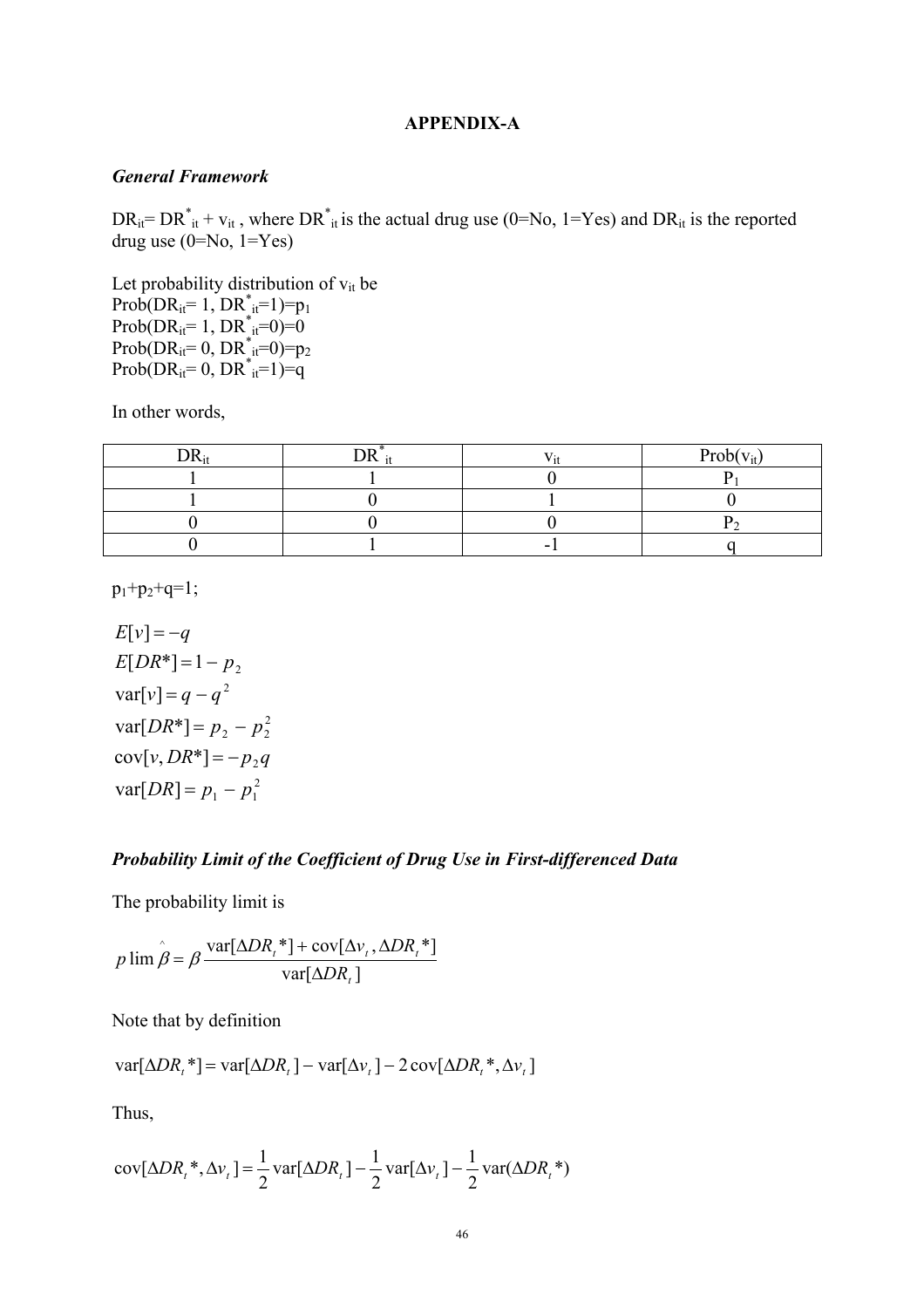Substitution for cov(∆DR\* ,∆v) provides

$$
p \lim \hat{\beta} = \beta \frac{0.5[\text{var}(\Delta D R_t) + \text{var}(\Delta D R^*_{t}) - \text{var}(\Delta v_t)]}{\text{var}(\Delta D R_t)}
$$

Note that  $var(\Delta DR_i) = var(DR_i - DR_{i-1}) = var(DR_i) + var(DR_{i-1}) - 2cov(DR_i, DR_{i-1})$ 

Assuming that DR is covariance stationary; i.e.  $Var(DR_t)=Var(DR_{t-1}),$  $var(\Delta DR_t) = 2\sigma_{DR}^2 (1 - \rho_{DR_t,DR_{t-1}})$ , where  $\sigma_{DR}^2 = var(DR_t)$ .

Similarly  
\n
$$
\text{var}(\Delta DR^*)_t = 2\sigma_{DR^*}^2 (1 - \rho_{DR^*,DR^*_{t-1}}) \qquad \text{and} \qquad \text{var}(\Delta v_t) = 2\sigma_{V}^2 (1 - \rho_{v_{t}v_{t-1}})
$$
\n
$$
\text{where } \sigma_{v}^2 = \text{var}(v_t) \quad \text{and} \quad \sigma_{DR^*}^2 = \text{var}(DR^*)
$$

Substituting the variances of DR,  $DR^*$  and v into the probability limit formula, one obtains

$$
\text{(A1)} \quad p \lim_{\hat{\beta} = \beta} \frac{0.5[2\sigma_{DR}^2 (1 - \rho_{DR_l, DR_{l-1}}) + 2\sigma_{DR^*}^2 (1 - \rho_{DR^*,DR_{l-1}}^2) - 2\sigma_v^2 (1 - \rho_{v_l, v_{l-1}})]}{2\sigma_{DR}^2 (1 - \rho_{DR_l, DR_{l-1}})}
$$

Note that  $A2 = \text{cov}(DR_{i}, DR_{i-1}) = \text{cov}(DR^{*}, +v_{i}, DR^{*}_{i-1}+v_{i-1})$ 

 $= cov(DR_t, DR_{t-1}) = cov(DR^*, DR^*,DR^*_{t-1}) + cov(DR^*_{t-1}, v_t) + cov(DR^*, v_{t-1}) + cov(v_t, v_{t-1})$ 

Also,  $cov(DR_{t}, DR_{t-1}) = \rho_{DR_{t},DR_{t-1}} \sigma_{DR_{t}}^{2}$  $cov(DR^*_{t}, DR^*_{t-1}) = \rho_{DR^*_{t},DR^*_{t-1}} \sigma_{DR^*}^2$  $cov(v_t, v_{t-1}) = \rho_{v_t, v_{t-1}} \sigma_v^2$ 

Therefore, one can rewrite (A2) as  $c_v^2$  + cov(DR  $*_{t-1}, v_t$ ) + cov(DR  $*_{t}$ ,  $v_{t-1}$ ) , 2 \*,  $DR^*$ ,  $DR^*$  $\rho_{_{DR_t, DR_{t-1}}}\sigma_{_{DR}}^2 = \rho_{_{DR^*, DR^*_{t-1}}}\sigma_{_{DR^*}}^2 + \rho_{_{V_t, V_{t-1}}}\sigma_{_V}^2 + \rm cov (DR^*_{_{t-1}}, v_{_t}) + \rm cov (DR^*_{_{t}}, v_{_{t-1}})$ 

Because,  $cov(DR^*_{t-1}, v_t) = cov(DR^*_{t-1}, DR_t - DR^*) = cov(DR^*_{t-1}, DR_t) - cov(DR^*_{t-1}, DR^*)$ .

Assuming  $cov(DR^*_{t-1}, DR_t) = 0$ , one obtains  $cov(DR^*_{t-1}, v_t) = -\rho_{DR^*, DR^*_{t-1}} \sigma_{DR^*}^2$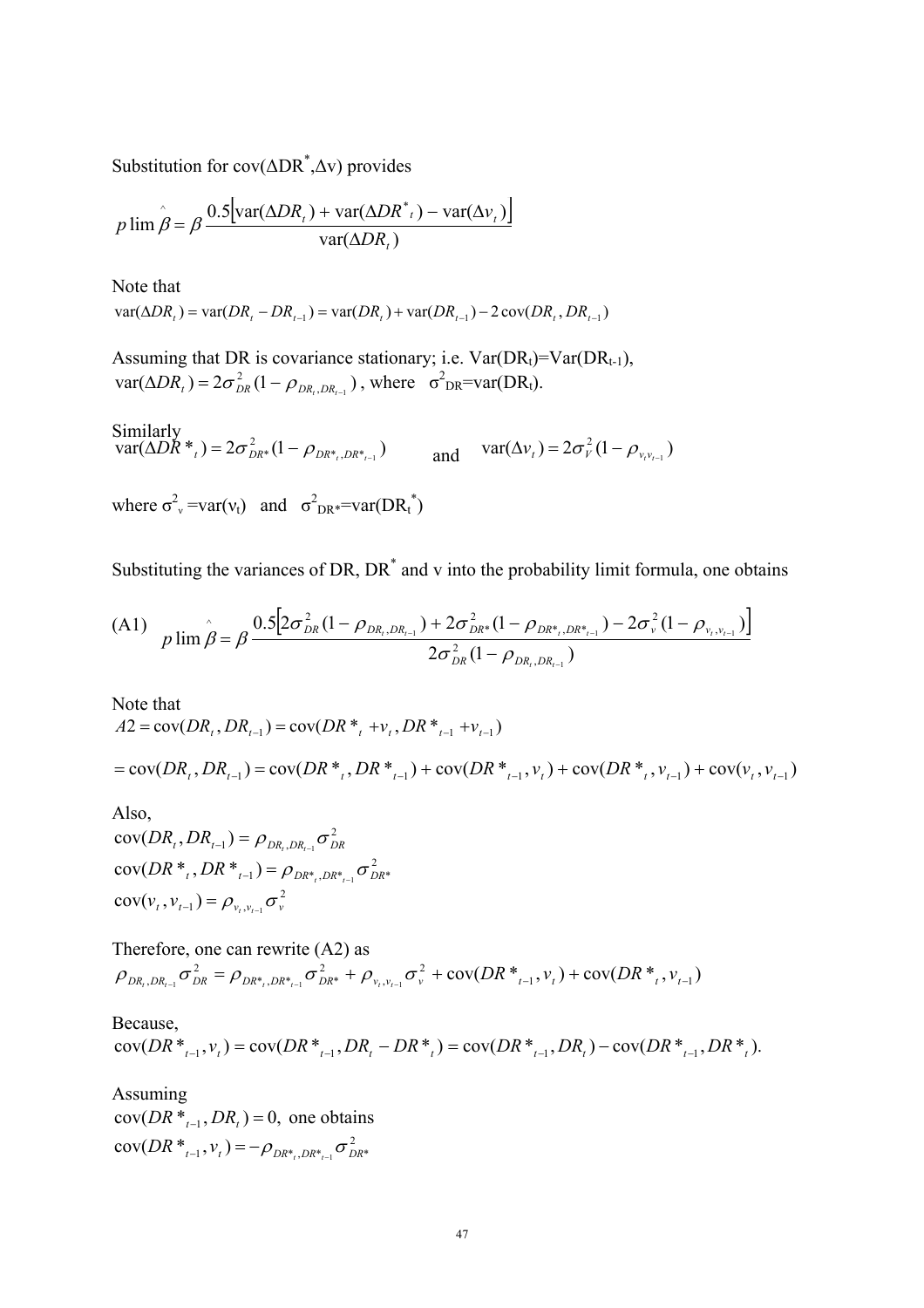Similarly.  
\n
$$
cov(DR^*, v_{t-1}) = cov(DR^*, DR_{t-1} - DR^*) = cov(DR^*, DR_{t-1}) - cov(DR^*, DR_{t-1} - DR^*)
$$

Assuming

 $cov(DR^*, DR_{t-1}) = 0,$ one gets  $cov(DR^*_{t}, v_{t-1}) = -\rho_{DR^*, DR^*_{t-1}} \sigma_{DR^*}^2$ 

Therefore, (A2) is equivalent to: 2 \*, ,DR\*,  $\cup_{l \in \mathbb{N}}$   $\cup_{l \in \mathbb{N}}$ 2 , 2  ${\rho}_{_{DR_{_t},DR_{_{t-1}}}}{\sigma}_{_{DR}}^2 = {\rho}_{_{\nu_{_t},\nu_{_{t-1}}}}{\sigma}_{_{\nu}}^2 - {\rho}_{_{DR_{_{t},DR_{_{t-1}}^*}}}{\sigma}_{_{DR_{_{t}}}}^2$ 2 \*,  $DR^*_{t-1}$   $\cup$   $DR^*$ 2 \*,  $DR^*_{t-1}$   $\cup$   $DR^*$ 2 , 2 \*,  $DR^*_{t-1}$   $\cup$   $DR^*$ 2  $\rho_{_{DR_{t},DR_{t-1}}}\sigma_{_{DR}}^{2}=\rho_{_{DR^{*}_{t},DR^{*}_{t-1}}}\sigma_{_{DR^{*}}}^{2}+\rho_{_{\nu_{t},\nu_{t-1}}}\sigma_{_{\nu}}^{2}-\rho_{_{DR^{*}_{t},DR^{*}_{t-1}}}\sigma_{_{DR^{*}}}^{2}-\rho_{_{DR^{*}_{t},DR^{*}_{t-1}}}\sigma_{_{DR}^{2}}^{2}$ 

Solving for  $\rho_{vt, vt-1}$  yields

$$
\text{(A3)}\\
\rho_{v_i, v_{i-1}} = \frac{\rho_{DR_i, DR_{i-1}} \sigma_{DR}^2 + \rho_{DR_{i,}DR_{i-1}} \sigma_{DR_{i}}^2}{\sigma_v^2}
$$

Substitution of (A3) into (A1) gives

$$
p \lim \hat{\beta} = \beta \frac{0.5 \left[ 2\sigma_{DR}^2 (1 - \rho_{DR_t, DR_{t-1}}) + 2\sigma_{DR^*}^2 (1 - \rho_{DR^*,DR^*_{t-1}}) - 2\sigma_v^2 (1 - \frac{\rho_{DR_t, DR_{t-1}} \sigma_{DR}^2 + \rho_{DR^*,DR^*_{t-1}} \sigma_{DR^*}^2}{\sigma_v^2}) \right]}{2\sigma_{DR}^2 (1 - \rho_{DR_t, DR_{t-1}})}
$$

Simplification yields

$$
p \lim \hat{\beta} = \beta \frac{\sigma_{DR}^2 + \sigma_{DR^*}^2 - \sigma_v^2}{2\sigma_{DR}^2 (1 - \rho_{DR_i, DR_{i-1}})} = \frac{p_1 p_2}{(p_1 - p_1^2)(1 - \rho_{DR_i, DR_{i-1}})}
$$

Therefore  $(p_1 - p_1^2)(1 - \rho_{DR,DR}^2)$ lim  $,DR_{t-1}$ 2  $1 - \mu_1$  $\hat{\beta} = \beta \frac{p_1 p_2}{(p_1 - p_1^2)(1 - \rho_{DR_t, DR_t}]}$  $p \lim \overset{\wedge}{\beta} = \beta \frac{p_1 p_2}{\cdots}$ ρ  $\beta = \beta$ 

# *Probability Limit of the Coefficient of Drug Use in Double-differenced Data*

The probability limit is

$$
p \lim \hat{\beta} = \beta \frac{\text{var}(\nabla \Delta D R_{jit}^*) + \text{cov}(\nabla \Delta v_{jit}, \nabla \Delta D R_{jit}^*)}{\text{var}(\nabla \Delta D R_{jit})}
$$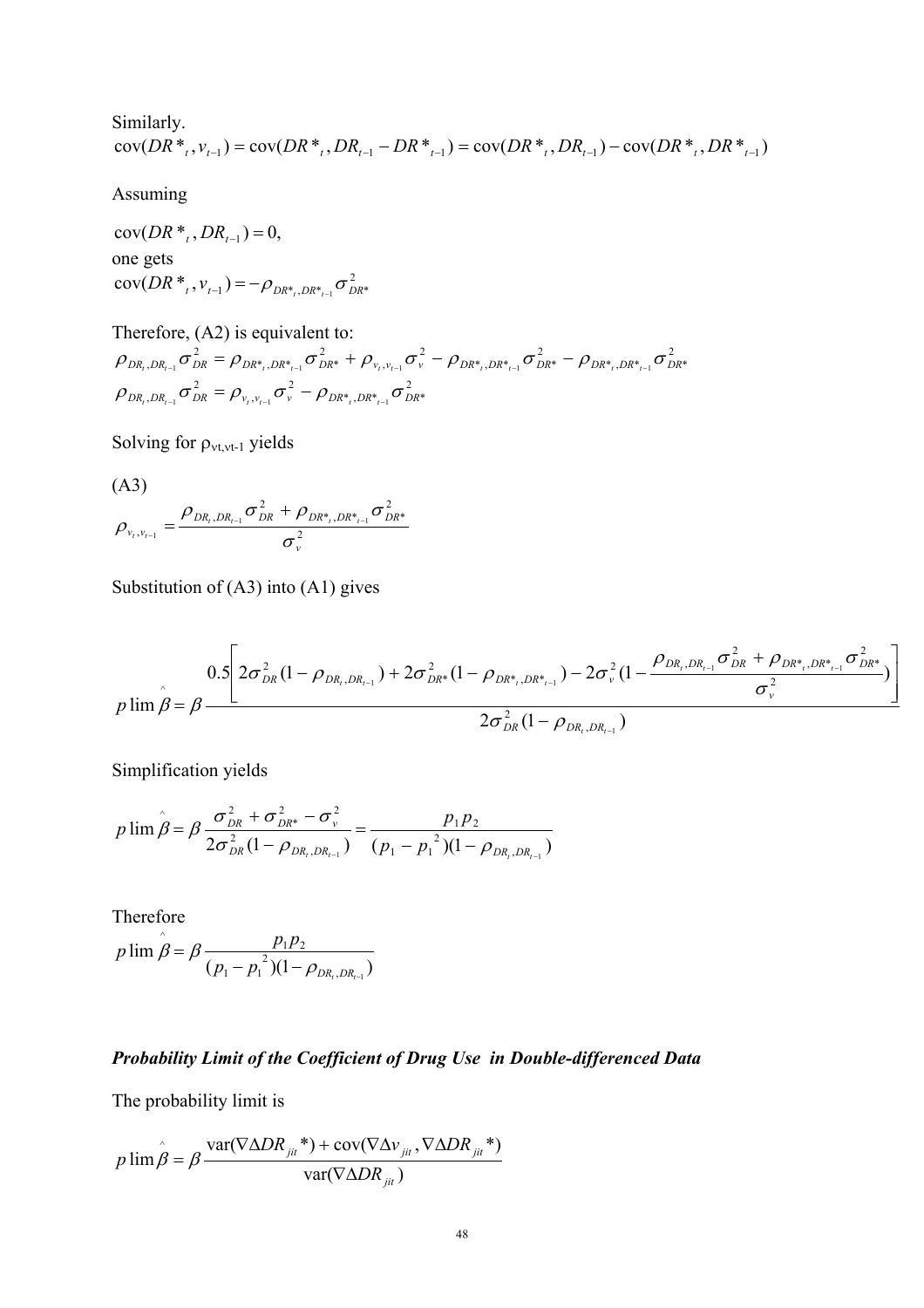By definition,  $var(\nabla \Delta D R_{ji}^*) = var(\nabla \Delta D R_{ji}^*) - var(\nabla \Delta \nu_{ji}^*) - 2 cov(\nabla \Delta D R_{ji}^**, \nabla \Delta \nu_{ji}^*)$ 

Therefore,

$$
cov(\nabla \Delta DR_{_{jit}}^* , \nabla \Delta v_{_{jit}}) = \frac{1}{2} var(\nabla \Delta DR_{_{jit}}) - \frac{1}{2} var(\nabla \Delta v_{_{jit}}) - \frac{1}{2} var(\nabla \Delta DR_{_{jit}}^*)
$$

and

(A4) 
$$
p \lim_{\hat{\beta}} \hat{\beta} = \beta \frac{0.5[\text{var}(\nabla \Delta D R_{jit}) + \text{var}(\nabla \Delta D R \cdot \mathbf{r}_{jit}) - \text{var}(\nabla \Delta v_{jit})]}{\text{var}(\nabla \Delta D R_{jit})}
$$

Note that

$$
var(\nabla \Delta DR_{ji}) = var(DR_{j2t} - DR_{j2t-1} - DR_{j1t} + DR_{j1t-1}) = var(DR_{j2t}) + var(DR_{j2t-1}) + var(DR_{j1t}) + var(DR_{j1t-1})
$$
  
- 2cov(DR\_{j2t}, DR\_{j2t-1}) - 2cov(DR\_{j2t}, DR\_{j1t}) + 2cov(DR\_{j2t}, DR\_{j1t-1}) + 2cov(DR\_{j2t-1}, DR\_{j1t}) - 2cov(DR\_{j2t-1}, DR\_{j1t-1})  
- 2cov(DR\_{j1t}, DR\_{j1t-1})

where the subscripts 1 and 2 represent the first and the second individuals in sibling (twin) pair *j*, and *t*-1 and *t* represent the first and the second time periods. Suppressing *j* for ease of notation, we can rewrite the above equation as

$$
\begin{aligned}\n\text{var}(\nabla \Delta D R_{it}) &= 4\sigma_{DR}^2 - 2\rho_{DR_{2t}DR_{2t-1}}\sigma_{DR}^2 - 2\rho_{DR_{2t}DR_{1t}}\sigma_{DR}^2 + 2\rho_{DR_{2t}DR_{1t-1}}\sigma_{DR}^2 + 2\rho_{DR_{2t-1}DR_{1t}}\sigma_{DR}^2 - \\
&\quad - 2\rho_{DR_{2t-1}DR_{1t-1}}\sigma_{DR}^2 - 2\rho_{DR_{1t}DR_{1t-1}}\sigma_{DR}^2\n\end{aligned}
$$

Assuming constant variances of drug use between siblings and over time, one obtains

$$
\begin{aligned}\n\text{var}(\nabla \Delta D R_{it}) &= \sigma_{DR}^2 (\Phi + 4) \\
\text{where (A5)} &= \Phi = -2\rho_{DR_{2t}DR_{2t-1}} - 2\rho_{DR_{2t}DR_{1t}} + 2\rho_{DR_{2t}DR_{1t-1}} + 2\rho_{DR_{2t-1}DR_{1t}} - 2\rho_{DR_{1t}DR_{1t-1}} - 2\rho_{DR_{1t}DR_{1t-1}} \\
\text{Similarly, } \text{var}(\nabla \Delta D R *_{it}) &= \sigma_{DR}^2 (\Psi + 4)\n\end{aligned}
$$

where

$$
\Psi = -2\rho_{DR^{*}_{2t}DR^{*}_{2t-1}} - 2\rho_{DR^{*}_{2t}DR^{*}_{1t}} + 2\rho_{DR^{*}_{2t}DR^{*}_{1t-1}} + 2\rho_{DR^{*}_{2t-1}DR^{*}_{1t}} - 2\rho_{DR^{*}_{2t-1}DR^{*}_{1t-1}} - 2\rho_{DR^{*}_{1t}DR^{*}_{1t-1}}
$$
  
and, 
$$
var(\nabla \Delta v_{it}) = \sigma_v^2(\Omega + 4)
$$

where

$$
\Omega = -2\rho_{v_{2t}v_{2t-1}} - 2\rho_{v_{2t}v_{1t}} + 2\rho_{v_{2t}v_{1t-1}} + 2\rho_{v_{2t-1}v_{1t}} - 2\rho_{v_{2t-1}v_{1t-1}} - 2\rho_{v_{1t}v_{1t-1}}
$$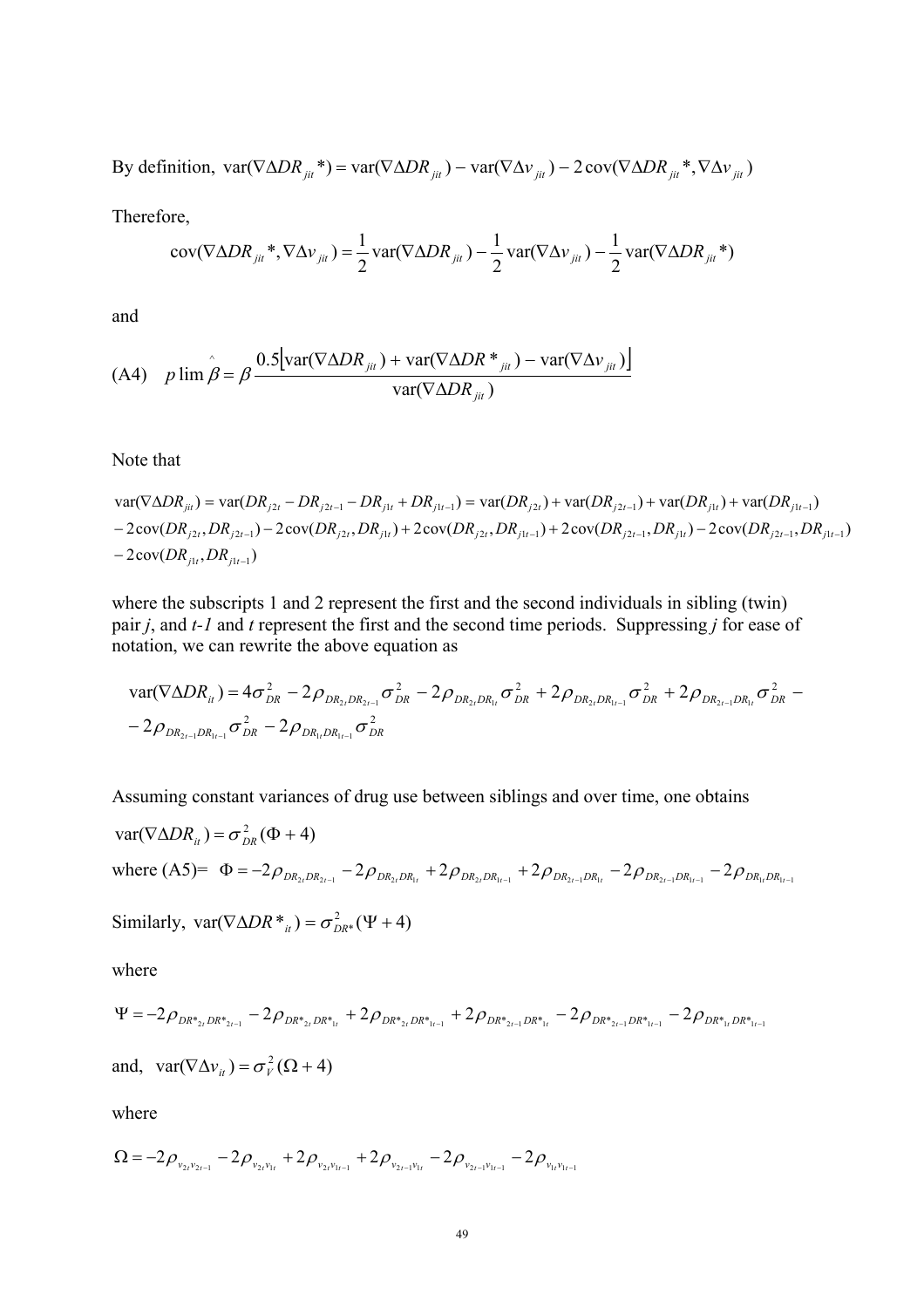Substituting the expressions for the variances in (A4) gives

$$
p \lim_{\hat{\beta} = \beta} \frac{\text{var}(DR_{ii}^*) (4 + \Psi) + \frac{1}{2} (\text{var}(DR_{ii}) (4 + \Phi) - \text{var}(v_{ii}) (4 + \Omega) - \text{var}(DR_{ii}^*) (4 + \Psi)}{(4 + \Phi) \text{var}(DR_{ii})}
$$

$$
p \lim_{i} \hat{\beta} = \beta \frac{1}{2} \frac{(\text{var}(DR_{ii})(4+\Phi) - \text{var}(v_{ii})(4+\Omega) + \text{var}(DR_{ii}^*) (4+\Psi))}{\text{var}(DR_{ii})(4+\Phi)}
$$

Note that

 $cov(DR_{\frac{1}{1}}$ ,  $DR_{\frac{2t-1}{1}})$  =  $cov(DR_{\frac{1}{1}}$ ,  $DR_{\frac{1}{1}}$  +  $cov(DR_{\frac{1}{1}}$ ,  $v_{1t})$  +  $cov(v_{2t-1}, DR_{\frac{2t-1}{1}})$  +  $cov(v_{2t-1}, v_{2t-1})$  $cov(DR_{1t}, DR_{2t-1}) = cov(DR_{1t}^{*} + v_{1t}, DR_{2t-1}^{*} + v_{2t-1})$ 

Because

2  $cov(v_{1t}, v_{2t-1}) = \rho_{v_{1t}, v_{2t-1s}} \sigma_{v_{k}}^2$ 2  $\text{cov}(DR *_{1t}, DR *_{2t-1}) = \rho_{DR *_{1t}, DR *_{2t-1}} \sigma_{DR *_{t}}^2$ 2  $\text{cov}(DR_{1t}, DR_{2t-1}) = \rho_{DR_{1t},DR_{2t-1}} \sigma_{DR_{t}}^2$ 

We obtain  $(AG)=Cov(DR_{1t},DR_{2t-1})=$  $c_{\nu}^2$  + cov(DR  $*_1$ ,  $v_{2t-1}$ ) + cov( $v_{1t}$ , DR  $*_2$ <sub>2t-1</sub>) , 2  $*,_{L}DR^*,_{L-1}$   $\cup$   $DR^*$  $\rho_{_{DR_{1t},DR_{2t-1}}}\sigma_{_{DR}}^2=\rho_{_{DR^*_{1t},DR^*_{2t-1}}}\sigma_{_{DR^*}}^2+\rho_{_{\nu_{1t},\nu_{2t-1}}}\sigma_{_{\nu}}^2+\text{cov}(DR^*_{_{1t},\nu_{2t-1}})+\text{cov}(\nu_{_{1t}},DR^*_{_{2t-1}})$ 

The third term in Equation (A6) is:  $cov(DR^*_{1t}, v_{2t-1}) = cov(DR^*_{1t}, DR_{2t-1} - DR^*_{2t-1}) = cov(DR^*_{1t}, DR_{2t-1}) - cov(DR^*_{1t}, DR_{2t-1})$ 

Assuming  $cov(DR^*_{1t}, DR_{2t-1}) = 0$  we obtain

$$
(A7)=cov(DR*_{1t},v_{2t-1})=-cov(DR*_{1t},DR*_{2t-1})=-\rho_{DR*_{1t},DR*_{2t-1}}\sigma_{DR*_{2t-1}}^{2}
$$

The fourth term in Equation (A6) is:  $cov(v_{1t}, DR^*)_{2t-1}) = cov(DR_{1t} - DR^*)_{1t}, DR^*)_{2t-1}) = cov(DR_{1t}, DR^*)_{2t-1}) - cov(DR^*)_{1t}, DR^*>_{2t-1})$ 

Again, assuming  $cov(DR_{1t}, DR \cdot z_{2t-1}) = 0$  we obtain

$$
(A8)=cov(v_{1t},DR*_{2t-1})=-cov(DR*_{1t},DR*_{2t-1})=-\rho_{DR*_{1t},DR*_{2t-1}}\sigma_{DR*}^2
$$

Substituting (A7) and (A8) into (A6) one obtains

$$
\rho_{DR_{1t},DR_{2t-1}}\sigma_{DR}^2=-\rho_{DR_{1t},DR_{2t-1}}\sigma_{DR^*}^2+\rho_{v_{1t},v_{2t-1}}\sigma_{v}^2
$$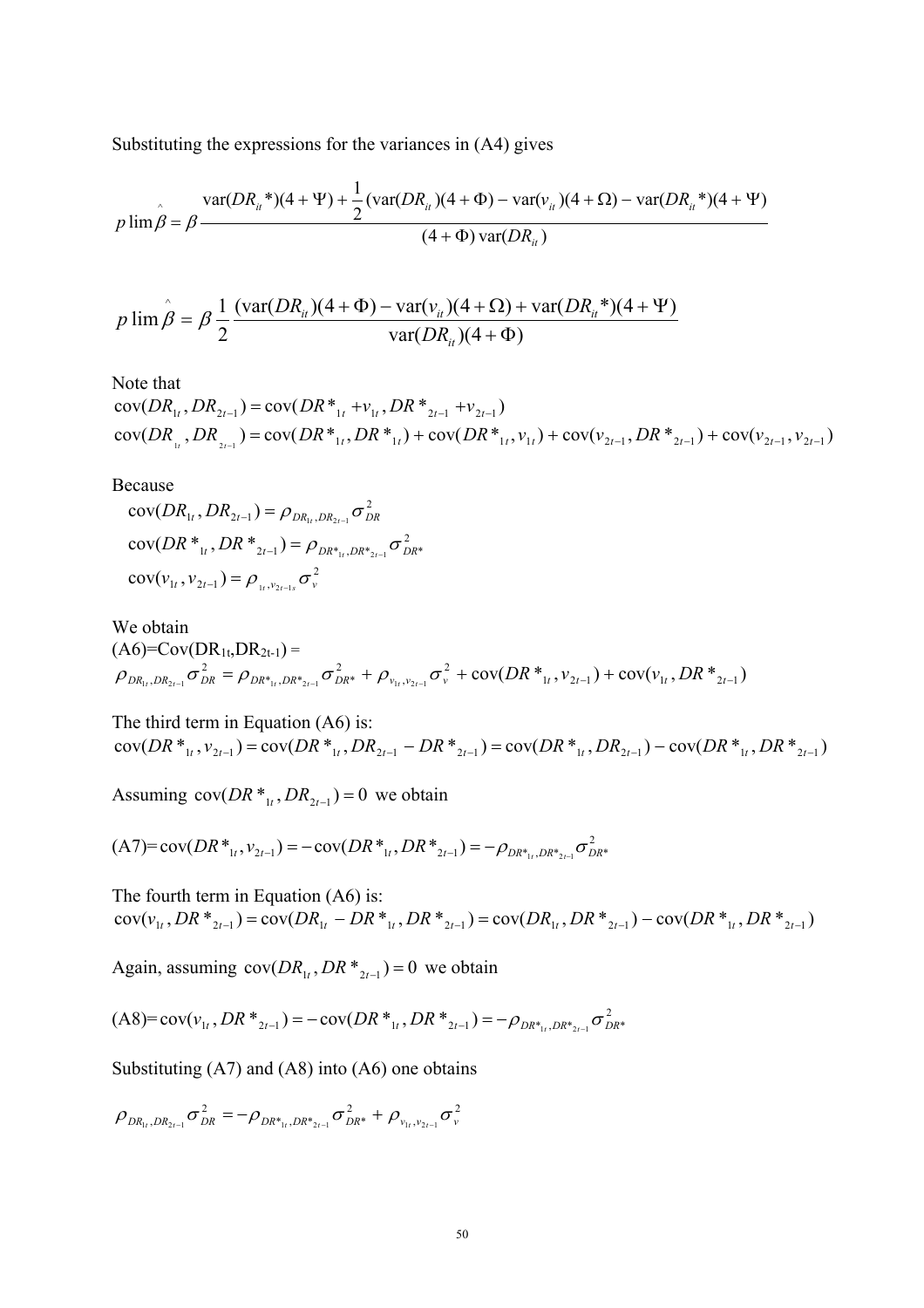$$
\rho_{DR_{1t},DR_{2t-1}} = \frac{-\rho_{DR^*_{1t},DR^*_{2t-1}}\sigma_{DR^*}^2 + \rho_{v_{1t},v_{2t-1}}\sigma_v^2}{\sigma_{DR}^2}
$$

One can obtain similar expressions for  $\rho_{DR_{2t}DR_{1t}}$ ,  $\rho_{DR_{2t}DR_{1t-1}}$ ,  $\rho_{DR_{2t-1}DR_{1t}}$ ,  $\rho_{DR_{1t}DR_{1t-1}}$ ,  $\rho_{DR_{1t}DR_{1t-1}}$ .

Substituting each of these correlation coefficients into (A5) one obtains

$$
\Phi = \frac{\sigma_v^2 \Omega - \sigma_{DR^*}^2 \Psi}{\sigma_{DR}^2}
$$

$$
\Omega = \frac{\sigma_{DR}^2 \Phi + \sigma_{DR^*}^2 \Psi}{\sigma_v^2}
$$

Substitution of  $\Omega$  into (A4) gives

$$
p \lim \hat{\beta} = \beta \frac{1}{2} \frac{[\sigma_{DR}^{2}(4+\Phi) - \sigma_{\nu}^{2}(4+\frac{\sigma_{DR}^{2}\Phi + \sigma_{DR}^{2}\Psi}{\sigma_{\nu}^{2}}) + \sigma_{DR}^{2}(4+\Psi)]}{\sigma_{DR}^{2}(4+\Phi)}
$$

which simplifies to

$$
p \lim \hat{\beta} = \beta \frac{2[\sigma_{DR}^2 - \sigma_v^2 + \sigma_{DR}^2]}{\sigma_{DR}^2(4+\Phi)}
$$

Substituting the expressions for variances one obtains

$$
p \lim \hat{\beta} = \beta \frac{4p_1p_2}{(p_1 - p_1^2)(4 + \Phi)}
$$

or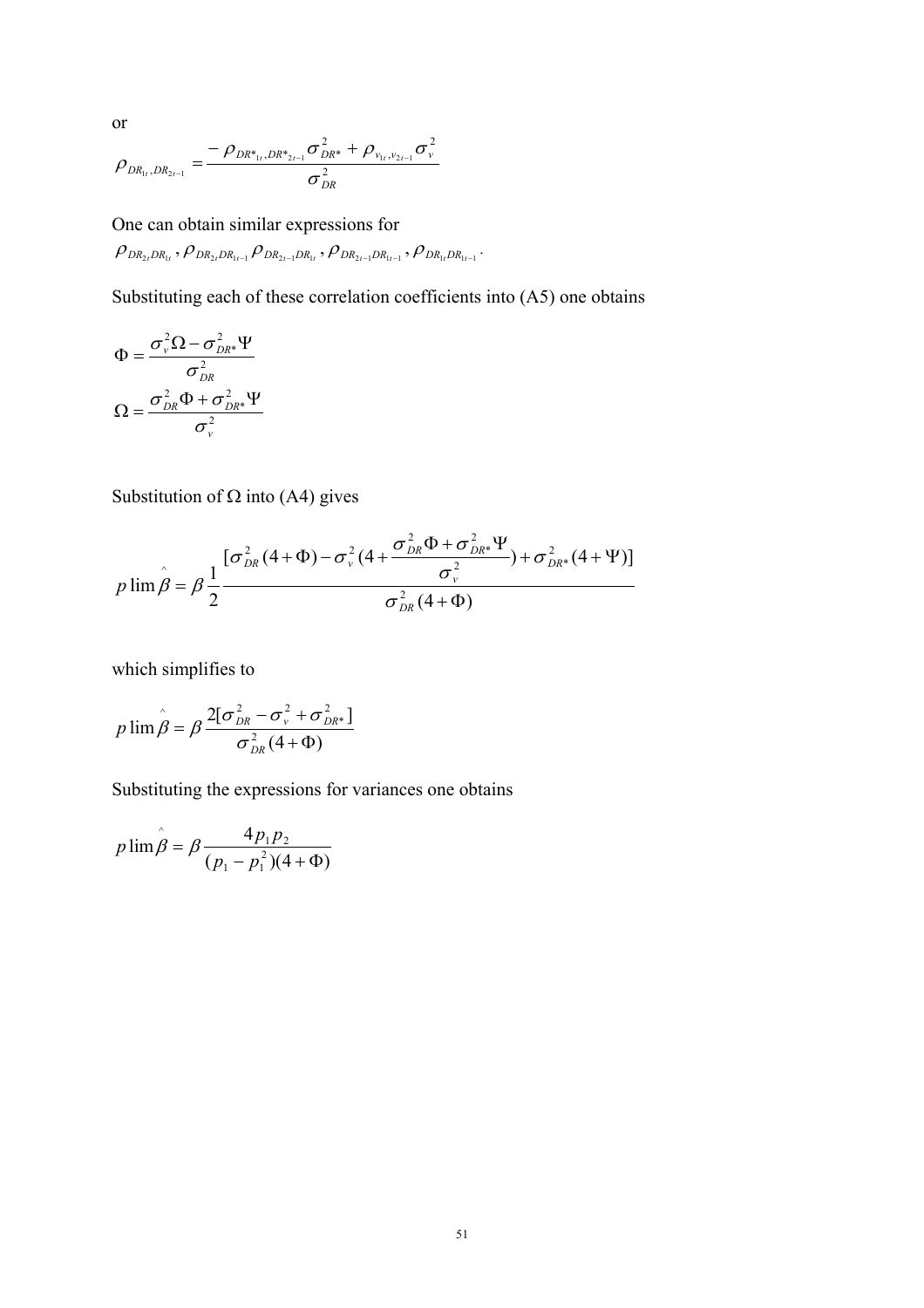#### **APPENDIX-B**

To address potential reverse-causality, we specify Equations (A7) and (A8) below.

- (A7)  $\nabla \Delta \text{CR}_{\text{jit}} = \delta \nabla \Delta X_{\text{jit}} + \beta \nabla \Delta \text{DR}_{\text{jit}} +$ : <sub>jit.</sub>
- (A8)  $\nabla \Delta \text{DR}_{\text{ii}t} = B \nabla \Delta X_{\text{ii}t} + \nabla \Delta Z_{\text{ii}t} + O_{\text{ii}t}$

In Equation (A8) Z represents the instruments that impact the drug use of the juvenile which include the following variables: whether at least one of the three best friends smokes at least one cigarette a day, whether at least one of the three best friends drinks alcohol at least once a month, and whether at least one of the three best friends uses marijuana at least once a month. While it can plausibly be argued that friends' consumption of cigarette, alcohol and marijuana may be correlated with own drug use, it is less obvious that these instruments are uncorrelated with own criminal activity. Unfortunately no better instruments are available. State or county level alcohol and drug prices are not viable candidates to identify the effect of drug use as they do not vary between siblings and twins. School based policy variables are not useful either, because all twins and most siblings attend the same school.<sup>25</sup> Equations (A7) and (A8) are estimated jointly using full information maximum likelihood.

<span id="page-53-0"></span>We allow for a correlation between the error terms in equations  $(A7)$  and  $(A8)$  using the discrete factor method (DFM). The DFM assumes that the correlation between these two equations is governed by a common factor, the distribution of which can be approximated by a step function. The common discrete factor is then integrated out of the model as in the standard random effects approach. This method is less restrictive than the specifying functional form, such as joint normality. See Blau and Hagy (1998), Hu (1999), Mocan, Tekin, and Zax (2000), and Mocan and Tekin (2003) for applications of the DFM.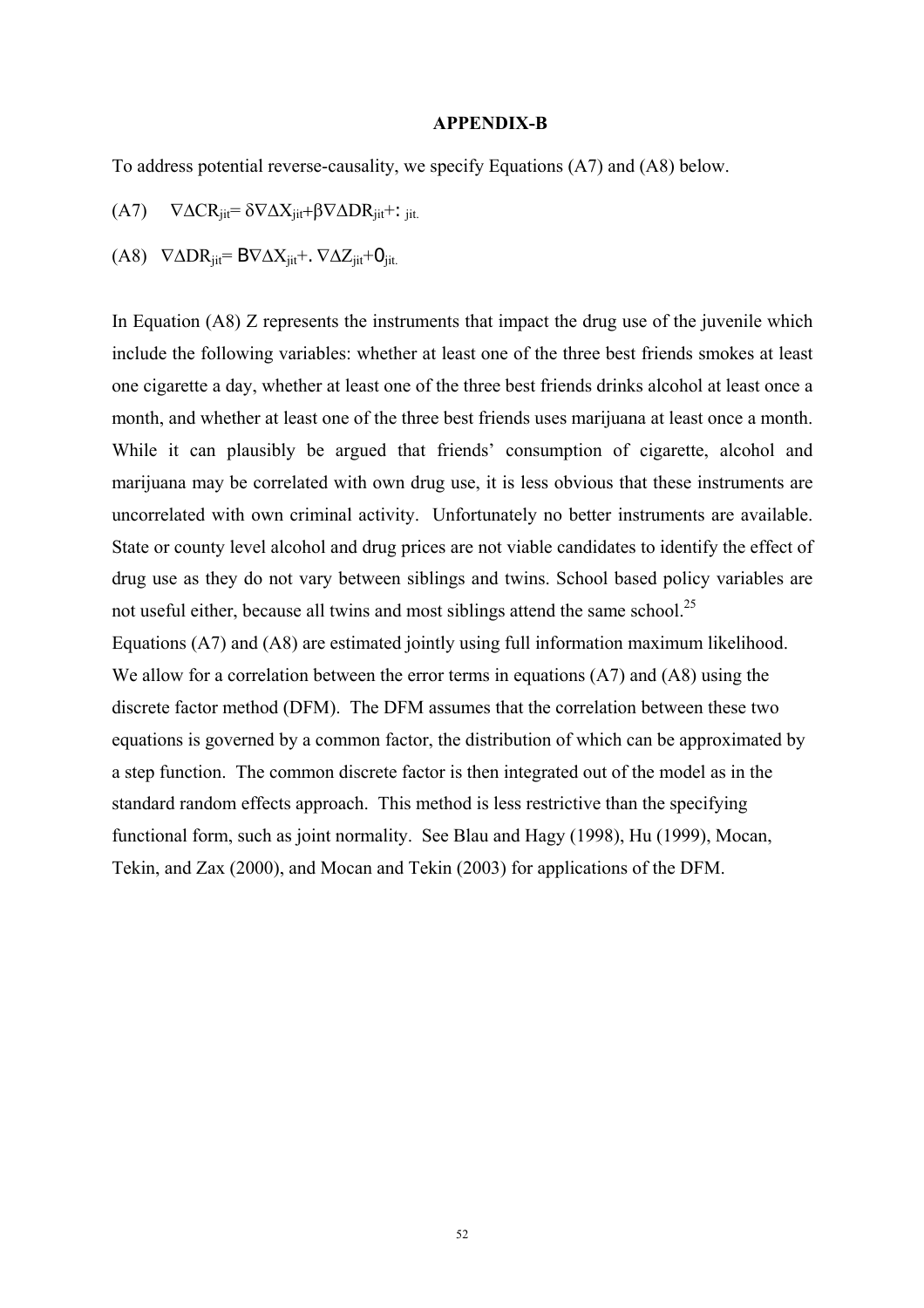| Full Information Maximum Likelihood Estimates of Drug Use |        |                                             |                 |          |          |  |
|-----------------------------------------------------------|--------|---------------------------------------------|-----------------|----------|----------|--|
|                                                           |        | <b>Without Measurement Error Correction</b> |                 |          |          |  |
|                                                           |        | Robbery                                     | <b>Burglary</b> | Theft    | Damage   |  |
|                                                           | Inhale | 0.136                                       | $0.179*$        | $0.196*$ | $0.176*$ |  |
|                                                           |        | (0.095)                                     | (0.095)         | (0.095)  | (0.095)  |  |
| All Siblings                                              | Inject | $0.401*$                                    | $0.515*$        | 0.768    | $0.424*$ |  |
|                                                           |        | (0.264)                                     | (0.264)         | (0.264)  | (0.264)  |  |
|                                                           | Inhale | 0.064                                       | 0.137           | 0.128    | 0.096    |  |
| All Twins                                                 |        | (0.179)                                     | (0.179)         | (0.18)   | (0.18)   |  |
|                                                           | Inject | $-0.124$                                    | 0.648           | $0.963*$ | 0.091    |  |
|                                                           |        | (0.523)                                     | (0.523)         | (0.523)  | (0.523)  |  |
|                                                           | Inhale | $-0.003$                                    | 0.071           | $-0.133$ | $-0.206$ |  |
| <b>Identical Twins</b>                                    |        | (0.338)                                     | (0.336)         | (0.335)  | (0.335)  |  |
|                                                           | Inject | 0.36                                        | $1.552*$        | 1.399*   | 0.314    |  |
|                                                           |        | (0.885)                                     | (0.885)         | (0.885)  | (0.885)  |  |

| Table A-1                                                 |
|-----------------------------------------------------------|
| The Impact of Drug Use on Crime with Reverse Causality    |
| Full Information Maximum Likelihood Estimates of Drug Lis |

|                        |        | With Measurement Error Correction |                                                  |                                                                                                                                                                                              |          |
|------------------------|--------|-----------------------------------|--------------------------------------------------|----------------------------------------------------------------------------------------------------------------------------------------------------------------------------------------------|----------|
|                        |        | Robbery                           | <b>Burglary</b>                                  | Theft                                                                                                                                                                                        | Damage   |
|                        | Inhale | 0.100                             | $0.132*$                                         | $0.144*$                                                                                                                                                                                     | $0.130*$ |
| All Siblings           |        | (0.07)                            | (0.07)                                           | (0.07)                                                                                                                                                                                       | (0.07)   |
|                        | Inject | $0.356*$                          | $0.457*$                                         | 0.681                                                                                                                                                                                        | $0.376*$ |
|                        |        | (0.234)                           | (0.234)                                          | (0.234)<br>(0.234)<br>0.095<br>0.071<br>(0.133)<br>(0.133)<br>$0.961*$<br>0.091<br>(0.522)<br>(0.522)<br>$-0.082$<br>$-0.128$<br>(0.208)<br>(0.208)<br>1.396*<br>0.313<br>(0.883)<br>(0.883) |          |
|                        | Inhale | 0.047                             | 0.101                                            |                                                                                                                                                                                              |          |
| <b>All Twins</b>       |        | (0.132)                           | (0.132)                                          |                                                                                                                                                                                              |          |
|                        | Inject | $-0.124$                          | 0.647                                            |                                                                                                                                                                                              |          |
|                        |        | (0.522)                           | (0.522)<br>0.044<br>(0.208)<br>1.548*<br>(0.883) |                                                                                                                                                                                              |          |
|                        | Inhale | $-0.002$                          |                                                  |                                                                                                                                                                                              |          |
| <b>Identical Twins</b> |        | (0.21)                            |                                                  |                                                                                                                                                                                              |          |
|                        | Inject | 0.359                             |                                                  |                                                                                                                                                                                              |          |
|                        |        | (0.883)                           |                                                  |                                                                                                                                                                                              |          |

\*, \*\*, and \*\*\* indicate statistical significance at <10%, <5%, and <1% levels, respectively. Robust standard errors are in parentheses.

 $\frac{25}{25}$  Grossman, Kaestner and Markowitz (2002) highlight the same point in their analysis of drug use on teenage sexual activity.